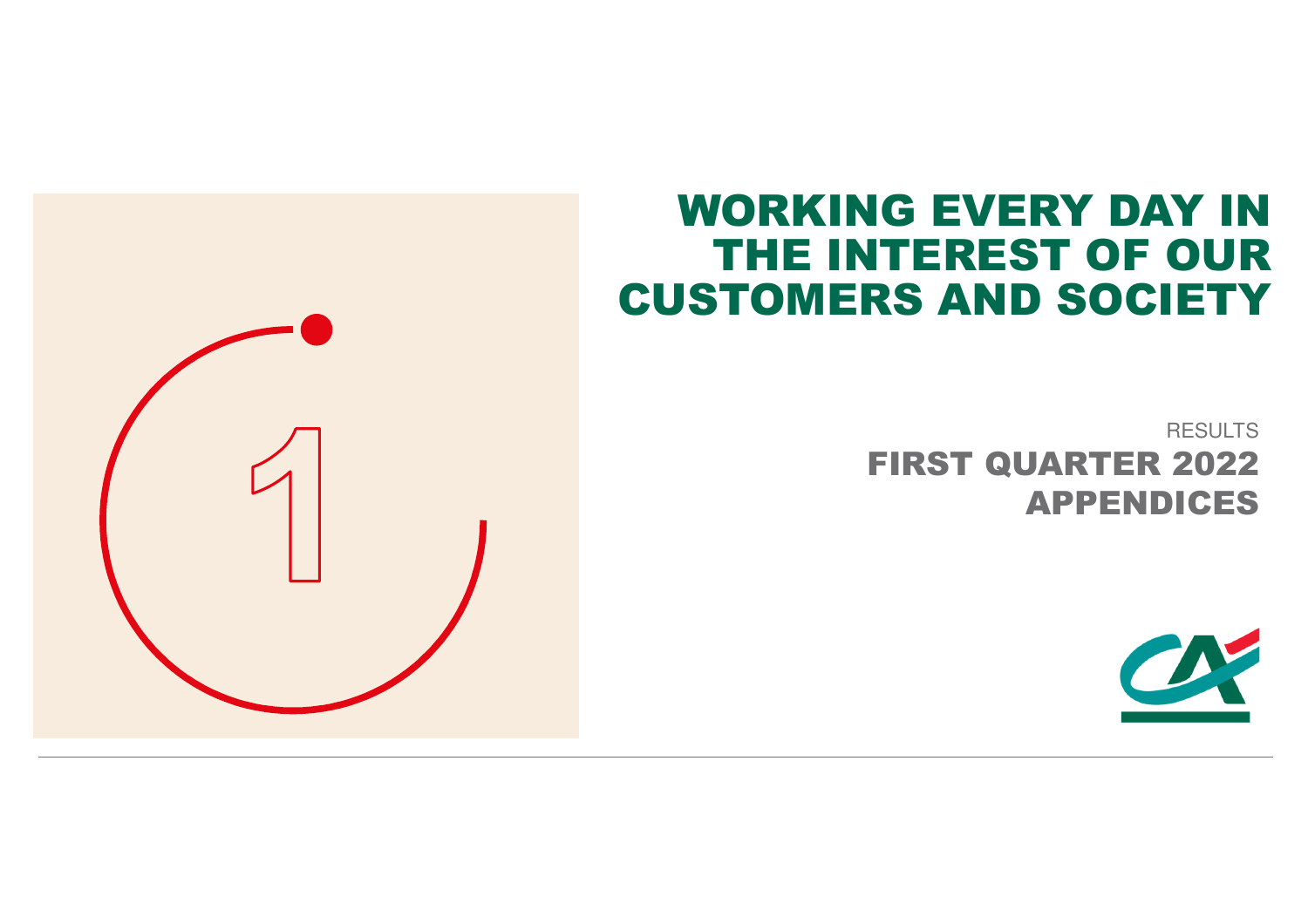### Disclaimer

The financial information on Crédit Agricole S.A. and Crédit Agricole Group for first quarter 2022 comprises this attached appendices to theh are available on the website: <u>https://www.credit-</u> presentation, the presentation and the press release whichagricole.com/en/finance/finance/financial-publications.

This presentation may include prospective information on the Group, supplied as information on trends. This data does not represent forecastswithin the meaning of EU Delegated Act 2019/980 of 14 March 2019 (chapter 1, article 1, d).

This information was developed from scenarios based on <sup>a</sup> number of economic assumptions for <sup>a</sup> given competitive and regulatory environment. Therefore, these assumptions are by nature subject to random factors that could cause actual results to differ from projections. Likewise, thefinancial statements are based on estimates, particularly in calculating market value and asset impairment.

Readers must take all these risk factors and uncertainties into consideration before making their own judgement.

The figures presented for the three-month period ending 31 March 2022 have been prepared in accordance with IFRS as adopted in the European Union and applicable at that date, and with prudential regulations currently in force. This financial information does not constitute <sup>a</sup> set of financial statements for an interim period as defined by IAS 34 "Interim Financial Reporting" and has not been audited.

Note: The scopes of consolidation of the Crédit Agricole S.A. and Crédit Agricole Groups have not changed materially since the Crédit Agricole S.A. 2021 Universal Registration Document and its A.01 update (including all regulatory information about the Crédit Agricole Group) were filed with theAMF (the French Financial Markets Authority).

The sum of values contained in the tables and analyses may differ slightly from the total reported due to rounding.

At 30 June 2021, following the buyback by Crédit Agricole Consumer Finance of 49% of the share capital of the CACF Bankia S.A. joint venture, CACF Bankia S.A. is fully consolidated in the Crédit Agricole S.A. consolidated financial statements.

At 30 June 2021, following the voluntary all-cash public tender offer launched by Crédit Agricole Italia on Credito Valtellinese, Credito Valtellinese isowned at 100% by Crédit Agricole Italia and is fully consolidated in the Crédit Agricole S.A. consolidated financial statements.

On 31 December 2021, Amundi announced the finalisation of the acquisition of Lyxor. Lyxor is fully consolidated in the Crédit Agricole S.A. consolidated financial statements. The transaction had no impact on Crédit Agricole S.A.'s consolidated net income at <sup>31</sup> December 2021.

### **NOTE**

### **The Crédit Agricole Group scope of consolidation comprises:**

 the Regional Banks, the Local Banks, Crédit Agricole S.A. and their subsidiaries. This is the scope of consolidation that has been selected by the competent authorities to assess the Group's position in the recent stress test exercises.

#### **Crédit Agricole S.A.**

is the listed entity, which notably owns the subsidiaries of its business lines (Asset gathering, Large customers, Specialised financial services, French retail banking and International retail banking)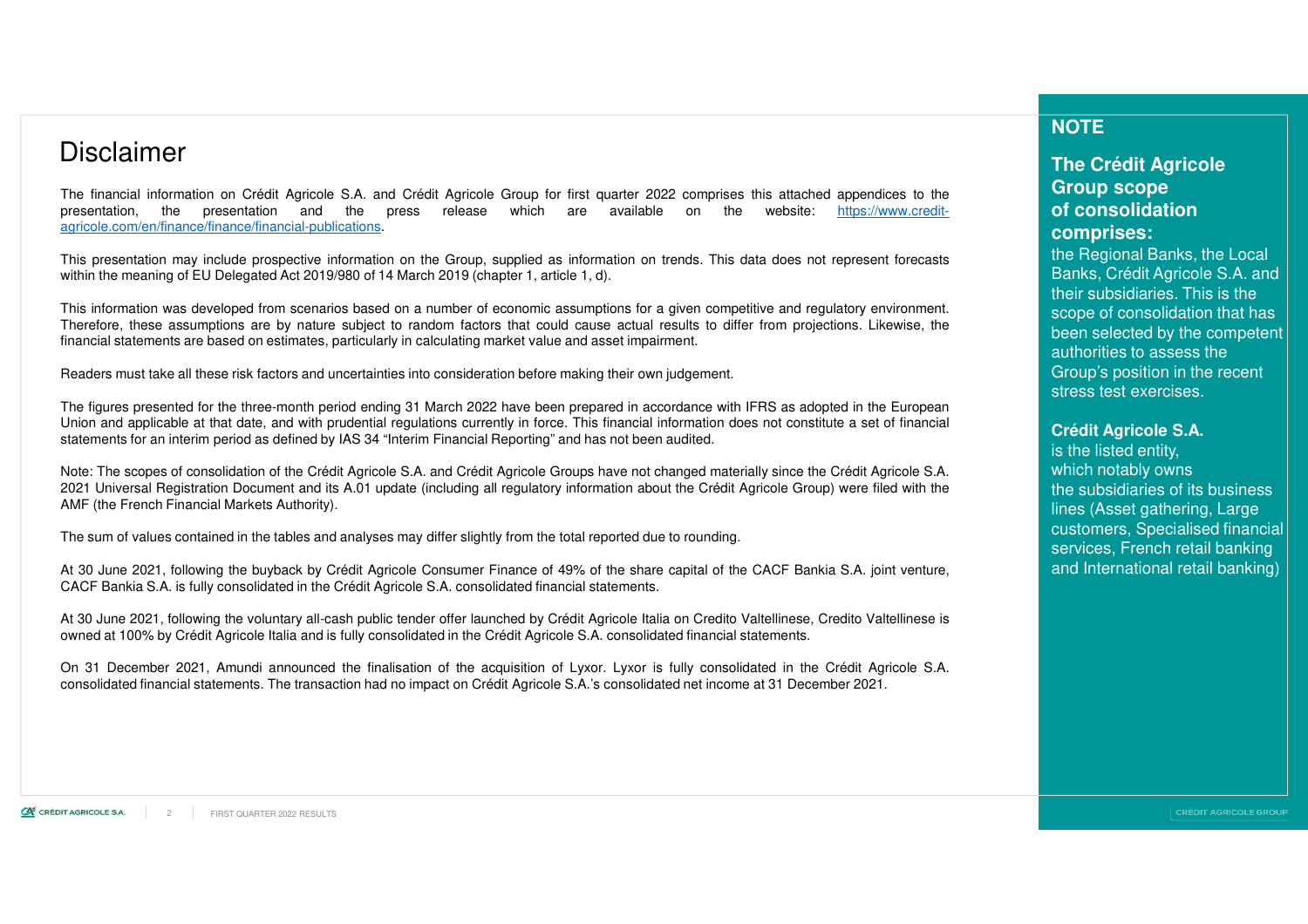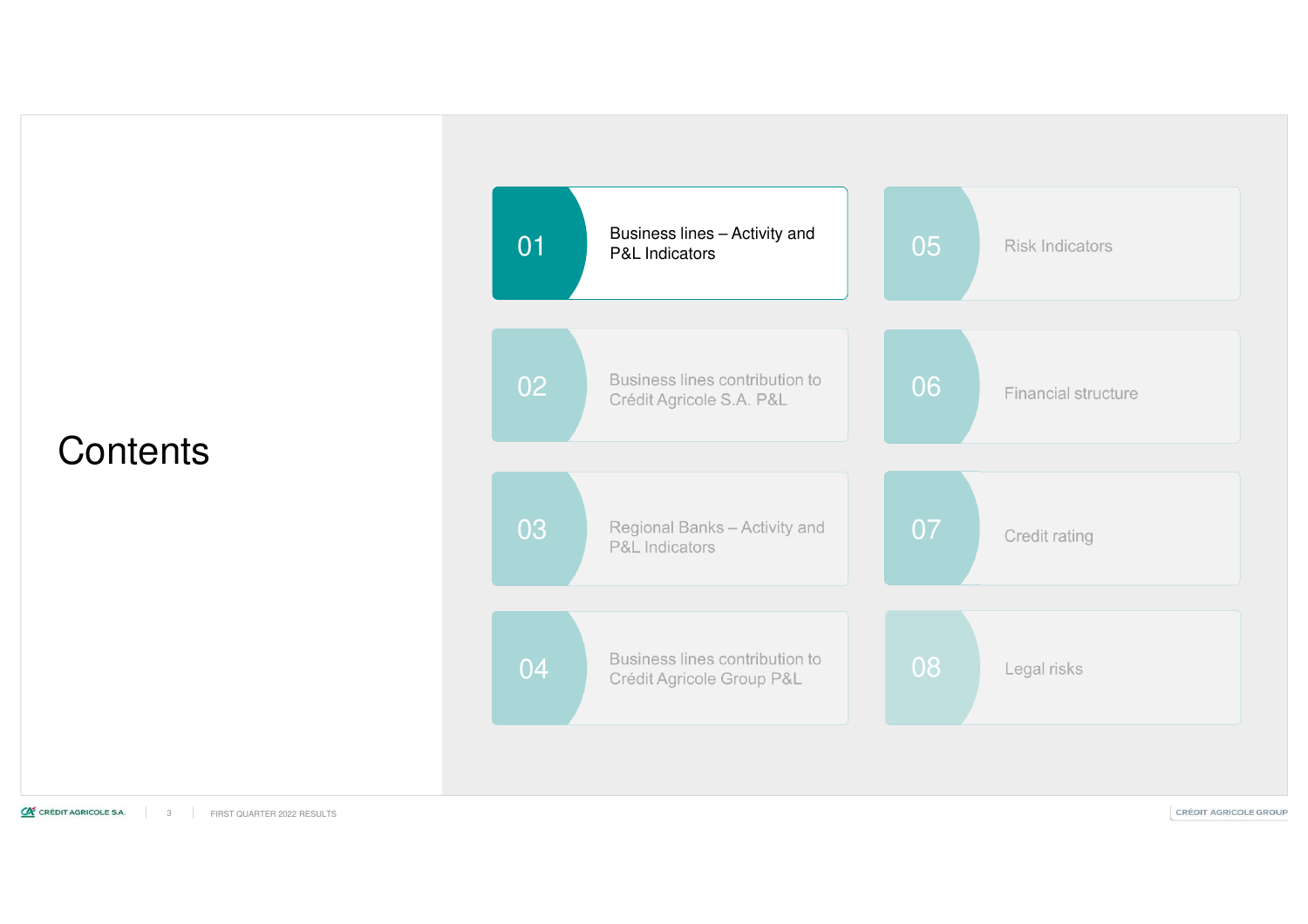### APPENDICES

Activity indicators – Asset Gathering

#### Assets under Management (€bn)

| €bn                             | Dec. 19 | <b>Mar. 20</b> | <b>Jun. 20</b> | Sept. 20 Dec. 20 |         | <b>Mar. 21</b> | <b>Jun. 21</b> | <b>Sept. 21</b> | <b>Dec. 21</b> | <b>Mar. 22</b> | Δ<br>Mar./Mar. |
|---------------------------------|---------|----------------|----------------|------------------|---------|----------------|----------------|-----------------|----------------|----------------|----------------|
| Asset management - Amundi       | 1.653.4 | 1.527.5        | .591.6         | 1,662.3          | 1.728.8 | 1.755.3        | ,793.9         | 1.811.0         | 2,063.8        | 2.020.5        | $+15.1%$       |
| Savings/retirement              | 304.2   | 298.6          | 302.1          | 304.1            | 308.3   | 312.3          | 316.2          | 318.2           | 323.0          | 322.3          | $+3.2%$        |
| Wealth management               | 183.4   | 171.8          | 176.8          | 176.7            | 182.2   | 188.5          | 189.4          | 191.0           | 194.8          | 192.6          | $+2.2%$        |
| Assets under management - Total | 2.141.0 | 1.997.8        | 2.070.6        | 2.143.1          | 2,219.2 | 2.256.1        | 2,299.5        | 2.320.2         | 2.581.5        | 2.535.4        | $+12.4%$       |
| AuM excl. double counting       | 1.794.7 | 1.820.5        | 1,821.5        | 1,822.5          | 1,895.0 | 1.937.9        | 1,977.7        | 1,996.3         | 2,256.0        | 2.223.2        | $+14.7%$       |

| $\varepsilon$ <sub>bn</sub> | Dec. 19 | <b>Mar. 20</b> | <b>Jun. 20</b> | <b>Sept. 20</b> | <b>Dec. 20</b> | <b>Mar. 21</b> | <b>Jun. 21</b> | <b>Sept. 21</b> | <b>Dec. 21</b> | <b>Mar. 22</b> | Mar./Mar. |
|-----------------------------|---------|----------------|----------------|-----------------|----------------|----------------|----------------|-----------------|----------------|----------------|-----------|
| <b>LCL Private Banking</b>  | 51.3    | 49.4           | 51.2           | 51.6            | 54.1           | 57.2           | 58.6           | 59.8            | 60.1           | 59.5           | $+4.1%$   |
| CAI Wealth Management       | 132.1   | 122.4          | 125.7          | 125.0           | 128.0          | 131.3          | 130.8          | 131.2           | 134.6          | 133.1          | $+1.3%$   |
| Of which France             | 33.3    | 30.8           | 32.0           | 32.3            | 33.7           | 34.7           | 36.1           | 36.5            | 37.6           | 37.3           | $+7.6%$   |
| Of which International      | 98.9    | 91.6           | 93.7           | 92.8            | 94.3           | 96.7           | 94.7           | 94.7            | 97.0           | 95.8           | (0.9%     |
| <b>Total</b>                | 183.4   | 171.8          | 176.8          | 176.7           | 182.2          | 188.5          | 189.4          | 191.0           | 194.8          | 192.6          | $+2.2%$   |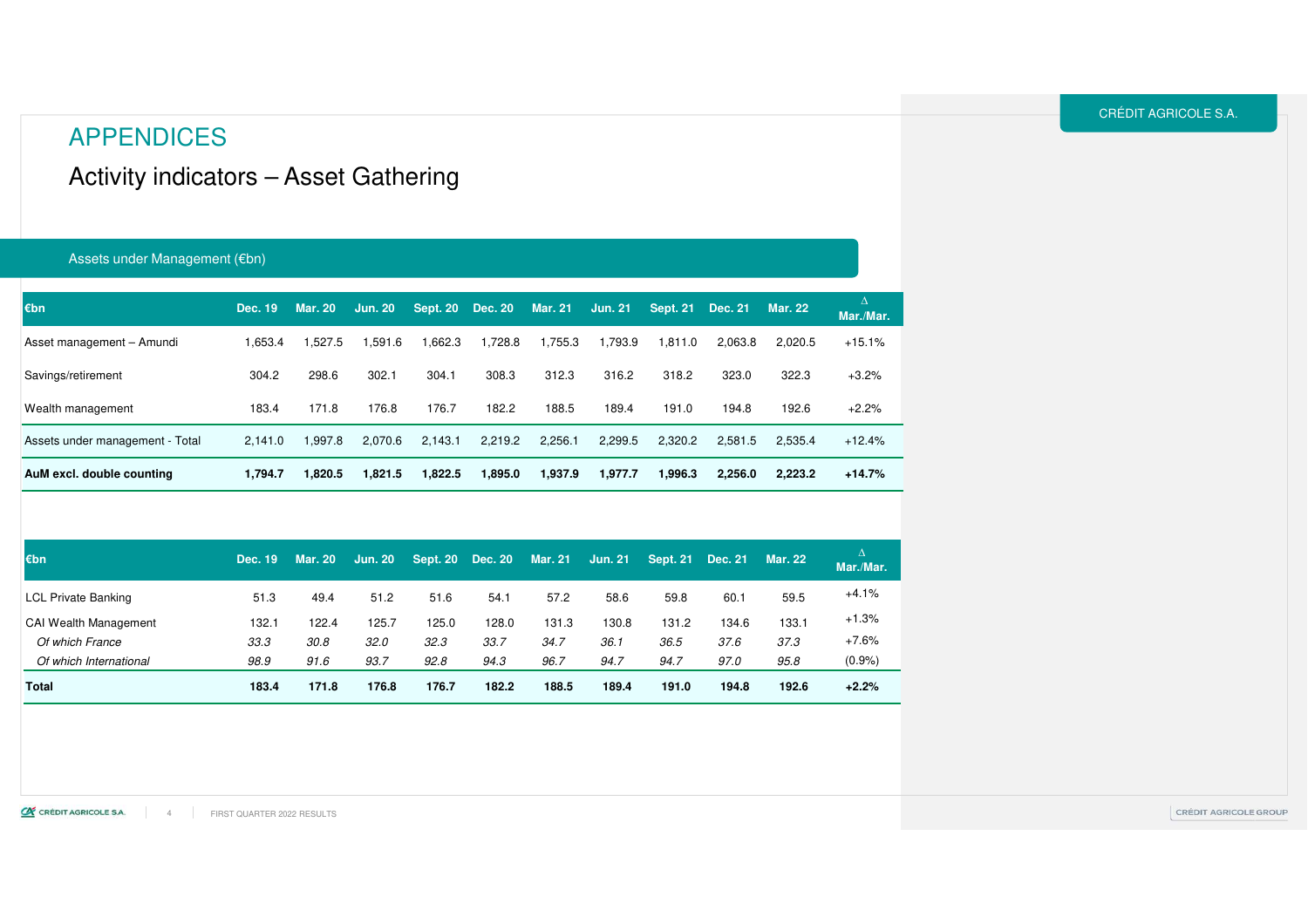### Activity indicators – Asset Gathering APPENDICES

Outstandings (€bn) / Breakdown of investments / Revenues and NIGS historic

| euros bn             | Dec. 19 | <b>Mar. 20</b> | <b>Jun. 20</b> | <b>Sept. 20</b> | Dec. 20 | <b>Mar. 21</b> | <b>Jun. 21</b> | <b>Sept. 21</b> | Dec. 21 | <b>Mar. 22</b> | Mar./Mar. |
|----------------------|---------|----------------|----------------|-----------------|---------|----------------|----------------|-----------------|---------|----------------|-----------|
| Unit-linked          | 69.3    | 63.9           | 68.5           | 70.2            | 74.5    | 78.5           | 81.6           | 83.1            | 86.6    | 84.5           | $+7.7%$   |
| Euros                | 234.8   | 234.6          | 233.5          | 233.9           | 233.8   | 233.8          | 234.6          | 235.1           | 236.4   | 237.8          | $+1.7%$   |
| <b>Total</b>         | 304.2   | 298.6          | 302.1          | 304.1           | 308.3   | 312.3          | 316.2          | 318.2           | 323.0   | 322.3          | $+3.2%$   |
| Share of unit-linked | 22.8%   | 21.4%          | 22.7%          | 23.1%           | 24.2%   | 25.1%          | 25.8%          | 26.1%           | 26.8%   | 26.2%          | $+1.1$ pp |



- **631268**■ Short term investments Real estate (buildings, shares, shares in SCIs)**Other shares of net hedging**
- Interest rate products (bonds, etc…)
- Other (private equity, convertible bonds, etc…)

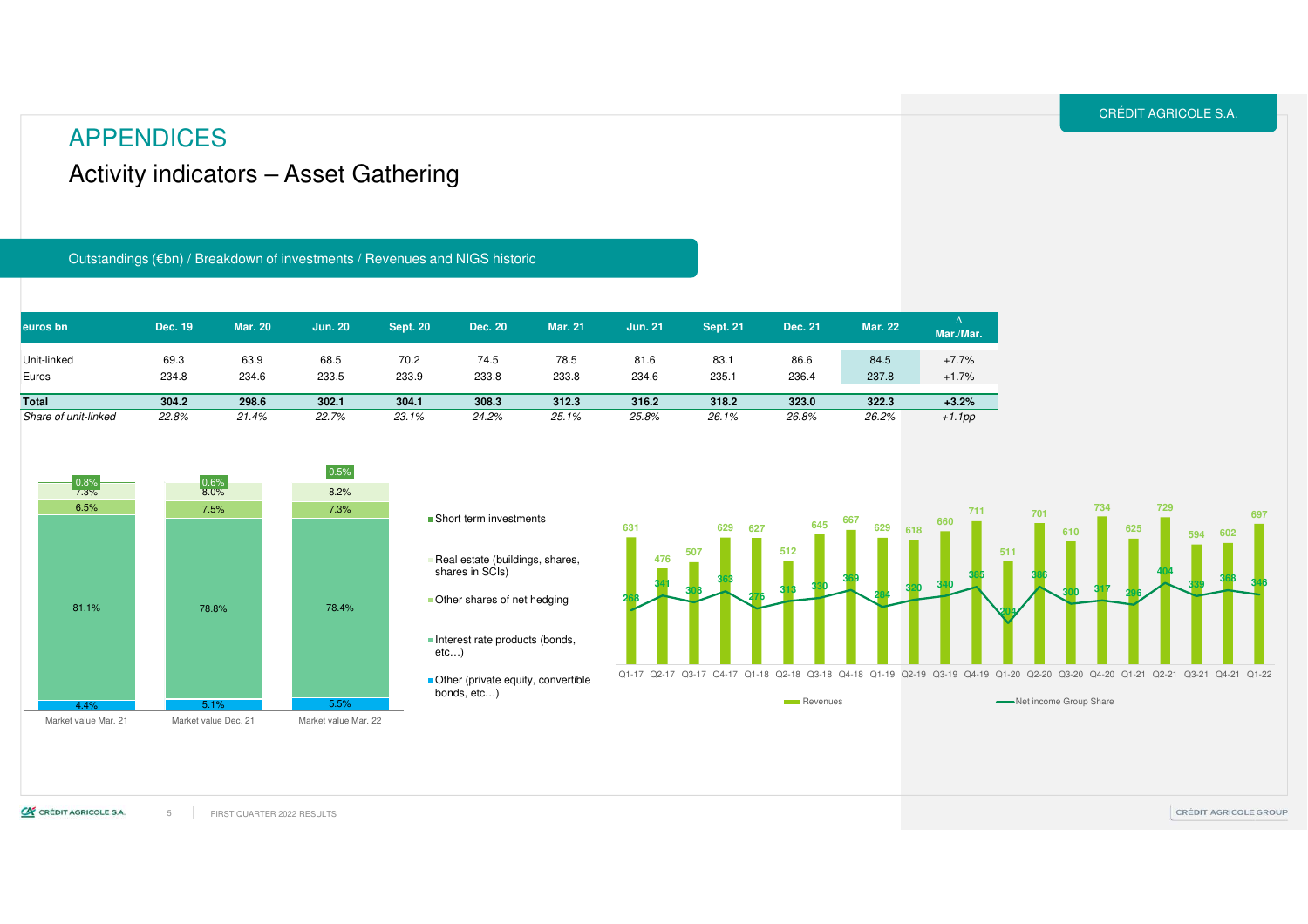### APPENDICES

### Activity indicators – Asset Gathering - Amundi

Asset management – assets under management – breakdown by asset class  $(\epsilon Bn)$ 

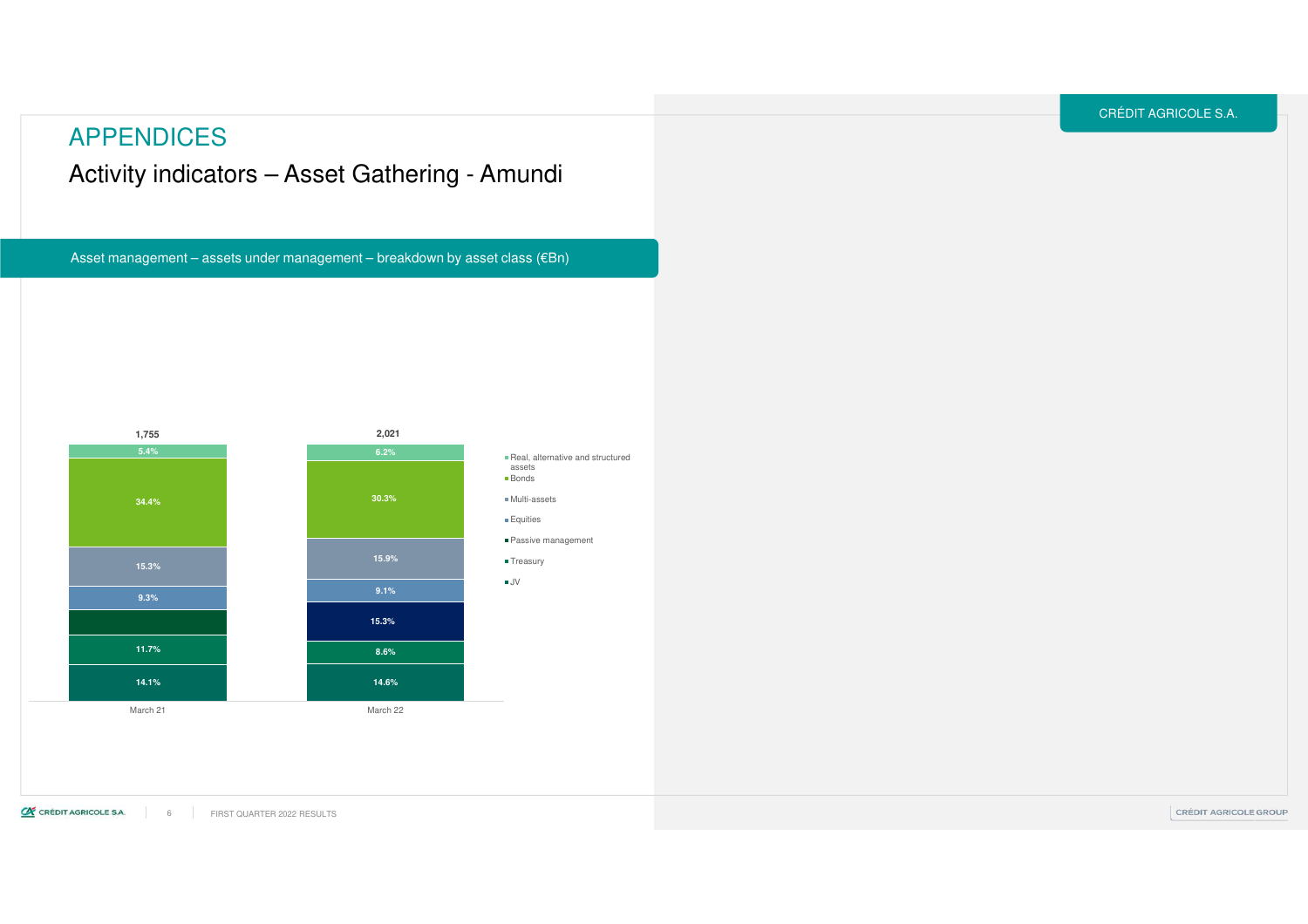### APPENDICES

## Stated and underlying detailed income statement  $(\epsilon m)$  – Asset gathering

| $\epsilon$ m                   | $Q1 - 22$<br>stated | <b>Specific</b><br>items | $Q1 - 22$<br>underlying | $Q1-21$<br>stated | <b>Specific</b><br><b>items</b> | $Q1-21$<br>underlying | $\triangle$ Q1/Q1<br>stated | $\triangle$ Q1/Q1<br>underlying |
|--------------------------------|---------------------|--------------------------|-------------------------|-------------------|---------------------------------|-----------------------|-----------------------------|---------------------------------|
| Revenues                       | 1,729               | ۰                        | 1,729                   | 1,584             | ۰                               | 1,584                 | $+9.2%$                     | $+9.2%$                         |
| Operating expenses excl.SRF    | (877)               | (10)                     | (867)                   | (783)             | -                               | (783)                 | $+12.0%$                    | $+10.7%$                        |
| <b>SRF</b>                     | (8)                 |                          | (8)                     |                   |                                 | (7)                   | $+4.5%$                     | $+4.5%$                         |
| Gross operating income         | 845                 | (10)                     | 855                     | 793               |                                 | 793                   | $+6.5%$                     | $+7.8%$                         |
| Cost of risk                   | (2)                 | $\overline{\phantom{a}}$ | (2)                     | (7)               | $\overline{\phantom{a}}$        | (7)                   | $(79.2\%)$                  | (79.2%)                         |
| Equity-accounted entities      | 20                  | $\overline{\phantom{a}}$ | 20                      | 18                |                                 | 18                    | $+11.6%$                    | $+11.6%$                        |
| Income before tax              | 864                 | (10)                     | 874                     | 805               |                                 | 805                   | $+7.4%$                     | $+8.6%$                         |
| Тах                            | (178)               | 3                        | (180)                   | (179)             |                                 | (179)                 | $(0.6\%)$                   | $+0.9%$                         |
| Net income                     | 686                 | (8)                      | 693                     | 621               | (5)                             | 626                   | $+10.4%$                    | +10.7%                          |
| Non controlling interests      | (120)               | $\overline{2}$           | (122)                   | (114)             | $\Omega$                        | (114)                 | $+4.6%$                     | $+6.7\%$                        |
| <b>Net income Group Share</b>  | 566                 | (5)                      | 571                     | 507               | (5)                             | 512                   | $+11.7%$                    | $+11.6%$                        |
| Cost/Income ratio excl.SRF (%) | 50.7%               |                          | 50.1%                   | 49.5%             |                                 | 49.5%                 | $+1.3$ pp                   | $+0.7$ pp                       |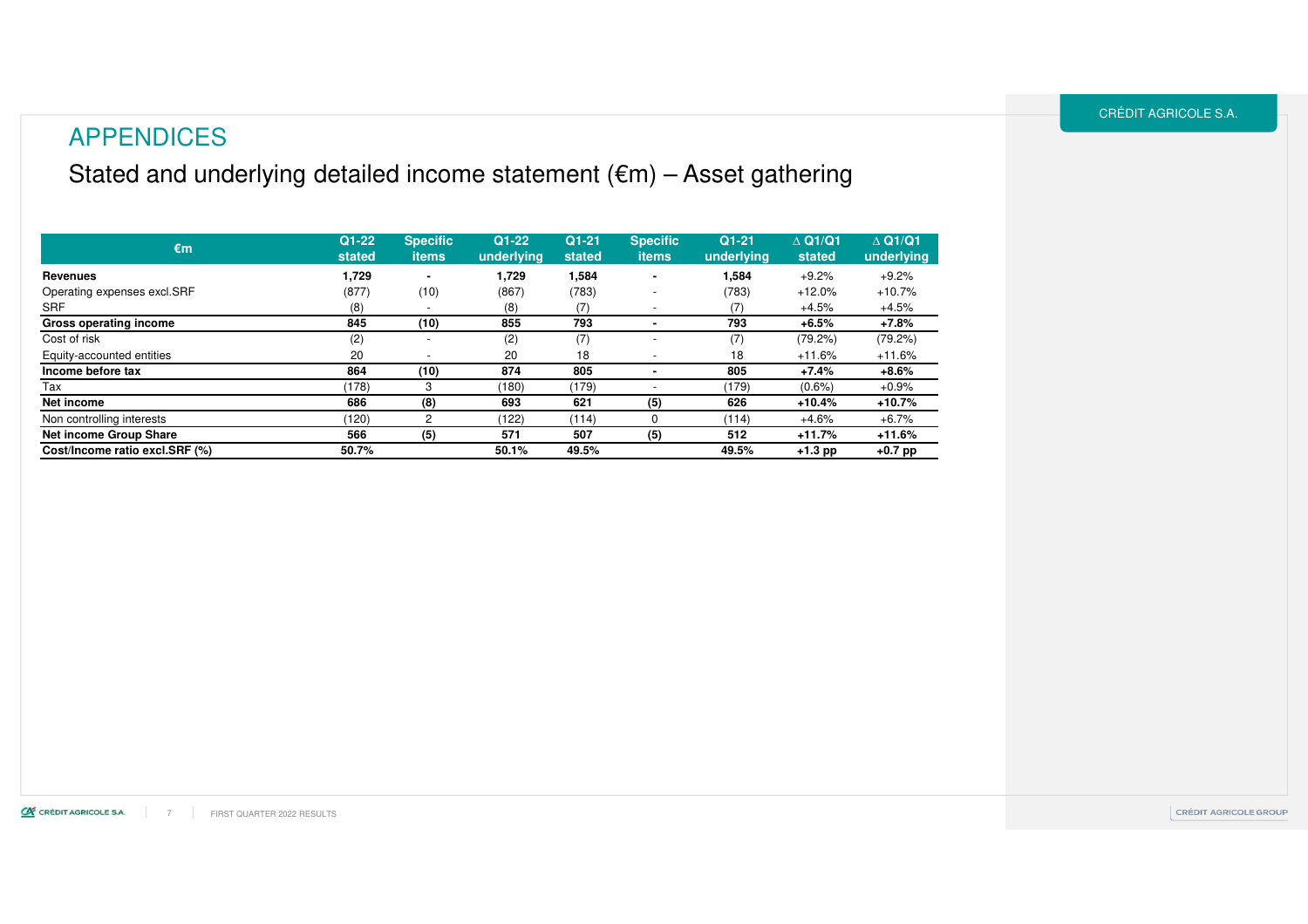### APPENDICES

### Stated and underlying detailed income statement (€m) - Insurance

| €m                             | $Q1-22$<br>stated        | <b>Specific</b><br>items | $Q1-22$<br>underlying    | $Q1-21$<br>stated        | <b>Specific</b><br>items | $Q1-21$<br>underlying    | $\triangle$ Q1/Q1<br>stated | $\triangle$ Q1/Q1<br>underlying |
|--------------------------------|--------------------------|--------------------------|--------------------------|--------------------------|--------------------------|--------------------------|-----------------------------|---------------------------------|
| <b>Revenues</b>                | 697                      | $\blacksquare$           | 697                      | 625                      |                          | 625                      | $+11.7%$                    | $+11.7%$                        |
| Operating expenses excl.SRF    | (254)                    | $\overline{\phantom{0}}$ | (254)                    | (233)                    |                          | (233)                    | $+8.9%$                     | $+8.9%$                         |
| <b>SRF</b>                     | $\overline{\phantom{0}}$ | $\overline{\phantom{0}}$ | $\overline{\phantom{0}}$ | $\overline{\phantom{0}}$ |                          | $\overline{\phantom{a}}$ | n.m.                        | n.m.                            |
| Gross operating income         | 443                      |                          | 443                      | 391                      |                          | 391                      | $+13.3%$                    | $+13.3%$                        |
| Cost of risk                   | 0                        |                          |                          | (0)                      |                          | (0)                      | n.m.                        | n.m.                            |
| Income before tax              | 444                      |                          | 444                      | 392                      |                          | 392                      | $+13.1%$                    | $+13.1%$                        |
| Tax                            | (79)                     |                          | (79)                     | (77)                     |                          | (77)                     | $+2.4%$                     | $+2.4%$                         |
| Net income Group Share         | 346                      | $\blacksquare$           | 346                      | 296                      |                          | 296                      | $+17.0%$                    | $+17.0%$                        |
| Cost/Income ratio excl.SRF (%) | 36.4%                    |                          | 36.4%                    | 37.4%                    |                          | 37.4%                    | $-0.9$ pp                   | $-0.9$ pp                       |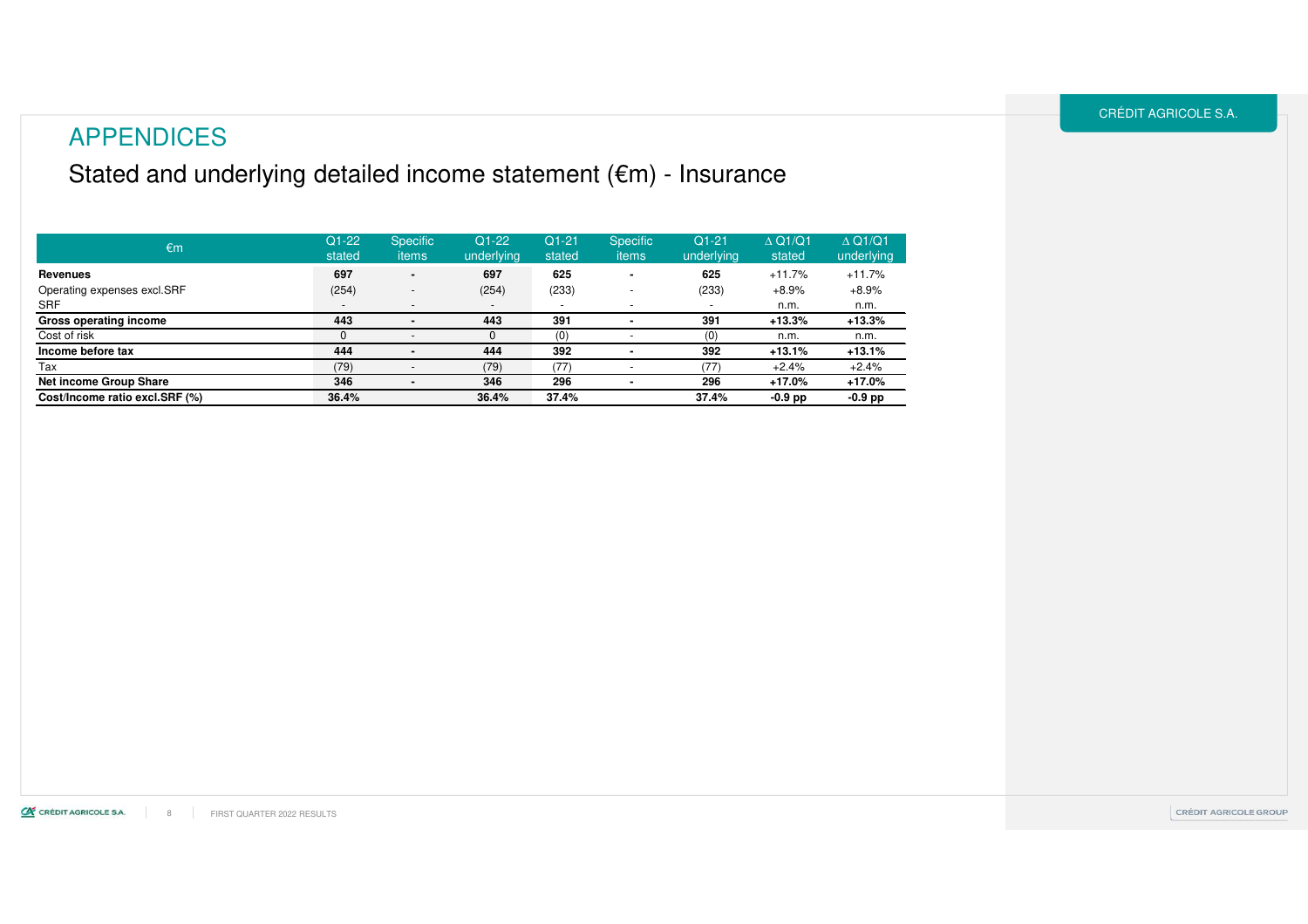### APPENDICES

Stated and underlying detailed income statement (€m) – Asset management

| $\epsilon$ m                   | $Q1-22$<br>stated | <b>Specific</b><br>items | $Q1-22$<br>underlying | $Q1 - 21$<br>stated | <b>Specific</b><br><i>items</i> | $Q1-21$<br>underlying | $\triangle$ Q1/Q1<br>stated | $\triangle$ Q1/Q1<br>underlying |
|--------------------------------|-------------------|--------------------------|-----------------------|---------------------|---------------------------------|-----------------------|-----------------------------|---------------------------------|
| Revenues                       | 814               | $\blacksquare$           | 814                   | 753                 |                                 | 753                   | $+8.2%$                     | $+8.2%$                         |
| Operating expenses excl.SRF    | (437)             | (10)                     | (427)                 | (379)               |                                 | (379)                 | $+15.4%$                    | $+12.7%$                        |
| <b>SRF</b>                     | (5)               |                          | (5)                   | (4)                 |                                 | (4)                   | $+5.0%$                     | $+5.0%$                         |
| Gross operating income         | 372               | (10)                     | 383                   | 370                 |                                 | 370                   | $+0.8%$                     | $+3.5%$                         |
| Cost of risk                   | (4)               | $\overline{\phantom{a}}$ | (4)                   | (2)                 |                                 | (2)                   | $+87.1%$                    | $+87.1%$                        |
| Equity-accounted entities      | 20                |                          | 20                    | 18                  |                                 | 18                    | $+11.5%$                    | $+11.5%$                        |
| Income before tax              | 389               | (10)                     | 399                   | 385                 |                                 | 385                   | +0.9%                       | $+3.6%$                         |
| Tax                            | (92)              | 3                        | (95)                  | (96)                |                                 | (96)                  | (4.3%)                      | (1.5%)                          |
| Net income                     | 296               | (8)                      | 304                   | 289                 |                                 | 289                   | $+2.7%$                     | $+5.3%$                         |
| Non controlling interests      | (98)              | $\overline{2}$           | (100)                 | (92)                |                                 | (92)                  | $+6.1%$                     | $+8.7%$                         |
| Net income Group Share         | 198               | (5)                      | 204                   | 196                 |                                 | 196                   | $+1.1%$                     | $+3.7%$                         |
| Cost/Income ratio excl.SRF (%) | 53.7%             |                          | 52.5%                 | 50.3%               |                                 | 50.3%                 | $+3.4$ pp                   | $+2.1$ pp                       |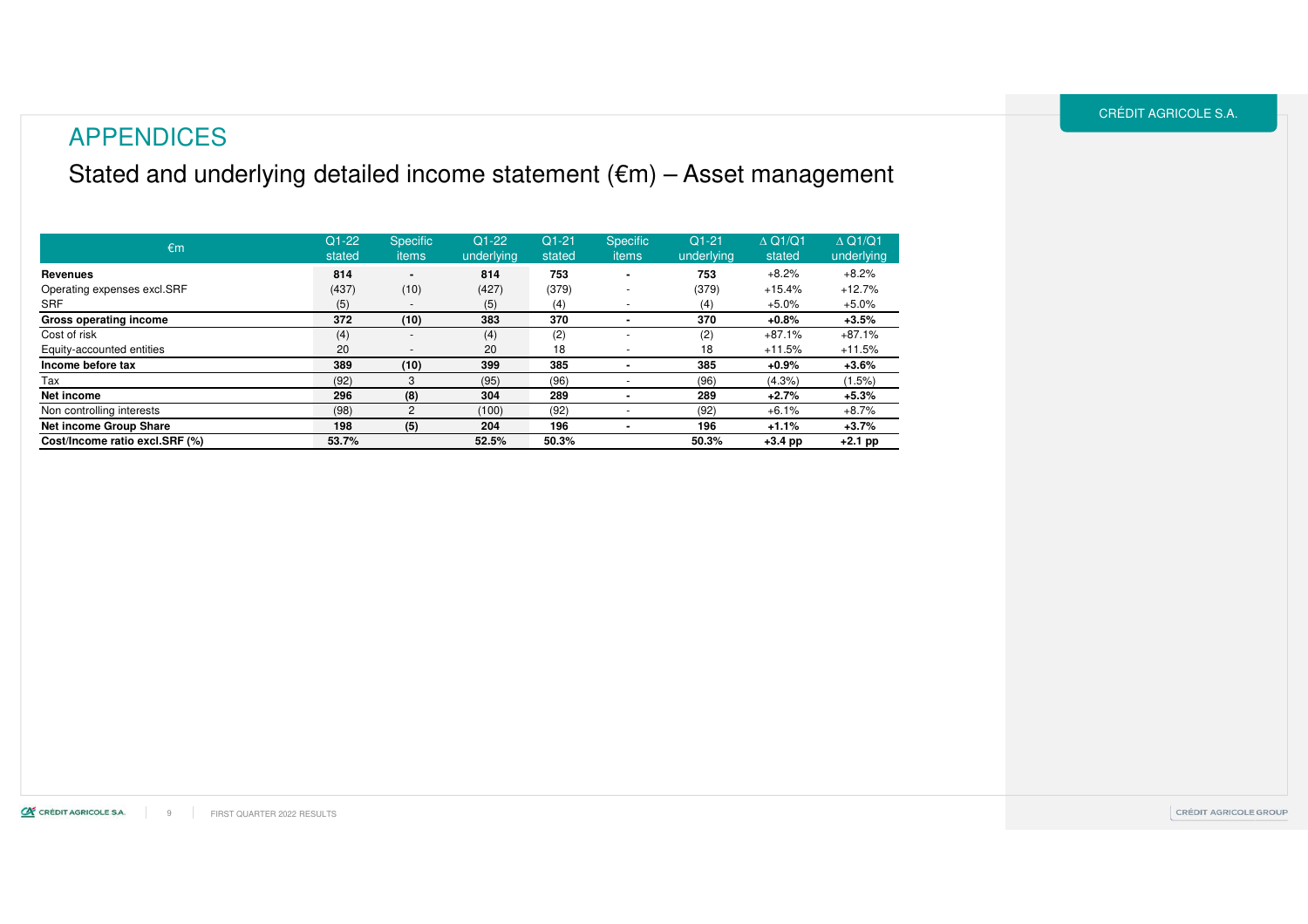### APPENDICES

### Stated and underlying detailed income statement (€m) – Wealth management

| $\epsilon$ m                                    | $Q1-22$<br>stated | <b>Specific</b><br>items | $Q1-22$<br>underlying | $Q1-21$<br>stated | <b>Specific</b><br><i>items</i> | $Q1-21$<br>underlying | $\triangle$ Q1/Q1<br>stated | $\triangle$ Q1/Q1<br>underlying |
|-------------------------------------------------|-------------------|--------------------------|-----------------------|-------------------|---------------------------------|-----------------------|-----------------------------|---------------------------------|
| <b>Revenues</b>                                 | 218               | ۰.                       | 218                   | 206               |                                 | 206                   | $+5.5%$                     | $+5.5%$                         |
| Operating expenses excl. SRF                    | (185)             | $\overline{\phantom{a}}$ | (185)                 | (171)             |                                 | (171)                 | $+8.6%$                     | $+8.6%$                         |
| <b>SRF</b>                                      | (3)               | $\overline{\phantom{a}}$ | (3)                   | (3)               |                                 | (3)                   | $+3.7%$                     | $+3.7%$                         |
| Gross operating income                          | 29                |                          | 29                    | 33                |                                 | 33                    | (10.5%)                     | (10.5%)                         |
| Cost of risk                                    | 2                 |                          |                       | (5)               |                                 | (5)                   | n.m.                        | n.m.                            |
| Income before tax                               | 32                |                          | 32                    | 28                |                                 | 28                    | $+15.2%$                    | $+15.2%$                        |
| Tax                                             | (6)               | $\overline{\phantom{a}}$ | (6)                   | (5)               |                                 | (5)                   | $+25.4%$                    | $+25.4%$                        |
| Net income from discont'd or held-for-sale ope. | (1)               |                          | (1)                   | (5)               | (5)                             |                       | n.m.                        | n.m.                            |
| <b>Net income Group Share</b>                   | 22                |                          | 22                    | 15                | (5)                             | 20                    | $+46.4%$                    | $+10.1%$                        |
| Cost/Income ratio excl.SRF (%)                  | 85.2%             |                          | 85.2%                 | 82.8%             |                                 | 82.8%                 | $+2.4$ pp                   | $+2.4$ pp                       |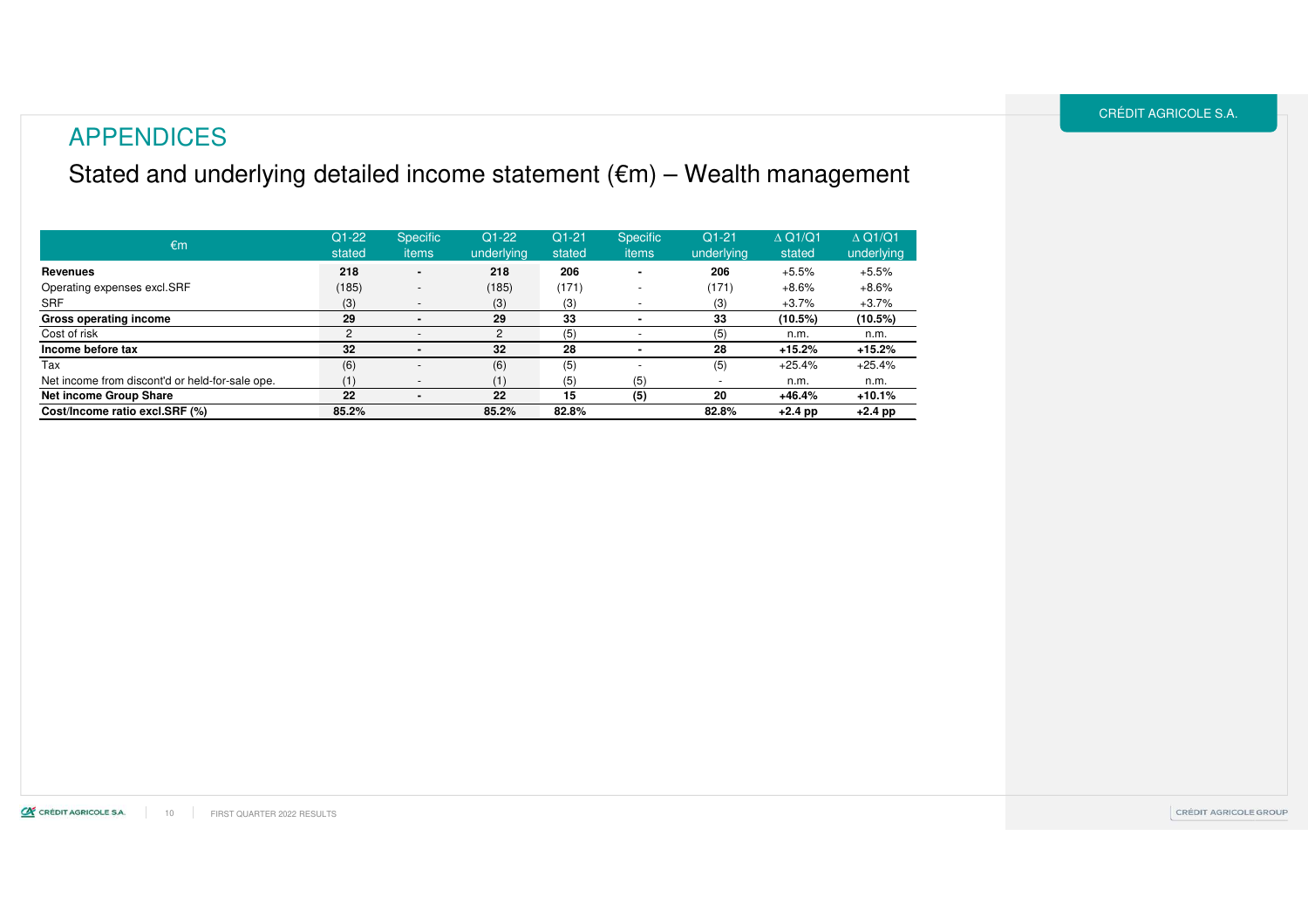Activity indicators – Large customers

#### Underlying revenues by business lines  $(\mathsf{f}\mathsf{m})$

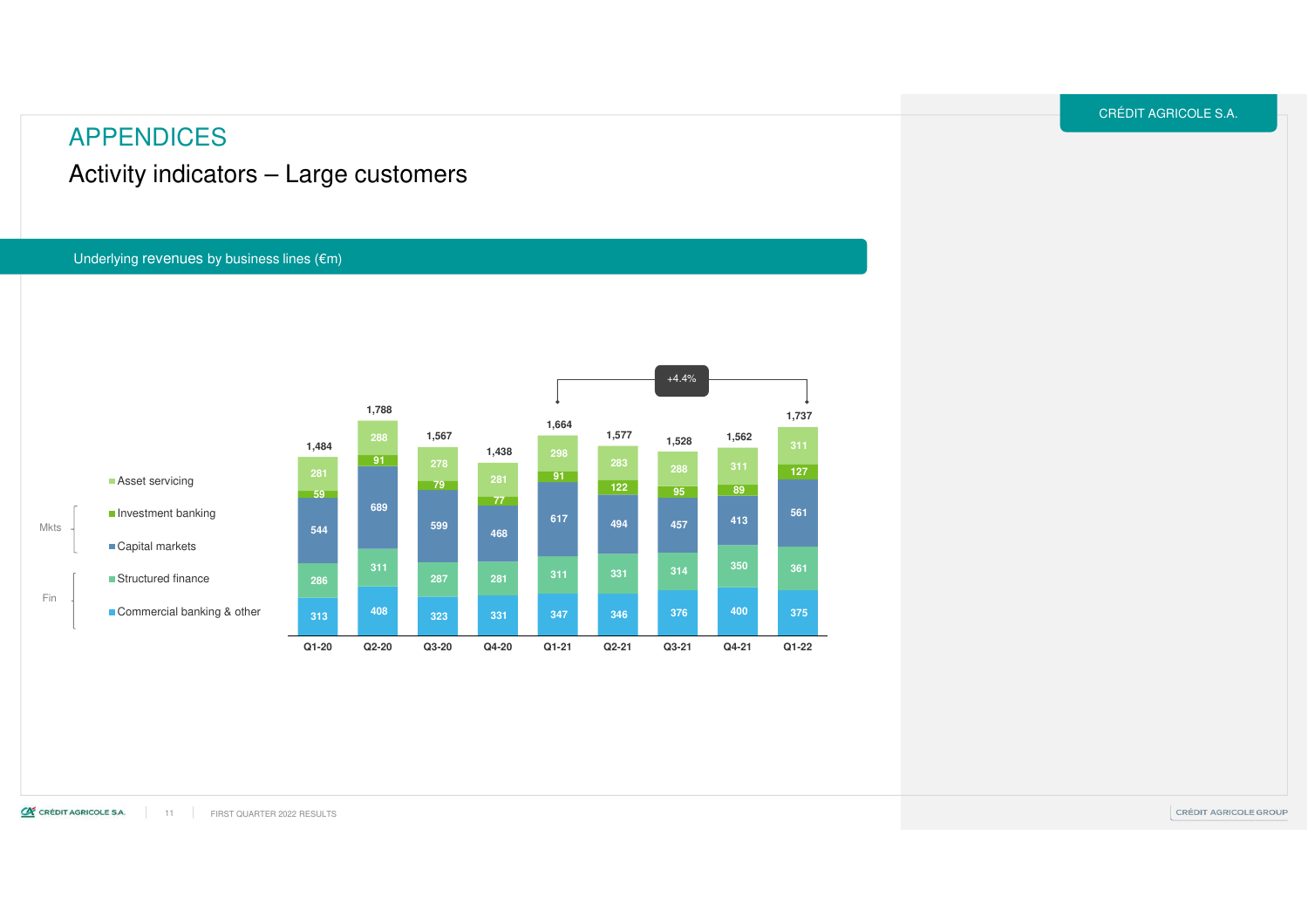### APPENDICES

Activity indicators – Large customers



CACEIS outstandings (€bn)



CA CRÉDIT AGRICOLE S.A. FIRST QUARTER 2022 RESULTS12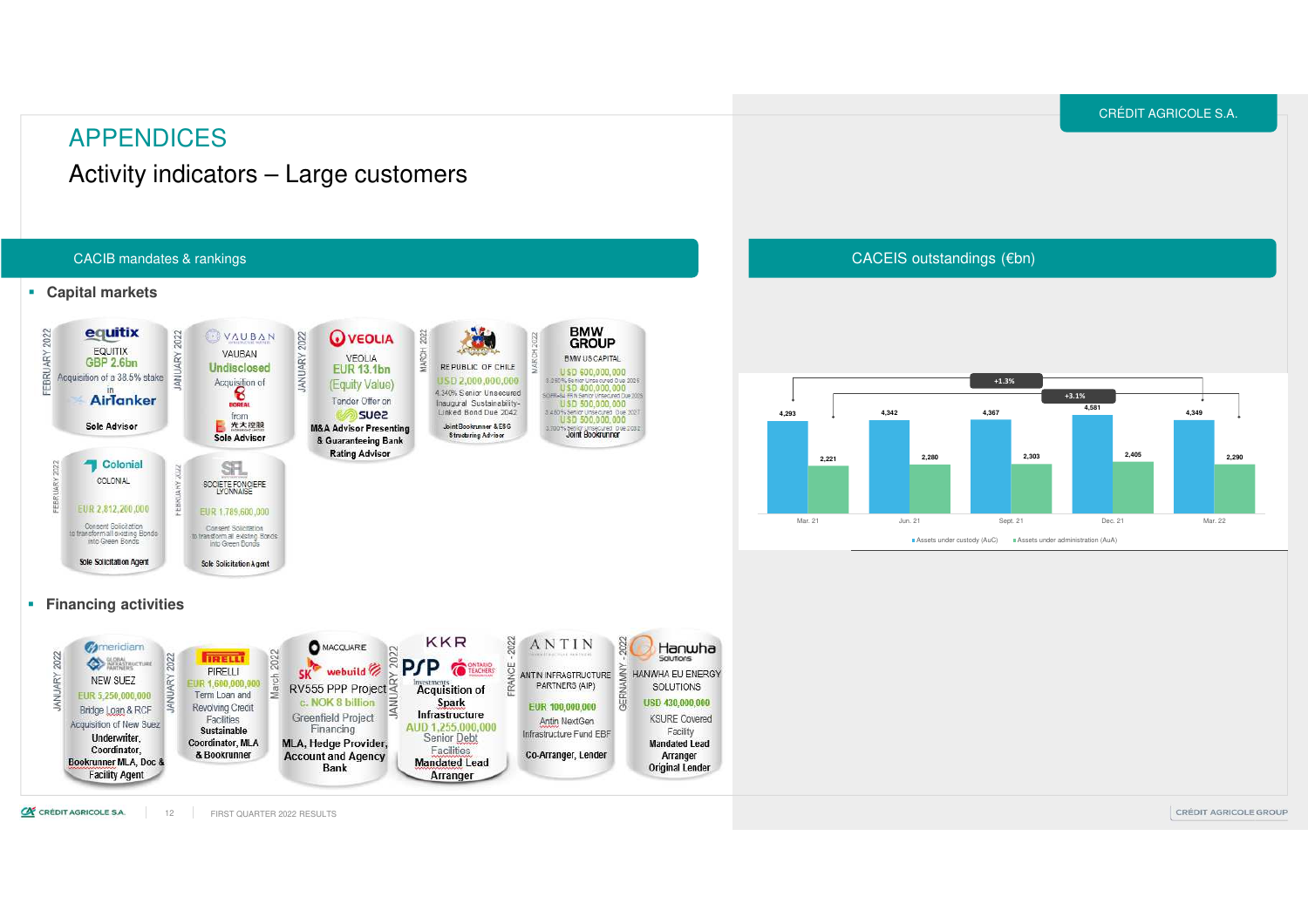### APPENDICESStated and underlying detailed income statement  $(\mathsf{ \in \!} m)$  – Large customers

| €m                             | $Q1-22$<br>stated | <b>Specific</b><br>items | $Q1-22$<br>underlying | $Q1-21$<br>stated | <b>Specific</b><br><i>items</i> | $Q1-21$<br>underlying | $\triangle$ Q1/Q1<br>stated | $\triangle$ Q1/Q1<br>underlying |
|--------------------------------|-------------------|--------------------------|-----------------------|-------------------|---------------------------------|-----------------------|-----------------------------|---------------------------------|
| Revenues                       | 1,723             | (14)                     | 1,737                 | 1,665             |                                 | 1.664                 | $+3.5%$                     | $+4.4%$                         |
| Operating expenses excl.SRF    | (968)             | $\overline{\phantom{a}}$ | (968)                 | (913)             | (4)                             | (910)                 | $+5.9%$                     | $+6.4%$                         |
| <b>SRF</b>                     | (441)             | $\overline{\phantom{a}}$ | (441)                 | (328)             |                                 | (328)                 | $+34.5%$                    | $+34.5%$                        |
| Gross operating income         | 314               | (14)                     | 328                   | 423               | (3)                             | 426                   | $(25.9\%)$                  | (23.1%)                         |
| Cost of risk                   | (278)             | $\overline{\phantom{a}}$ | (278)                 | (67)              |                                 | (67)                  | $x$ 4.1                     | $x$ 4.1                         |
| Equity-accounted entities      | 3                 | $\overline{\phantom{a}}$ | 3                     | 2                 |                                 | 2                     | $+82.3%$                    | $+82.3%$                        |
| Net income on other assets     | $\mathbf{0}$      | $\overline{\phantom{a}}$ | $\Omega$              |                   | $\overline{a}$                  | 0                     | (68.3%)                     | (68.3%)                         |
| Income before tax              | 38                | (14)                     | 52                    | 358               | (3)                             | 361                   | (89.3%)                     | (85.5%)                         |
| Tax                            | (75)              | 4                        | (79)                  | (66)              |                                 | (67)                  | $+14.2%$                    | $+18.1%$                        |
| Net income                     | (37)              | (10)                     | (27)                  | 292               | (2)                             | 294                   | n.m.                        | n.m.                            |
| Non controlling interests      | (6)               | $\mathbf{0}$             | (6)                   | (16)              |                                 | (16)                  | (61.6%)                     | (62.2%)                         |
| <b>Net income Group Share</b>  | (43)              | (10)                     | (33)                  | 276               | (1)                             | 277                   | n.m.                        | n.m.                            |
| Cost/Income ratio excl.SRF (%) | 56.2%             |                          | 55.7%                 | 54.9%             |                                 | 54.7%                 | $+1.3$ pp                   | $+1.1$ pp                       |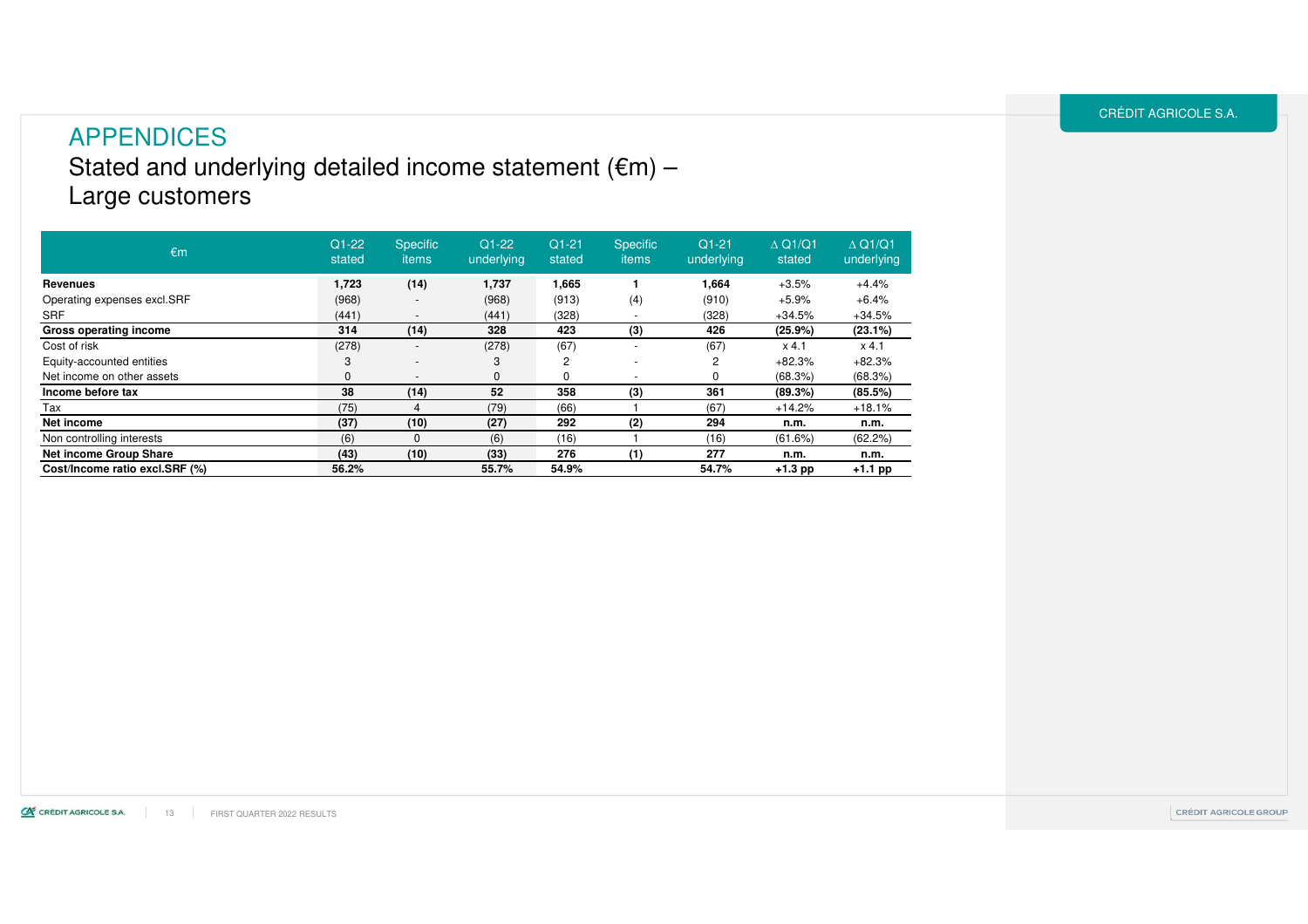### APPENDICES

### Stated and underlying detailed income statement (€m) – CIB

| €m                             | $Q1-22$<br>stated | <b>Specific</b><br>items | $Q1-22$<br>underlying | $Q1 - 21$<br>stated | <b>Specific</b><br>items | $Q1 - 21$<br>underlying | $\triangle$ Q1/Q1<br>stated | $\triangle$ Q1/Q1<br>underlying |
|--------------------------------|-------------------|--------------------------|-----------------------|---------------------|--------------------------|-------------------------|-----------------------------|---------------------------------|
| Revenues                       | 1,411             | (14)                     | 1,425                 | 1,367               |                          | 1,366                   | $+3.2%$                     | $+4.3%$                         |
| Operating expenses excl.SRF    | (743)             | $\overline{\phantom{a}}$ | (743)                 | (689)               |                          | (689)                   | $+7.8%$                     | $+7.8%$                         |
| <b>SRF</b>                     | (383)             | $\overline{\phantom{a}}$ | (383)                 | (294)               |                          | (294)                   | $+30.3%$                    | $+30.3%$                        |
| Gross operating income         | 285               | (14)                     | 299                   | 384                 |                          | 383                     | (25.9%)                     | (22.0%)                         |
| Cost of risk                   | (279)             | $\overline{\phantom{a}}$ | (279)                 | (72)                |                          | (72)                    | x 3.9                       | x 3.9                           |
| Net income on other assets     | (0)               | $\overline{\phantom{a}}$ | (0)                   | $\Omega$            |                          | 0                       | n.m.                        | n.m.                            |
| Income before tax              | 6                 | (14)                     | 20                    | 312                 |                          | 311                     | $(98.1\%)$                  | (93.6%)                         |
| Tax                            | (63)              |                          | (67)                  | (52)                | (0)                      | (52)                    | $+22.5%$                    | $+29.8%$                        |
| Net income Group Share         | (56)              | (10)                     | (46)                  | 256                 |                          | 255                     | n.m.                        | n.m.                            |
| Cost/Income ratio excl.SRF (%) | 52.7%             |                          | 52.1%                 | 50.4%               |                          | 50.5%                   | $+2.3$ pp                   | +1.7 pp                         |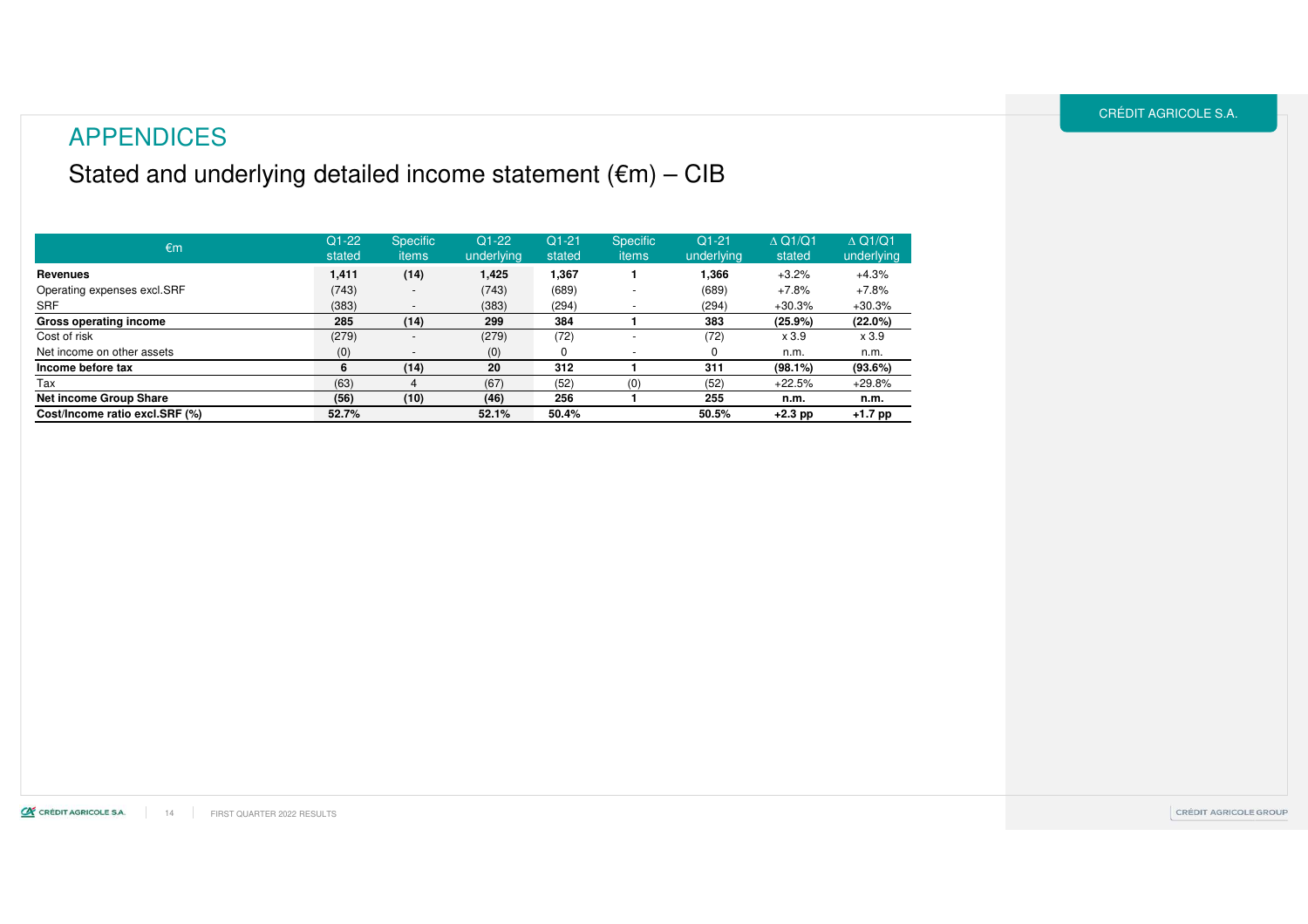### APPENDICES

Stated and underlying detailed income statement (€m) – Financing activities

| €m                             | $Q1-22$<br>stated | <b>Specific</b><br>items | $Q1-22$<br>underlying | $Q1 - 21$<br>stated | <b>Specific</b><br>items | $Q1-21$<br>underlying | $\triangle$ Q1/Q1<br>stated | $\triangle$ Q1/Q1<br>underlying |
|--------------------------------|-------------------|--------------------------|-----------------------|---------------------|--------------------------|-----------------------|-----------------------------|---------------------------------|
| <b>Revenues</b>                | 753               | 17                       | 737                   | 651                 | (7)                      | 659                   | $+15.7%$                    | $+11.9%$                        |
| Operating expenses excl. SRF   | (319)             | $\overline{\phantom{0}}$ | (319)                 | (278)               |                          | (278)                 | $+14.8%$                    | $+14.8%$                        |
| <b>SRF</b>                     | (126)             | $\overline{\phantom{0}}$ | (126)                 | (112)               |                          | (112)                 | $+12.9%$                    | $+12.9%$                        |
| Gross operating income         | 309               | 17                       | 292                   | 262                 | (7)                      | 269                   | $+17.8%$                    | $+8.5%$                         |
| Cost of risk                   | (283)             | $\overline{\phantom{0}}$ | (283)                 | (85)                |                          | (85)                  | x 3.3                       | x 3.3                           |
| Net income on other assets     | (0)               | $\overline{\phantom{a}}$ | (0)                   | $\Omega$            | $\overline{\phantom{a}}$ | 0                     | n.m.                        | n.m.                            |
| Income before tax              | 26                | 17                       | 9                     | 177                 | (7)                      | 184                   | (85.3%)                     | (94.9%)                         |
| Tax                            | (13)              | (4)                      | (9)                   | 20                  |                          | 18                    | n.m.                        | n.m.                            |
| Net income Group Share         | 13                | 12                       |                       | 193                 | (5)                      | 198                   | (93.3%)                     | (99.5%)                         |
| Cost/Income ratio excl.SRF (%) | 42.3%             |                          | 43.2%                 | 42.6%               |                          | 42.1%                 | $-0.3$ pp                   | +1.1 pp                         |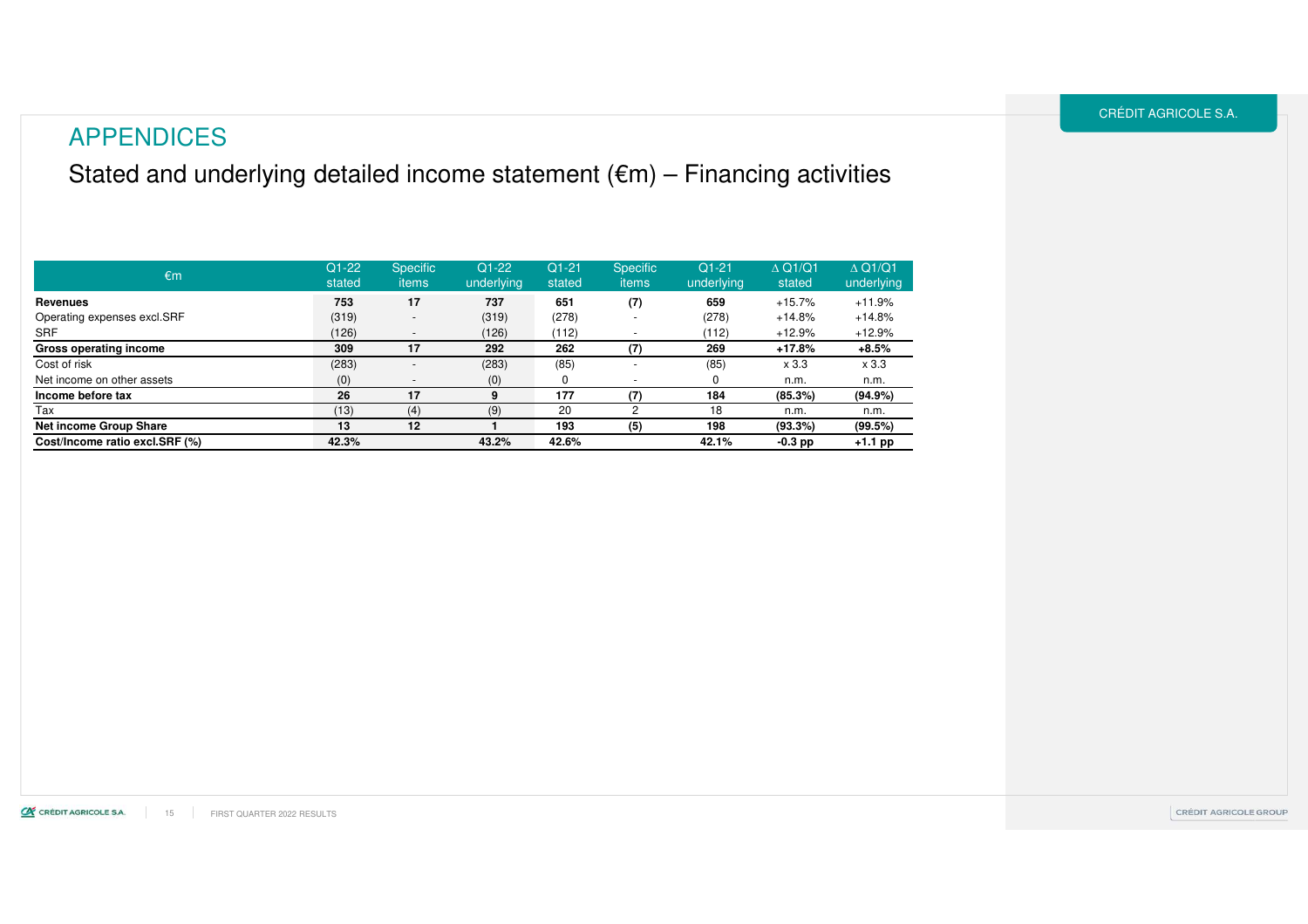Stated and underlying detailed income statement (€m) – Capital markets & investment banking

| $\epsilon$ m                   | $Q1-22$<br>stated | <b>Specific</b><br>items | $Q1-22$<br>underlying | $Q1 - 21$<br>stated | <b>Specific</b><br>items | $Q1-21$<br>underlying | $\triangle$ Q1/Q1<br>stated | $\triangle$ Q1/Q1<br>underlying |
|--------------------------------|-------------------|--------------------------|-----------------------|---------------------|--------------------------|-----------------------|-----------------------------|---------------------------------|
| Revenues                       | 657               | (31)                     | 688                   | 716                 |                          | 708                   | $(8.2\%)$                   | (2.8%)                          |
| Operating expenses excl.SRF    | (424)             | $\overline{\phantom{a}}$ | (424)                 | (412)               |                          | (412)                 | $+3.1%$                     | $+3.1%$                         |
| <b>SRF</b>                     | (257)             | $\overline{\phantom{a}}$ | (257)                 | (182)               |                          | (182)                 | +40.9%                      | $+40.9%$                        |
| Gross operating income         | (24)              | (31)                     |                       | 122                 |                          | 114                   | n.m.                        | (94.2%)                         |
| Cost of risk                   | 4                 | $\overline{\phantom{a}}$ |                       | 13                  |                          | 13                    | (70.6%)                     | (70.6%)                         |
| Income before tax              | (20)              | (31)                     | 10                    | 135                 |                          | 127                   | n.m.                        | (91.7%)                         |
| Tax                            | (51)              | 8                        | (59)                  | (72)                | (2)                      | (70)                  | (29.5%)                     | $(16.0\%)$                      |
| Net income Group Share         | (69)              | (22)                     | (47)                  | 63                  |                          | 57                    | n.m.                        | n.m.                            |
| Cost/Income ratio excl.SRF (%) | 64.6%             |                          | 61.7%                 | 57.5%               |                          | 58.2%                 | $+7.1$ pp                   | $+3.5$ pp                       |

CA CRÉDIT AGRICOLE S.A. 16 FIRST QUARTER 2022 RESULTS CRÉDIT AGRICOLE S.A.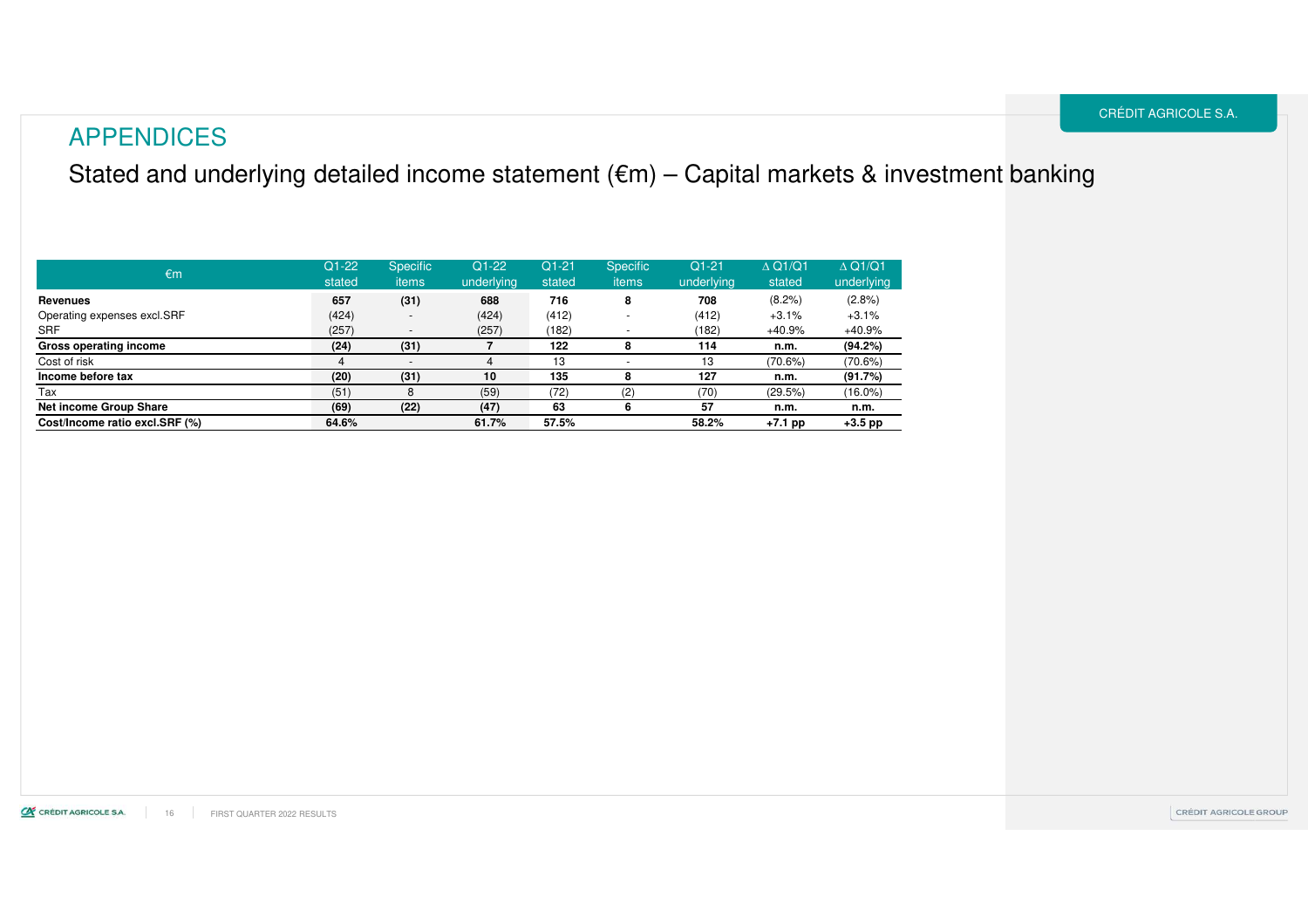### APPENDICES

### Stated and underlying detailed income statement (€m) – Asset servicing

| €m                             | $Q1-22$<br>stated | <b>Specific</b><br>items | $Q1-22$<br>underlying | $Q1 - 21$<br>stated | <b>Specific</b><br>items | $Q1-21$<br>underlying | $\triangle$ Q1/Q1<br>stated | $\triangle$ Q1/Q1<br>underlying |
|--------------------------------|-------------------|--------------------------|-----------------------|---------------------|--------------------------|-----------------------|-----------------------------|---------------------------------|
| Revenues                       | 312               | $\blacksquare$           | 312                   | 298                 |                          | 298                   | $+4.8%$                     | $+4.8%$                         |
| Operating expenses excl. SRF   | (225)             | ٠                        | (225)                 | (224)               | (4)                      | (220)                 | $+0.2%$                     | $+2.0%$                         |
| <b>SRF</b>                     | (58)              | -                        | (58)                  | (34)                |                          | (34)                  | $+71.4%$                    | $+71.4%$                        |
| Gross operating income         | 29                |                          | 29                    | 39                  | (4)                      | 43                    | (26.4%)                     | $(33.1\%)$                      |
| Cost of risk                   | 0                 | ٠                        | $\Omega$              | 4                   | $\overline{a}$           | 4                     | $(89.8\%)$                  | $(89.8\%)$                      |
| Equity-accounted entities      | 3                 | $\overline{\phantom{a}}$ | 3                     | 2                   | $\overline{\phantom{a}}$ | 2                     | $+82.3%$                    | $+82.3%$                        |
| Income before tax              | 32                |                          | 32                    | 45                  | (4)                      | 49                    | (28.7%)                     | (34.3%)                         |
| Tax                            | (12)              |                          | (12)                  | (14)                |                          | (15)                  | $(16.1\%)$                  | (21.7%)                         |
| Net income                     | 20                | $\blacksquare$           | 20                    | 31                  | (3)                      | 34                    | (34.4%)                     | $(40.0\%)$                      |
| Non controlling interests      | (7)               |                          | (7)                   | (11)                |                          | (11)                  | $(31.1\%)$                  | $(36.4\%)$                      |
| Net income Group Share         | 13                |                          | 13                    | 21                  | (2)                      | 23                    | $(36.0\%)$                  | (41.7%)                         |
| Cost/Income ratio excl.SRF (%) | 72.0%             |                          | 72.0%                 | 75.4%               |                          | 74.0%                 | $-3.3$ pp                   | $-2.0$ pp                       |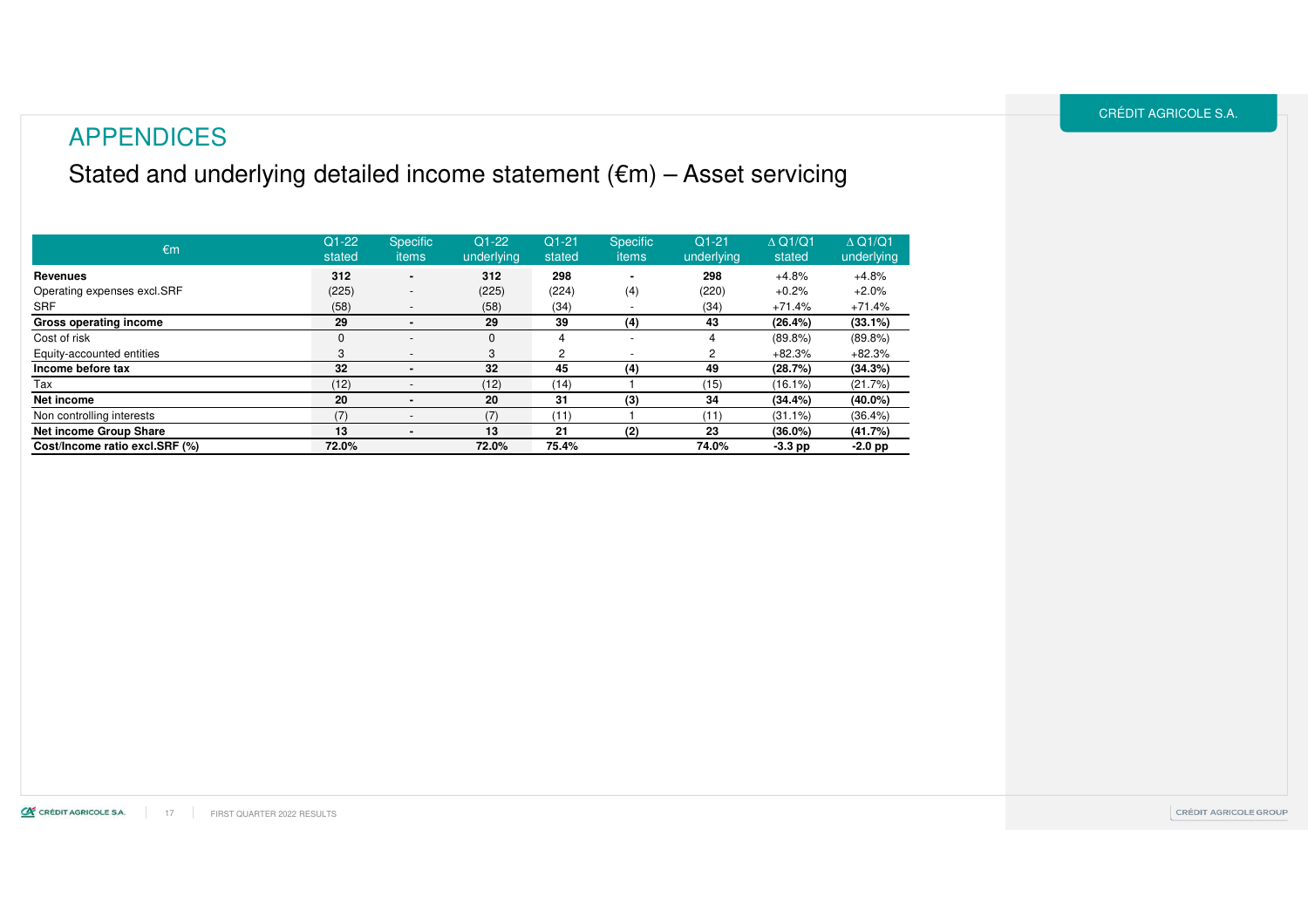### APPENDICES

### Activity indicators – Specialised financial services

#### Consumer credit & leasing ouststandings / factored receivables (€bn)

| <b>CACF OUTSTANDINGS</b>                           |                 |         |                |                |                 |         |                |                |                 |         |         |                    |
|----------------------------------------------------|-----------------|---------|----------------|----------------|-----------------|---------|----------------|----------------|-----------------|---------|---------|--------------------|
| Consumer credit (CACF) - Gross managed loans (2/2) |                 |         |                |                |                 |         |                |                |                 |         |         |                    |
| $(\epsilon$ bn)                                    | <b>Sept. 19</b> | Dec. 19 | <b>Mar. 20</b> | <b>Jun. 20</b> | <b>Sept. 20</b> | Dec. 20 | <b>Mar. 21</b> | <b>Jun. 21</b> | <b>Sept. 21</b> | Dec. 21 | mars-22 | $\wedge$ Mar./Mar. |
| Consolidated loan book                             | 34.4            | 34.8    | 34.8           | 34.3           | 32.9            | 33.2    | 33.0           | 33.4           | 35.3            | 35.9    | 36.3    | 9.9%               |
| Car finance partnerships                           | 32.9            | 33.2    | 32.8           | 31.1           | 31.0            | 31.7    | 32.8           | 32.4           | 31.0            | 31.9    | 32.8    | 0.2%               |
| Crédit Agricole Group                              | 19.5            | 20.1    | 20.1           | 19.7           | 20.1            | 20.3    | 20.4           | 20.7           | 20.9            | 21.2    | 21.3    | 4.8%               |
| Other                                              | 3.8             | 3.8     | 3.7            | 3.3            | 5.2             | 5.7     | 5.3            | 5.6            | 3.9             | 3.5     | 3.4     | $-34.9%$           |
| Total                                              | 90.6            | 92.0    | 91.4           | 88.4           | 89.2            | 90.9    | 91.4           | 92.1           | 91.0            | 92.5    | 93.9    | 2.7%               |
| O/w Agos (total managed loan book)                 | 14.4            | 14.6    | 14.5           | 14.5           | 13.8            | 13.8    | 13.6           | 13.8           | 13.8            | 14.7    | 14.3    | 5.2%               |

#### **CAL&F OUTSTANDINGS**

| $(\epsilon$ bn)   | <b>Sept. 19</b> | Dec. 19 | <b>Mar. 20</b> | <b>Jun. 20</b> | $\textsf{Sept.}\ 20$ | <b>Dec. 20</b> | <b>Mar. 21</b> | <b>Jun. 21</b> | Sept. 21 | Dec. 21 | mars-22 | $\wedge$ Mar./Mar. |
|-------------------|-----------------|---------|----------------|----------------|----------------------|----------------|----------------|----------------|----------|---------|---------|--------------------|
| Leasing portfolio | 14.7            | 15.1    | 15.1           | 15.7           | 15.3                 | 15.5           | 15.7           | 15.9           | 16.0     | 16.2    | 16.5    | 5.2%               |
| incl. France      | 11.9            | 12.1    | 12.3           | 12.3           | 12.5                 | 12.6           | 12.8           | 12.8           | 13.0     | 13.0    | 13.3    | 3.5%               |
| Factored turnover | 18.7            | 20.6    | 19.2           | 15.5           | 18.4                 | 21.5           | 20.4           | 20.8           | 23.5     | 26.7    | 26.2    | 28.3%              |
| incl. France      | 12.4            | 14.0    | 12.4           | 10.2           | 12.0                 | 14.4           | 13.3           | 14.8           | 14.2     | 16.7    | 16.0    | 20.6%              |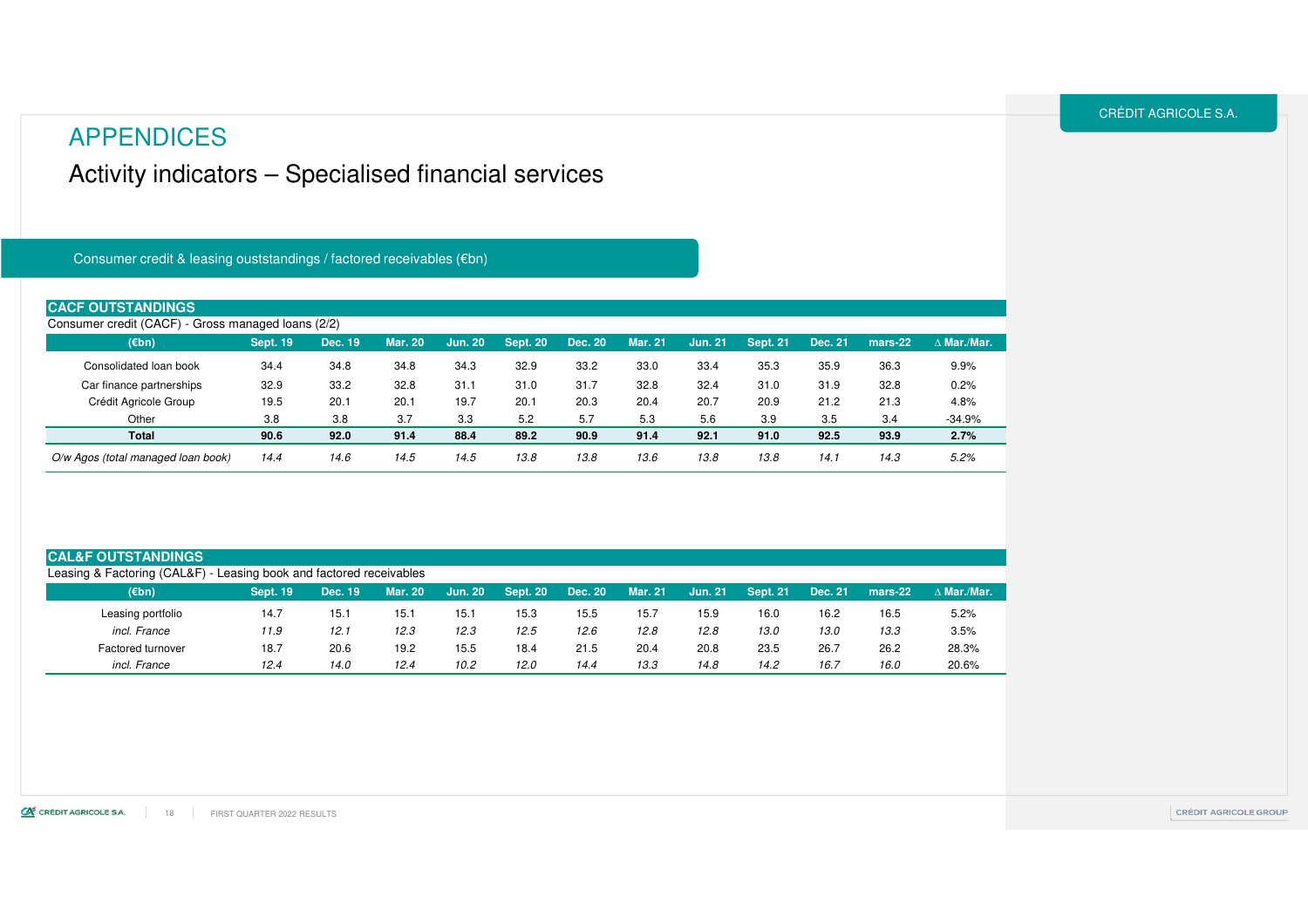### Stated and underlying detailed income statement (€m) – Specialised financial services

| En $m \in$                                          | $T1-22$<br>publié | Eléments<br>spécifiques  | $T1-22$<br>sous-jacent | $T1-21$<br>publié        | Eléments<br>spécifiques | $T1-21$<br>sous-jacent | $\triangle$ T <sub>1</sub> /T <sub>1</sub><br>publié | $\triangle$ T <sub>1</sub> /T <sub>1</sub><br>sous-jacent |
|-----------------------------------------------------|-------------------|--------------------------|------------------------|--------------------------|-------------------------|------------------------|------------------------------------------------------|-----------------------------------------------------------|
| <b>Produit net bancaire</b>                         | 688               | ۰.                       | 688                    | 644                      |                         | 644                    | $+6.8%$                                              | $+6.8%$                                                   |
| Charges d'exploitation hors FRU                     | (366)             | $\overline{\phantom{a}}$ | (366)                  | (334)                    |                         | (334)                  | $+9.5%$                                              | $+9.5%$                                                   |
| FRU                                                 | (35)              | $\overline{\phantom{a}}$ | (35)                   | (24)                     |                         | (24)                   | $+47.0%$                                             | $+47.0%$                                                  |
| Résultat brut d'exploitation                        | 286               | $\blacksquare$           | 286                    | 285                      |                         | 285                    | $+0.3%$                                              | $+0.3%$                                                   |
| Coût du risque                                      | (125)             |                          | (125)                  | (127)                    |                         | (127)                  | $(2.3\%)$                                            | $(2.3\%)$                                                 |
| Sociétés mises en équivalence                       | 80                | $\overline{\phantom{a}}$ | 80                     | 74                       | ٠                       | 74                     | $+8.1%$                                              | $+8.1%$                                                   |
| Gains ou pertes sur autres actifs                   | $\mathbf{0}$      | $\overline{\phantom{a}}$ | $\mathbf{0}$           | (0)                      |                         | (0)                    | ns                                                   | ns                                                        |
| Résultat avant impôt                                | 242               |                          | 242                    | 232                      |                         | 232                    | $+4.3%$                                              | $+4.3%$                                                   |
| Impôt                                               | (54)              | ٠                        | (54)                   | (50)                     |                         | (50)                   | $+7.6%$                                              | $+7.6%$                                                   |
| Rés. net des activ. arrêtées ou en cours de cession |                   | $\overline{\phantom{a}}$ |                        | $\overline{\phantom{a}}$ | ٠                       |                        | ns                                                   | ns                                                        |
| Résultat net                                        | 189               |                          | 189                    | 182                      |                         | 182                    | $+4.1%$                                              | $+4.1%$                                                   |
| Intérêts minoritaires                               | (26)              |                          | (26)                   | (24)                     |                         | (24)                   | $+8.4%$                                              | $+8.4%$                                                   |
| Résultat net part du Groupe                         | 164               |                          | 164                    | 158                      |                         | 158                    | $+3.4%$                                              | $+3.4%$                                                   |
| Coefficient d'exploitation hors FRU (%)             | 53.3%             |                          | 53.3%                  | 52.0%                    |                         | 52.0%                  | $+1.3$ pp                                            | $+1.3$ pp                                                 |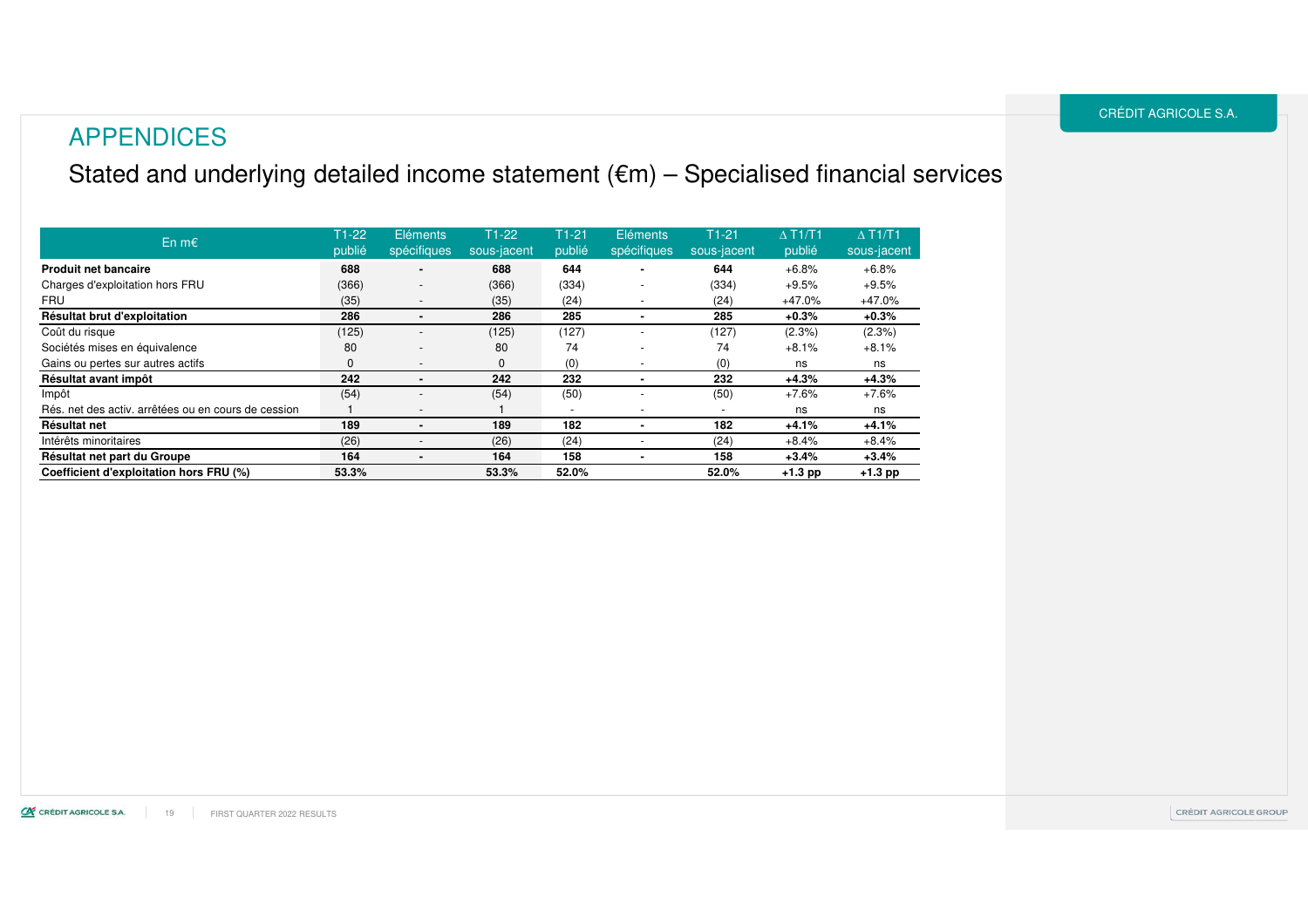### APPENDICES

### Stated and underlying detailed income statement (€m) – CA-CF

| $\epsilon$ m                                    | $Q1-22$<br>stated        | <b>Specific</b><br>items | $Q1-22$<br>underlying    | $Q1 - 21$<br>stated      | <b>Specific</b><br>items | $Q1-21$<br>underlying    | $\triangle$ Q1/Q1<br>stated | $\triangle$ Q1/Q1<br>underlying |
|-------------------------------------------------|--------------------------|--------------------------|--------------------------|--------------------------|--------------------------|--------------------------|-----------------------------|---------------------------------|
| Revenues                                        | 528                      | $\blacksquare$           | 528                      | 502                      | ۰                        | 502                      | $+5.0%$                     | $+5.0%$                         |
| Operating expenses excl.SRF                     | (277)                    |                          | (277)                    | (258)                    |                          | (258)                    | $+7.3%$                     | $+7.3%$                         |
| SRF                                             | (17)                     | ٠                        | (17)                     | (11)                     |                          | (11)                     | $+61.9%$                    | $+61.9%$                        |
| Gross operating income                          | 233                      | ۰                        | 233                      | 233                      |                          | 233                      | $(0.0\%)$                   | $(0.0\%)$                       |
| Cost of risk                                    | (117)                    |                          | (117)                    | (114)                    |                          | (114)                    | $+2.5%$                     | $+2.5%$                         |
| Equity-accounted entities                       | 80                       | ٠                        | 80                       | 74                       |                          | 74                       | $+8.1%$                     | $+8.1%$                         |
| Net income on other assets                      | $\mathbf{0}$             | ٠                        | $\Omega$                 | (0)                      |                          | (0)                      | n.m.                        | n.m.                            |
| Income before tax                               | 196                      | ۰                        | 196                      | 193                      |                          | 193                      | $+1.7%$                     | $+1.7%$                         |
| Tax                                             | (39)                     | ٠                        | (39)                     | (36)                     |                          | (36)                     | $+7.2%$                     | $+7.2%$                         |
| Net income from discont'd or held-for-sale ope. | $\overline{\phantom{a}}$ | ٠                        | $\overline{\phantom{a}}$ | $\overline{\phantom{0}}$ | $\overline{\phantom{a}}$ | $\overline{\phantom{a}}$ | n.m.                        | n.m.                            |
| Net income                                      | 158                      | ۰                        | 158                      | 157                      |                          | 157                      | $+0.5%$                     | $+0.5%$                         |
| Non controlling interests                       | (25)                     | ٠                        | (25)                     | (23)                     |                          | (23)                     | $+10.1%$                    | $+10.1%$                        |
| <b>Net income Group Share</b>                   | 133                      | ٠                        | 133                      | 134                      |                          | 134                      | (1.2%)                      | (1.2%)                          |
| Cost/Income ratio excl.SRF (%)                  | 52.5%                    |                          | 52.5%                    | 51.4%                    |                          | 51.4%                    | $+1.1$ pp                   | $+1.1$ pp                       |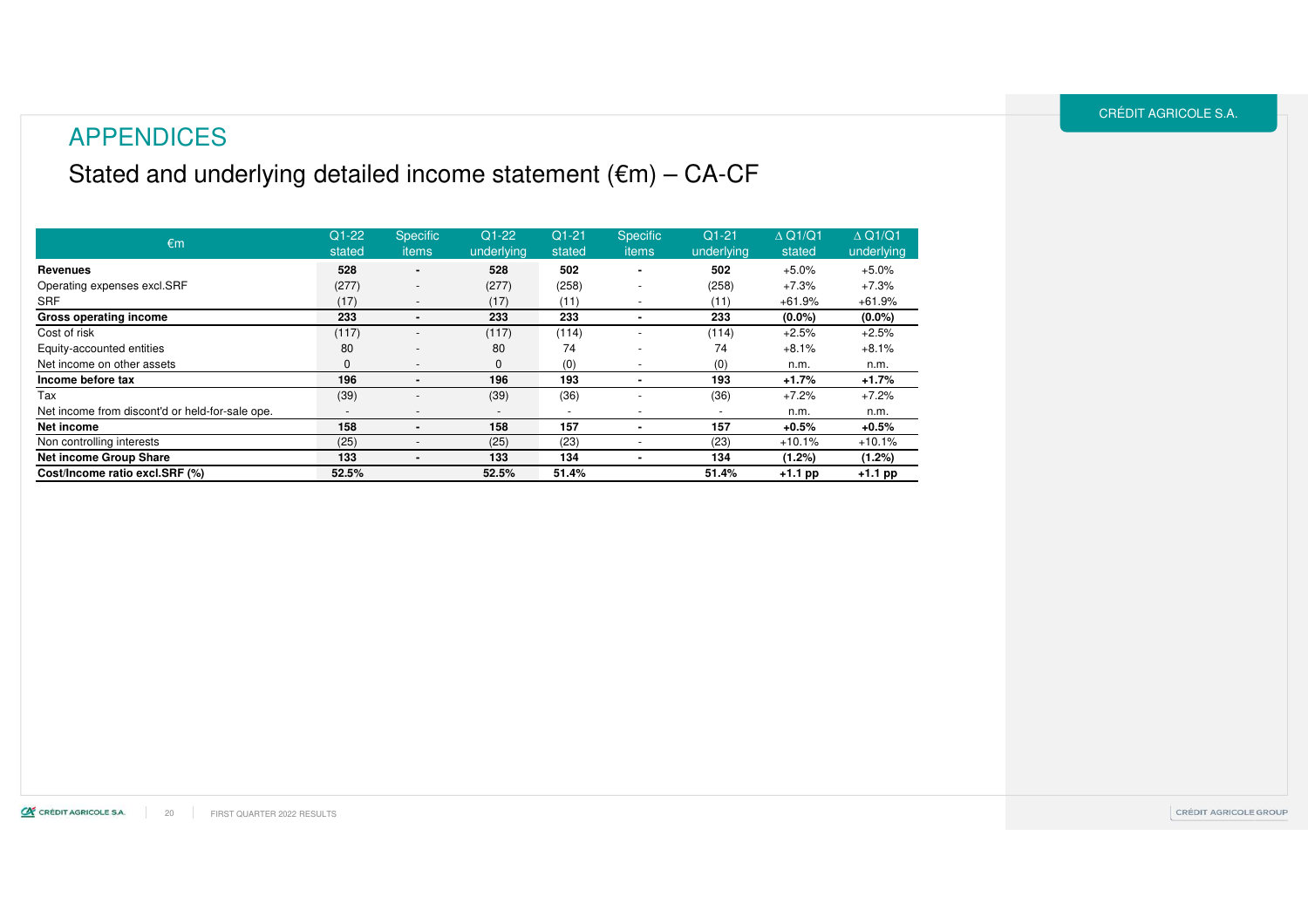### APPENDICES

### Stated and underlying detailed income statement (€m) – CAL&F

| $\epsilon$ m                   | $Q1 - 22$<br>stated | <b>Specific</b><br>items | $Q1-22$<br>underlying | $Q1-21$<br>stated | <b>Specific</b><br>items | $Q1-21$<br>underlying | $\triangle$ Q1/Q1<br>stated | $\triangle$ Q1/Q1<br>underlying |
|--------------------------------|---------------------|--------------------------|-----------------------|-------------------|--------------------------|-----------------------|-----------------------------|---------------------------------|
| Revenues                       | 160                 | $\blacksquare$           | 160                   | 141               |                          | 141                   | $+13.2%$                    | $+13.2%$                        |
| Operating expenses excl.SRF    | (89)                | $\overline{\phantom{a}}$ | (89)                  | (76)              | $\overline{\phantom{0}}$ | (76)                  | $+17.2%$                    | $+17.2%$                        |
| <b>SRF</b>                     | (18)                | $\overline{\phantom{a}}$ | (18)                  | (13)              |                          | (13)                  | $+35.1%$                    | $+35.1%$                        |
| Gross operating income         | 53                  |                          | 53                    | 52                |                          | 52                    | $+1.8%$                     | $+1.8%$                         |
| Cost of risk                   | (7)                 | $\overline{\phantom{a}}$ | (7)                   | (13)              |                          | (13)                  | $(43.7\%)$                  | $(43.7\%)$                      |
| Net income on other assets     | $\mathbf{0}$        | $\overline{\phantom{0}}$ |                       | $\Omega$          |                          |                       | $(18.6\%)$                  | (18.6%)                         |
| Income before tax              | 45                  |                          | 45                    | 39                |                          | 39                    | +17.4%                      | $+17.4%$                        |
| Tax                            | (15)                |                          | (15)                  | (14)              |                          | (14)                  | $+8.5%$                     | $+8.5%$                         |
| <b>Net income Group Share</b>  | 31                  |                          | 31                    | 24                |                          | 24                    | $+29.1%$                    | $+29.1%$                        |
| Cost/Income ratio excl.SRF (%) | 55.7%               |                          | 55.7%                 | 53.8%             |                          | 53.8%                 | $+1.9$ pp                   | $+1.9$ pp                       |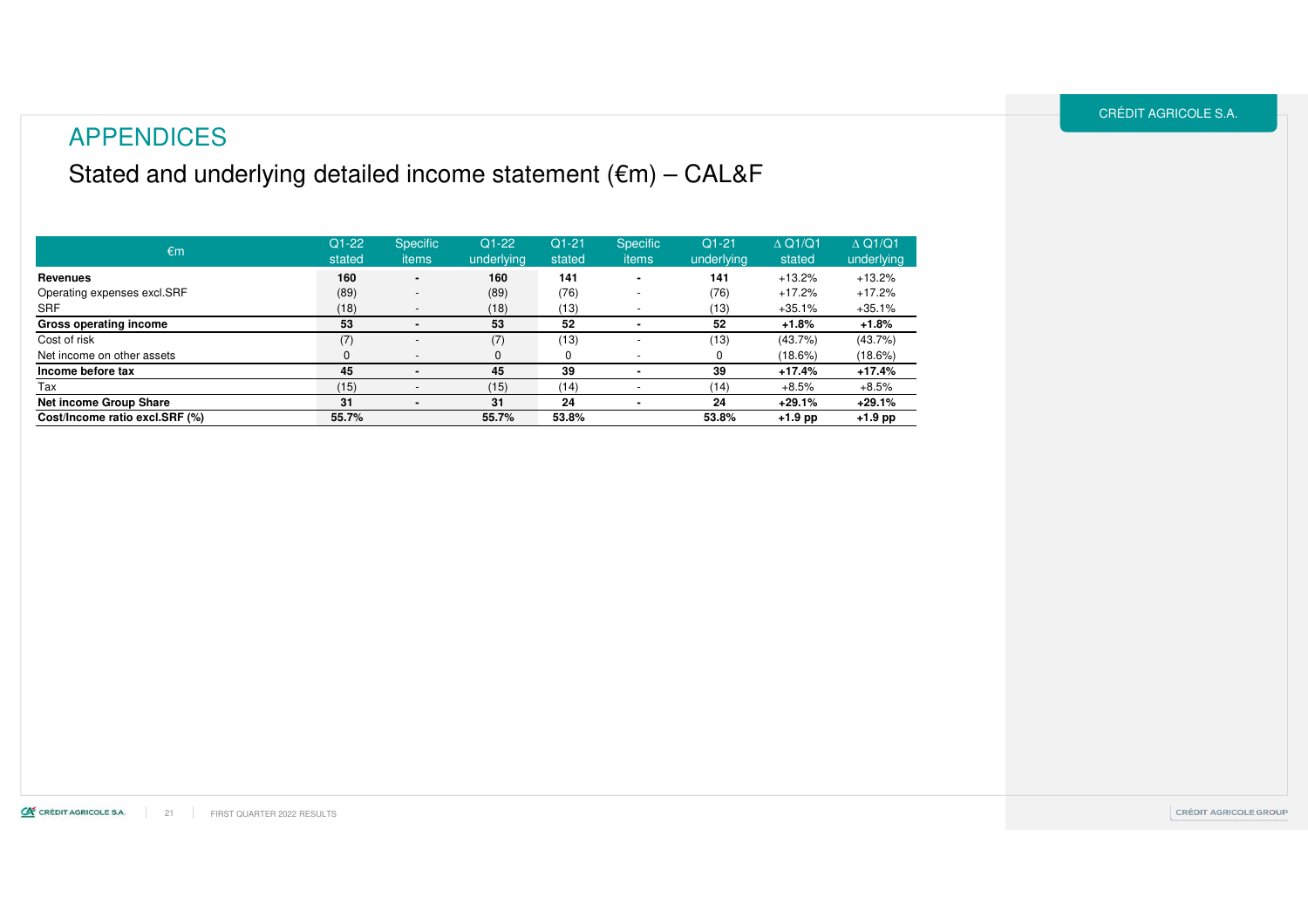### Activity Indicators – French retail banking APPENDICES

#### Customer savings / loans outstandings (€bn)

#### **LCL - Customer savings (€bn)**

| Customer savings (€bn)*                             | Dec. 19 | <b>Mar.20</b> | <b>Jun. 20</b> | <b>Sept. 20</b> | <b>Dec. 20</b> | <b>Mar.21</b> | Jun. 21        | <b>Sept. 21</b> | Déc. 21 | <b>Mar.22</b> | $\Delta$ Mar./Mar. |
|-----------------------------------------------------|---------|---------------|----------------|-----------------|----------------|---------------|----------------|-----------------|---------|---------------|--------------------|
| Securities                                          | 10.5    | 9.0           | 10.2           | 9.9             | 10.5           | 11.3          | 13.9           | 12.0            | 13.0    | 12.6          | $+12.0%$           |
| Mutual funds and REITs                              | 8.5     | 7.2           | 7.7            | 8.1             | 8.6            | 8.7           | 8.9            | 8.6             | 8.7     | 8.2           | (5.7%)             |
| Life insurance                                      | 63.4    | 61.6          | 62.9           | 62.7            | 62.4           | 63.6          | 62.9           | 64.8            | 65.7    | 65.3          | $+2.7%$            |
| <b>Off-balance sheet savings</b>                    | 82.4    | 77.8          | 80.7           | 80.7            | 81.5           | 83.6          | 85.7           | 85.4            | 87.3    | 86.2          | $+3.1%$            |
| Demand deposits                                     | 54.2    | 55.5          | 65.6           | 68.2            | 70.3           | 71.0          | 74.4           | 76.0            | 78.8    | 78.8          | $+11.0%$           |
| Home purchase savings plans                         | 9.8     | 10.0          | 10.1           | 10.1            | 10.1           | 10.2          | 10.2           | 10.1            | 10.1    | 10.2          | (0.3%              |
| <b>Bonds</b>                                        | 4.6     | 4.5           | 4.1            | 4.6             | 6.2            | 5.9           | 5.4            | 5.3             | 4.9     | 5.1           | $(13.9\%)$         |
| Passbooks*                                          | 42.5    | 42.5          | 42.9           | 43.0            | 41.3           | 42.0          | 42.2           | 43.0            | 42.1    | 42.7          | $+1.8%$            |
| Time deposits                                       | 12.9    | 12.2          | 10.9           | 10.5            | 10.5           | 10.4          | 9.9            | 9.7             | 9.3     | 8.5           | (18.5%)            |
| On-balance sheet savings                            | 124.0   | 124.8         | 133.6          | 136.4           | 138.3          | 139.6         | 142.0          | 144.1           | 145.2   | 145.3         | $+4.1%$            |
| <b>TOTAL</b>                                        | 206.4   | 202.6         | 214.3          | 217.1           | 219.8          | 223.1         | 227.8          | 229.5           | 232.5   | 231.5         | $+3.7%$            |
| Passbooks <sup>*</sup> o/w (€bn)                    | Dec. 19 | <b>Mar.20</b> | <b>Jun. 20</b> | <b>Sept. 20</b> | <b>Dec. 20</b> | <b>Mar.21</b> | <b>Jun. 21</b> | <b>Sept. 21</b> | Déc. 21 | <b>Mar.22</b> | $\Delta$ Mar./Mar. |
| Livret A                                            | 9.9     | 10.2          | 10.8           | 11.0            | 11.2           | 11.7          | 11.9           | 12.3            | 12.2    | 12.6          | $+8.3%$            |
| <b>LEP</b>                                          | 1.0     | 1.0           | 1.0            | 1.0             | 1.0            | 1.0           | 1.0            | 1.0             | 0.9     | 1.0           | $+0.6%$            |
| LDD                                                 | 8.2     | 8.4           | 8.7            | 8.8             | 8.8            | 9.1           | 9.1            | 9.1             | 9.0     | 9.1           | $+0.2%$            |
| * Including liquid company savings                  |         |               |                |                 |                |               |                |                 |         |               |                    |
| Retail Banking in France (LCL) - Loans outstandings |         |               |                |                 |                |               |                |                 |         |               |                    |
| Loans outstanding (€bn)                             | Dec. 19 | <b>Mar.20</b> | <b>Jun. 20</b> | <b>Sept. 20</b> | <b>Dec. 20</b> | <b>Mar.21</b> | <b>Jun. 21</b> | <b>Sept. 21</b> | Déc. 21 | <b>Mar.22</b> | $\Delta$ Mar./Mar. |

| Loans outstanding (€bn) | Dec. 19 | <b>Mar.20</b> | <b>Jun. 20</b> | <b>Sept. 20</b> | Dec. 20 | <b>Mar.21</b> | Jun. 21 | <b>Sept. 21</b> | Déc. 21 | <b>Mar.22</b> | $\Delta$ Mar./Mar. |
|-------------------------|---------|---------------|----------------|-----------------|---------|---------------|---------|-----------------|---------|---------------|--------------------|
| Corporate               | 23.9    | 24.5          | 28.4           | 29.2            | 28.9    | 28.6          | 27.8    | 28.7            | 28.3    | 28.8          | $+0.9%$            |
| Professionals           | 15.4    | 15.8          | 18.6           | 19.7            | 20.4    | 20.9          | 21.0    | 21.3            | 21.6    | 22.1          | $+5.9%$            |
| Consumer credit         | 8.1     | 7.7           | 7.7            | 7.8             | 8.0     | 7.9           | 8.0     | 8.1             | 8.3     | 8.4           | $+6.5%$            |
| Home loans              | 82.4    | 83.4          | 83.8           | 84.9            | 86.1    | 86.7          | 87.9    | 90.2            | 92.3    | 93.8          | $+8.1%$            |
| TOTAL                   | 129.8   | 131.5         | 138.5          | 141.6           | 143.4   | 144.0         | 144.7   | 147.6           | 150.6   | 153.1         | $+6.3%$            |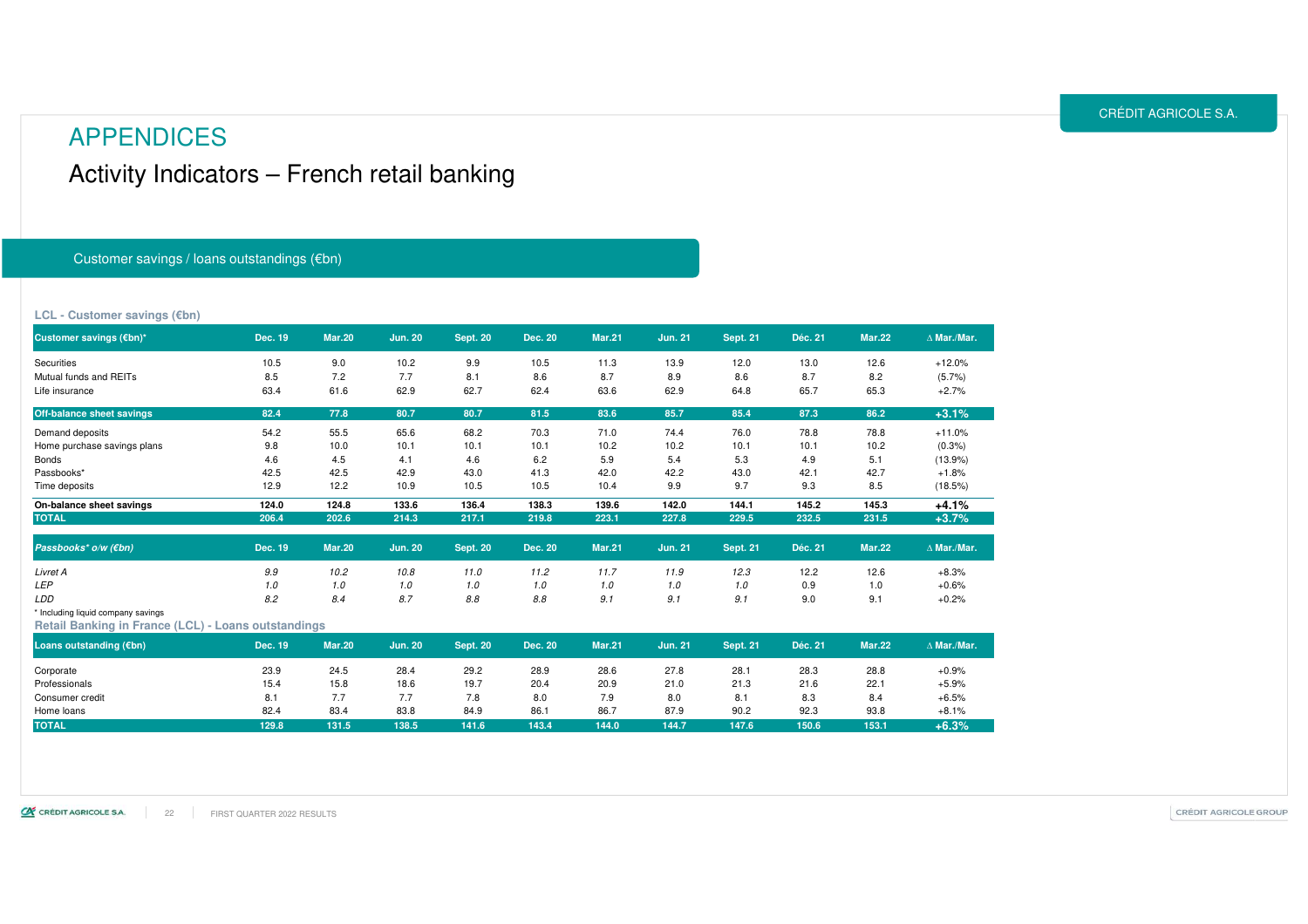

23 L FIRST QUARTER 2022 RESULTS FIRST QUARTER 2022 RESULTS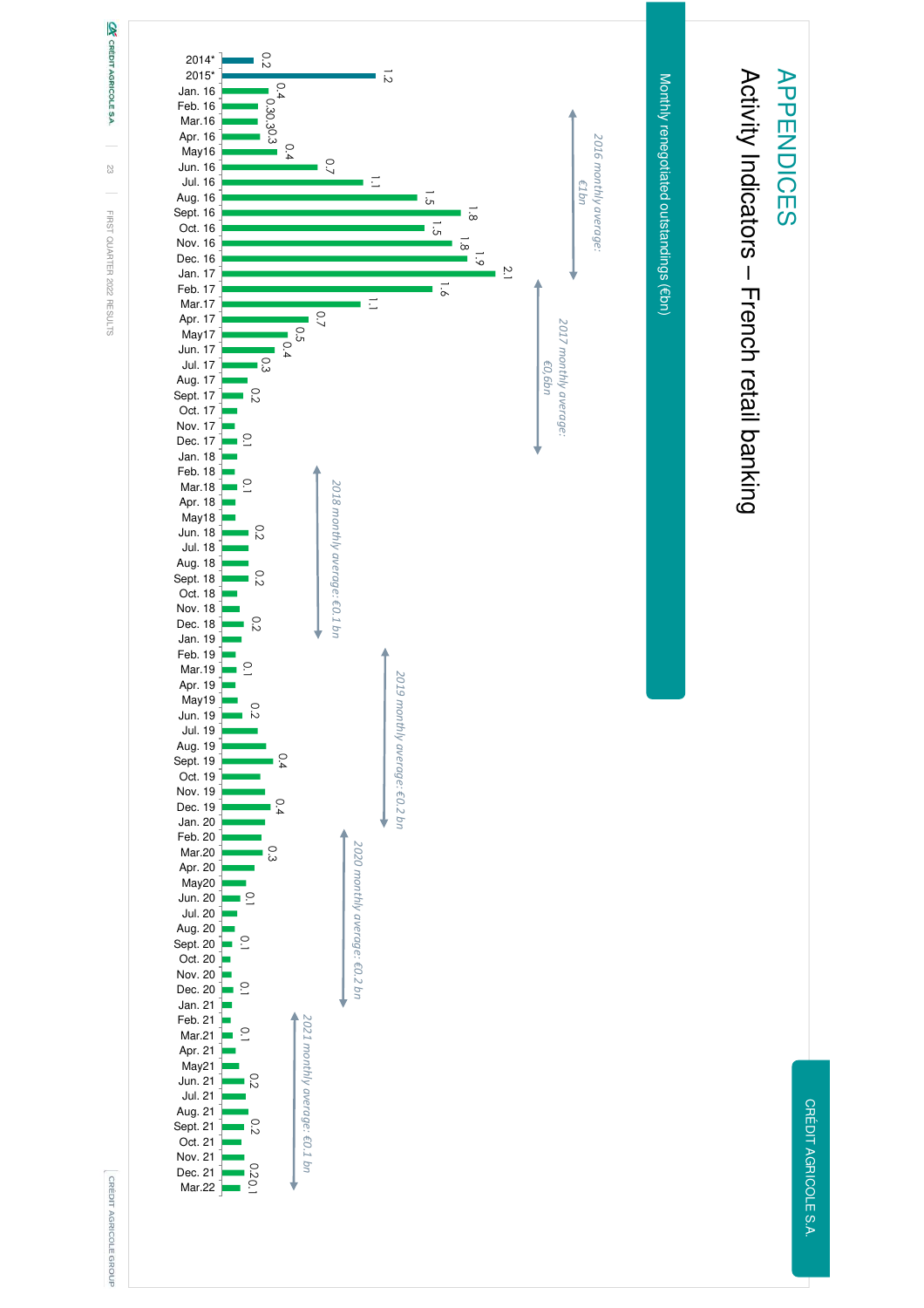### APPENDICES

### Activity Indicators – French retail banking

#### Revenues (€m)

| Revenues (€m)                                   | Q4-19 | $Q1 - 20$ | $Q2 - 20$ | Q3-20                    | Q4-20          | $Q1 - 21$ | $Q2 - 21$ | $Q3 - 21$                | Q4-21 | $Q1 - 22$ | $\triangle$ Q1/Q1 |  |
|-------------------------------------------------|-------|-----------|-----------|--------------------------|----------------|-----------|-----------|--------------------------|-------|-----------|-------------------|--|
| Net interest income                             | 437   | 448       | 453       | 471                      | 508            | 465       | 504       | 497                      | 513.1 | 532.0     | $+14.5%$          |  |
| Home purchase savings plans (PEL/CEL)           | (12)  | (11)      | (4)       | $\overline{\phantom{a}}$ | $\overline{2}$ | (12)      |           | $\overline{\phantom{a}}$ | 9.2   | 5.8       | N.S.              |  |
| Net interest income excl. HPSP                  | 449   | 460       | 457       | 471                      | 507            | 477       | 502       | 497                      | 504   | 526       | $+10.3%$          |  |
| Fee and commission Income                       | 414   | 429       | 400       | 418                      | 396            | 428       | 425       | 438                      | 425.6 | 454.3     | $+6.1%$           |  |
| - Securities                                    | 30    | 35        | 31        | 27                       | 32             | 33        | 33        | 32                       | 34.5  | 35.9      | $+9.7%$           |  |
| - Insurance                                     | 152   | 173       | 187       | 173                      | 147            | 181       | 172       | 177                      | 164.4 | 180.8     | $+0.2%$           |  |
| - Account management and payment<br>instruments | 232   | 220       | 182       | 217                      | 217            | 215       | 220       | 228                      | 226.7 | 237.5     | $+10.5%$          |  |
| <b>TOTAL</b>                                    | 851   | 877       | 853       | 889                      | 904            | 893       | 929       | 934                      | 939   | 986       | 10.4%             |  |
| <b>TOTAL excl. HPSP</b>                         | 863   | 889       | 857       | 889                      | 902            | 905       | 927       | 934                      | 930   | 980       | $+8.3%$           |  |
|                                                 |       |           |           |                          |                |           |           |                          |       |           |                   |  |

\* Excluding adjustment of funding costs



Net interest income excl. HPSP

**Fee and commission Income Home purchase savings plans (PEL/CEL)**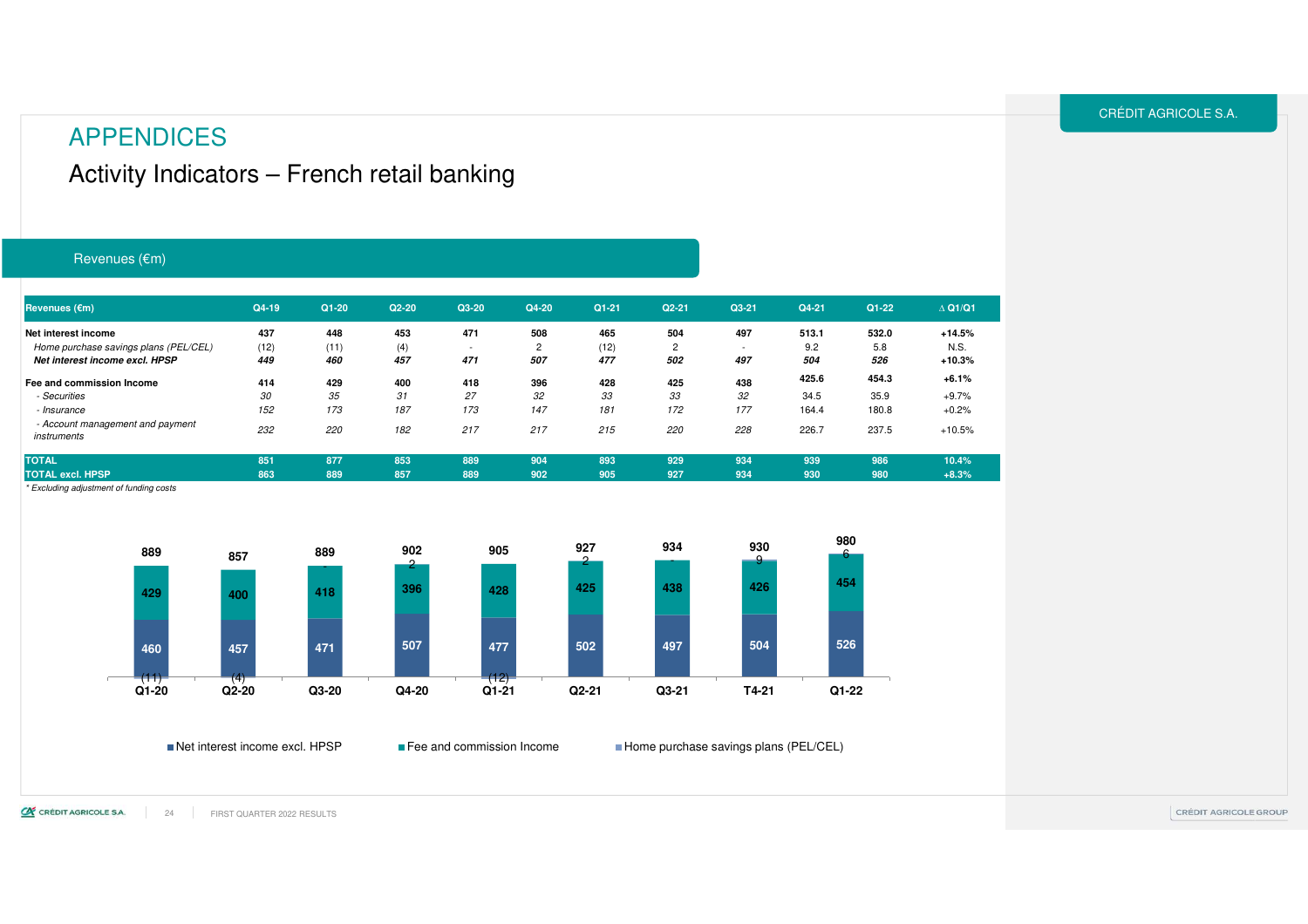### APPENDICES

### Stated and underlying detailed income statement (€m) - FRB

| $\epsilon$ m                           | $Q1-22$<br>stated | <b>Specific</b><br>items | $Q1-22$<br>underlying | $Q1 - 21$<br>stated | Specific items | $Q1-21$<br>underlying | $\triangle$ Q1/Q1<br>stated | $\triangle$ Q1/Q1<br>underlying |
|----------------------------------------|-------------------|--------------------------|-----------------------|---------------------|----------------|-----------------------|-----------------------------|---------------------------------|
| Revenues                               | 986               | 6                        | 980                   | 893                 | (12)           | 905                   | $+10.4%$                    | $+8.3%$                         |
| Operating expenses excl.SRF and DGF    | (574)             |                          | (574)                 | (566)               |                | (566)                 | $+1.4%$                     | $+1.4%$                         |
| <b>SRF</b>                             | (66)              | $\overline{\phantom{a}}$ | (66)                  | (59)                |                | (59)                  | $+12.6%$                    | $+12.6%$                        |
| <b>DGF</b>                             | (22)              |                          | (22)                  | (8)                 |                | (8)                   | x 2.8                       | x 2.8                           |
| Gross operating income                 | 324               | ь                        | 318                   | 260                 | (12)           | 272                   | $+24.5%$                    | $+16.8%$                        |
| Cost of risk                           | (61)              |                          | (61)                  | (83)                |                | (83)                  | $(25.8\%)$                  | $(25.8\%)$                      |
| Net income on other assets             |                   |                          |                       |                     |                |                       | x 130.6                     | x 130.6                         |
| Income before tax                      | 272               | 6                        | 266                   | 178                 | (12)           | 190                   | $+52.8%$                    | $+40.0%$                        |
| Tax                                    | (81)              |                          | (80)                  | (65)                | 3              | (68)                  | $+25.0%$                    | $+16.5%$                        |
| Net income Group Share                 | 183               |                          | 179                   | 108                 | (8)            | 116                   | $+69.7%$                    | $+54.0%$                        |
| Cost/Income ratio excl.SRF and DGF (%) | 58.2%             |                          | 58.6%                 | 63.4%               |                | 62.6%                 | $-5.2$ pp                   | $-4.0$ pp                       |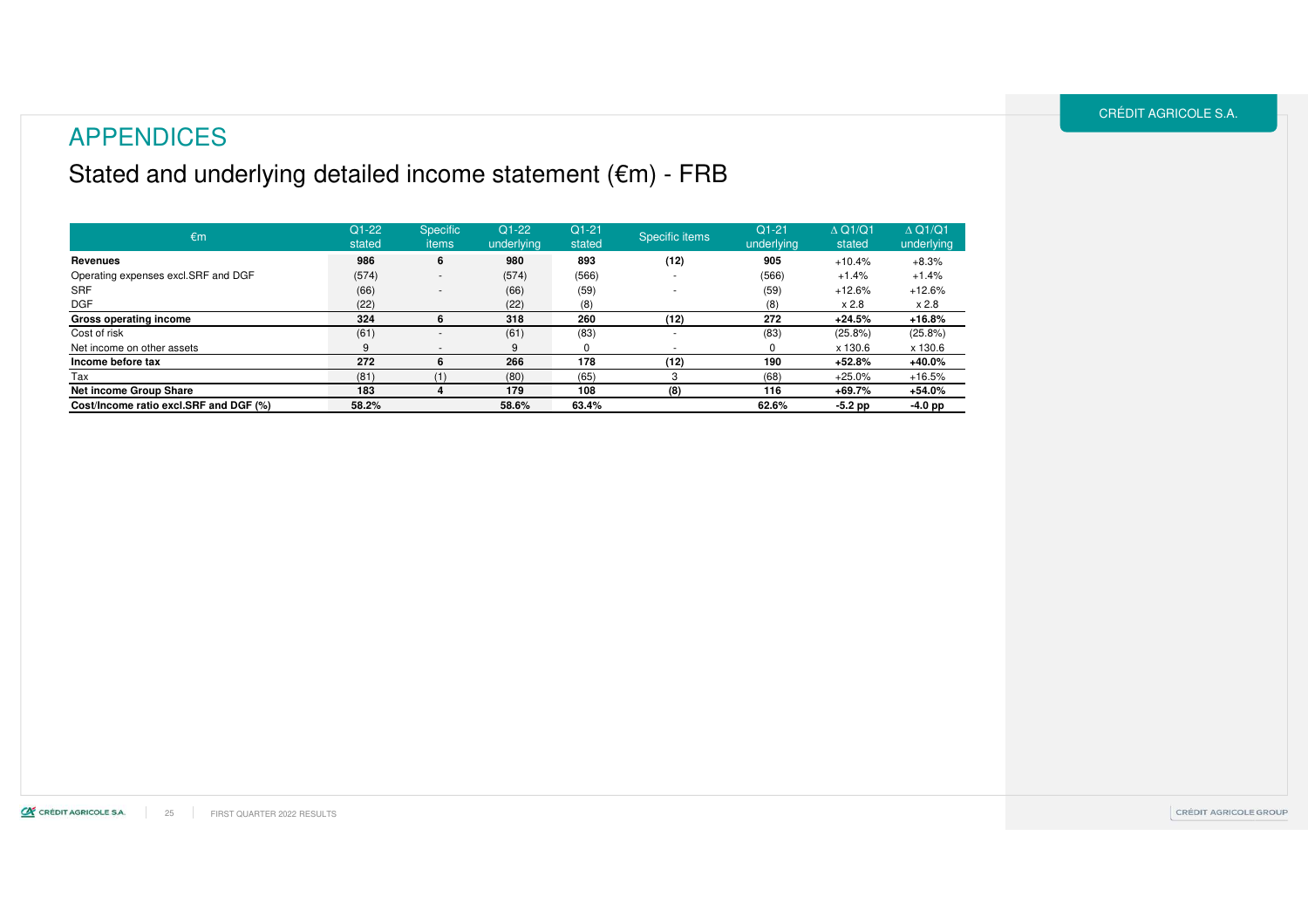### Activity Indicators – International retail banking

#### Customer assets & Loans outstandings (€bn)

| CA Italy $(\epsilon$ bn)                 | <b>Mar. 20</b> | June 20 | <b>Sept. 20</b> | Dec. 20 | <b>Mar. 21</b> | June 21 | Sept 21 | <b>Dec 21</b> | <b>Mar. 22</b> | $\triangle$ Mar/Mar |
|------------------------------------------|----------------|---------|-----------------|---------|----------------|---------|---------|---------------|----------------|---------------------|
| Total loans outstanding                  | 44.2           | 45.1    | 46.0            | 45.5    | 46.5           | 61.2    | 60.9    | 59.4          | 59.5           | $+28.0%$            |
| o/w retail customer loans                | 21.4           | 21.7    | 21.9            | 22.4    | 22.7           | 28.1    | 28.2    | 28.3          | 28.5           | $+25.2%$            |
| o/w small businesses loans               | 7.4            | 7.6     | 7.9             | 7.7     | 7.5            | 9.8     | 9.7     | 9.6           | 10.5           | $+40.5%$            |
| o/w corporates loans, including SMEs     | 13.3           | 13.7    | 14.1            | 13.5    | 14.0           | 21.1    | 20.6    | 20.4          | 13.3           | $(5.5\%)$           |
| On-balance sheet customer assets         | 41.8           | 42.4    | 43.6            | 44.9    | 44.1           | 61.1    | 61.9    | 63.1          | 61.8           | $+40.1%$            |
| <b>Off-balance sheet customer assets</b> | 34.9           | 37.4    | 38.1            | 39.9    | 40.8           | 50.6    | 51.6    | 52.8          | 46.9           | $+14.9%$            |
| Total assets (€bn)                       | 76.8           | 79.8    | 81.7            | 84.8    | 85.0           | 111.8   | 113.5   | 115.8         | 108.7          | $+28.0%$            |

| <b>IRB Others (<math>\epsilon</math>bn)</b> | <b>Mar. 20</b> | June 20 | <b>Sept. 20</b> | <b>Dec. 20</b> | <b>Mar. 21</b> | June 21 | Sept 21 | <b>Dec 21</b> | <b>Mar. 22</b> | $\wedge$ Mar/Mar |
|---------------------------------------------|----------------|---------|-----------------|----------------|----------------|---------|---------|---------------|----------------|------------------|
| <b>Total loans outstanding</b>              | 11.5           | 11.7    | 11.9            | 11.7           | 11.8           | 12.5    | 12.8    | 12.8          | 12.8           | $+8.3%$          |
| o/w retail customer loans                   | 5.6            | 5.7     | 5.9             | 5.9            | 6.0            | 6.2     | 6.3     | 6.3           | 6.3            | $+4.7%$          |
| o/w SMEs and small businesses               | 1.1            | 1.2     | 1.2             | 1.2            | 1.2            | 1.3     | 0.6     | 0.6           | 0.6            | $(49.6\%)$       |
| o/w Large corporates                        | 4.7            | 4.7     | 4.7             | 4.5            | 4.5            | 4.7     | 5.9     | 5.8           | 5.9            | $+30.3%$         |
| On-balance sheet customer assets            | 12.5           | 12.9    | 13.1            | 13.5           | 14.0           | 14.3    | 14.3    | 15.1          | 15.0           | $+7.2%$          |
| <b>Off-balance sheet customer assets</b>    | 2.1            | 2.2     | 2.3             | 2.4            | 2.5.           | 2.1     | 2.1     | 2.0           | 1.9            | (21.1%)          |
| Total assets $(\epsilon$ bn)                | 14.6           | 15.1    | 15.4            | 15.9           | 16.4           | 16.4    | 16.4    | 17.2          | 16.9           | $+2.9%$          |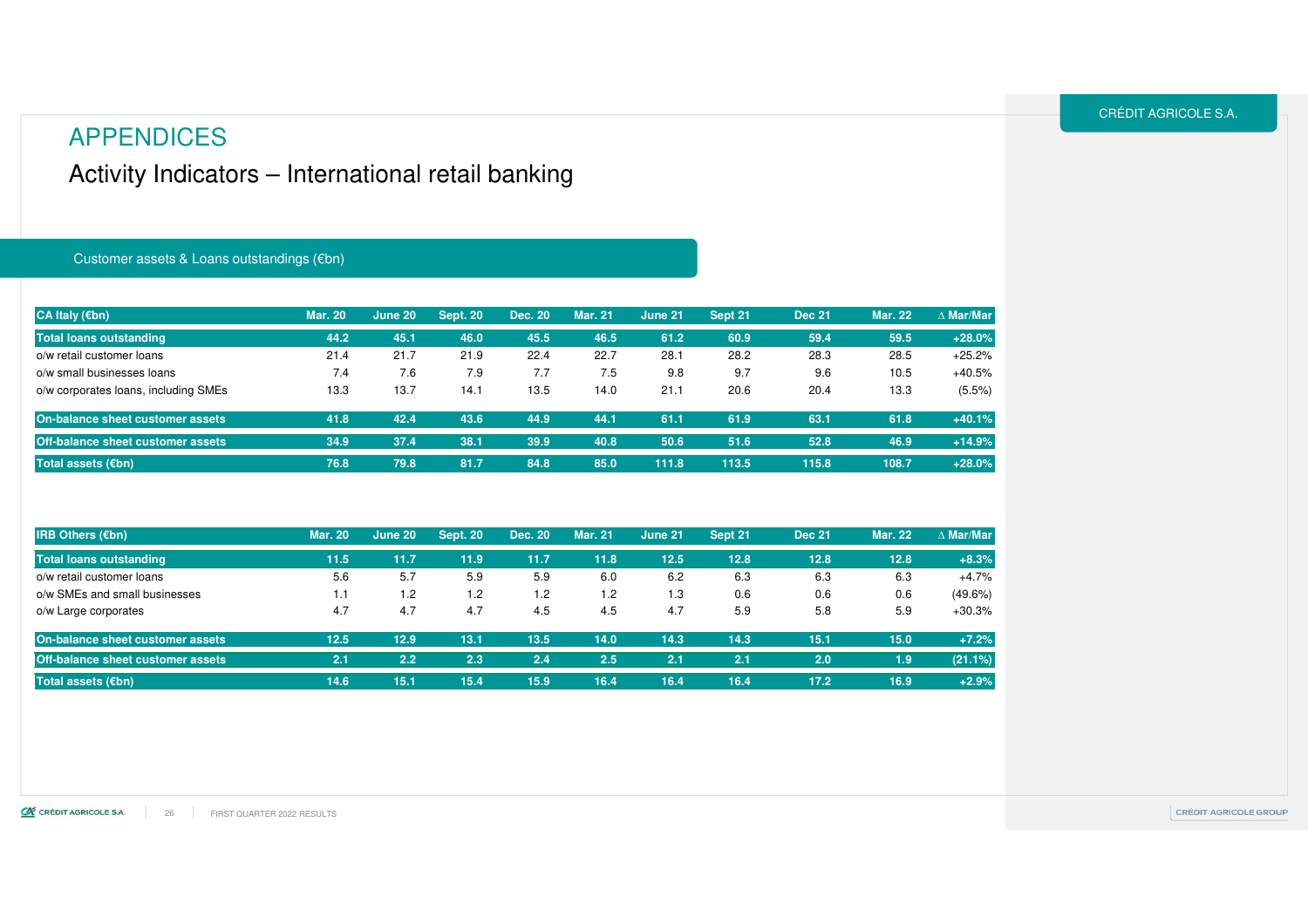Activity Indicators – International retail banking

Loans outstanding / Outstanding on-B/S / Revenues by entity (%)

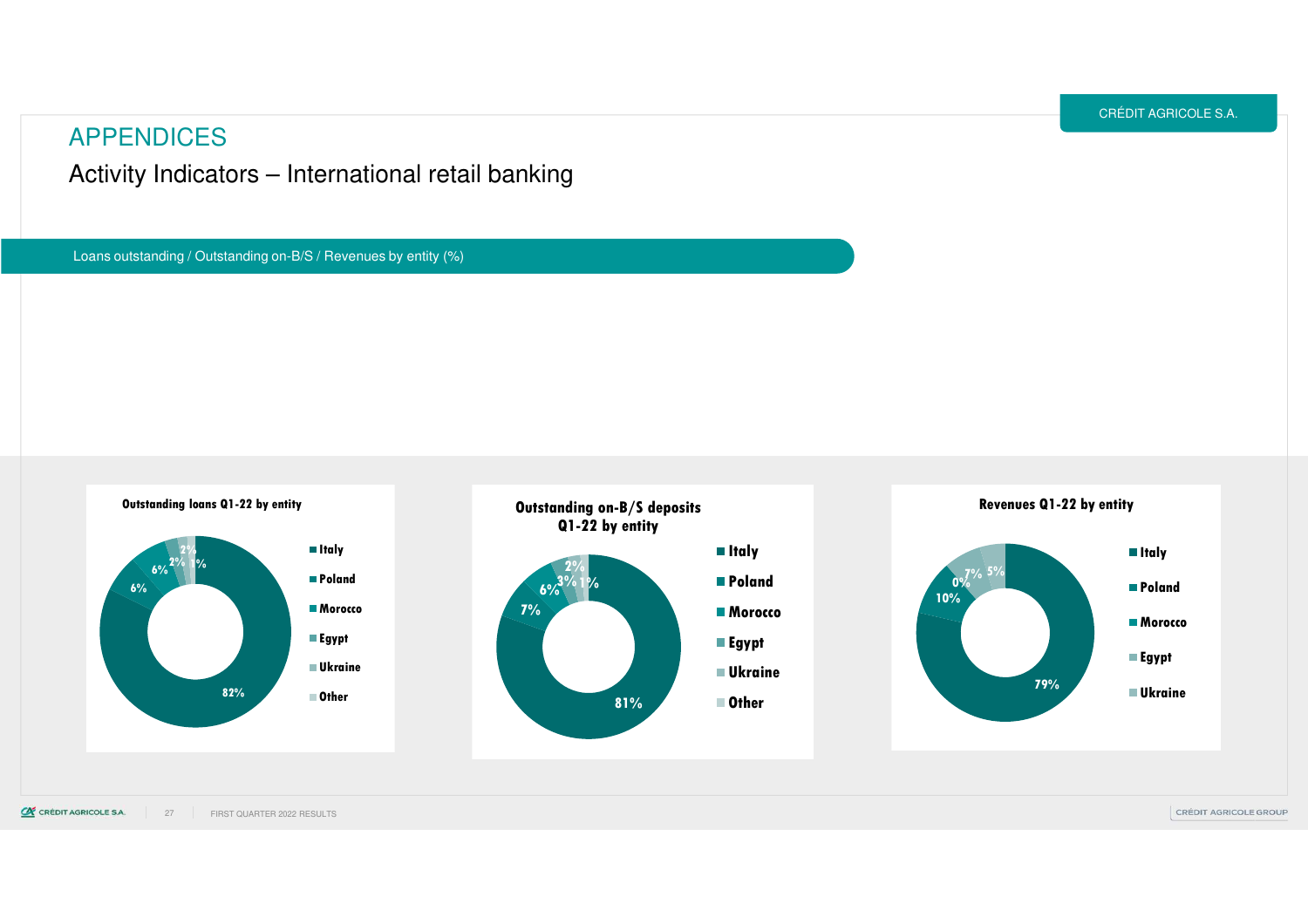Stated and underlying detailed income statement (€m) – International retail banking

| €m                                              | $Q1-22$<br>stated | <b>Specific</b><br>items | $Q1-22$<br>underlying | $Q1-21$<br>stated        | <b>Specific</b><br>items | $Q1-21$<br>underlying | $\triangle$ Q1/Q1<br>stated | $\triangle$ Q1/Q1<br>underlying |
|-------------------------------------------------|-------------------|--------------------------|-----------------------|--------------------------|--------------------------|-----------------------|-----------------------------|---------------------------------|
| Revenues                                        | 786               | 0                        | 786                   | 693                      |                          | 693                   | $+13.4%$                    | $+13.4%$                        |
| Operating expenses excl.SRF                     | (487)             | (8)                      | (478)                 | (415)                    |                          | (415)                 | $+17.2%$                    | $+15.2%$                        |
| <b>SRF</b>                                      | (30)              | $\overline{\phantom{a}}$ | (30)                  | (20)                     |                          | (20)                  | $+45.1%$                    | $+45.1%$                        |
| Gross operating income                          | 270               | (8)                      | 278                   | 258                      |                          | 258                   | $+4.9%$                     | $+8.0\%$                        |
| Cost of risk                                    | (273)             | (195)                    | (78)                  | (100)                    |                          | (100)                 | x 2.7                       | (21.8%)                         |
| Equity-accounted entities                       |                   | $\overline{\phantom{a}}$ |                       | $\overline{\phantom{a}}$ |                          |                       | n.m.                        | n.m.                            |
| Net income on other assets                      | (0)               | $\overline{\phantom{a}}$ | (0)                   | 2                        | $\sim$                   | 2                     | n.m.                        | n.m.                            |
| Income before tax                               | (2)               | (203)                    | 201                   | 160                      |                          | 160                   | n.m.                        | $+25.5%$                        |
| Tax                                             | (57)              | 3                        | (60)                  | (50)                     |                          | (50)                  | $+14.7%$                    | $+20.0%$                        |
| Net income from discont'd or held-for-sale ope. |                   | (4)                      | 5                     | (1)                      |                          | (1)                   | n.m.                        | n.m.                            |
| Net income                                      | (58)              | (204)                    | 146                   | 109                      | $\overline{\phantom{0}}$ | 109                   | n.m.                        | $+33.7%$                        |
| Non controlling interests                       | (42)              | (2)                      | (40)                  | (30)                     |                          | (30)                  | $+39.8%$                    | $+32.3%$                        |
| <b>Net income Group Share</b>                   | (100)             | (206)                    | 107                   | 79                       |                          | 79                    | n.m.                        | $+34.3%$                        |
| Cost/Income ratio excl.SRF (%)                  | 61.9%             |                          | 60.8%                 | 59.9%                    |                          | 59.9%                 | $+2.0$ pp                   | $+0.9$ pp                       |

#### CRÉDIT AGRICOLE S.A.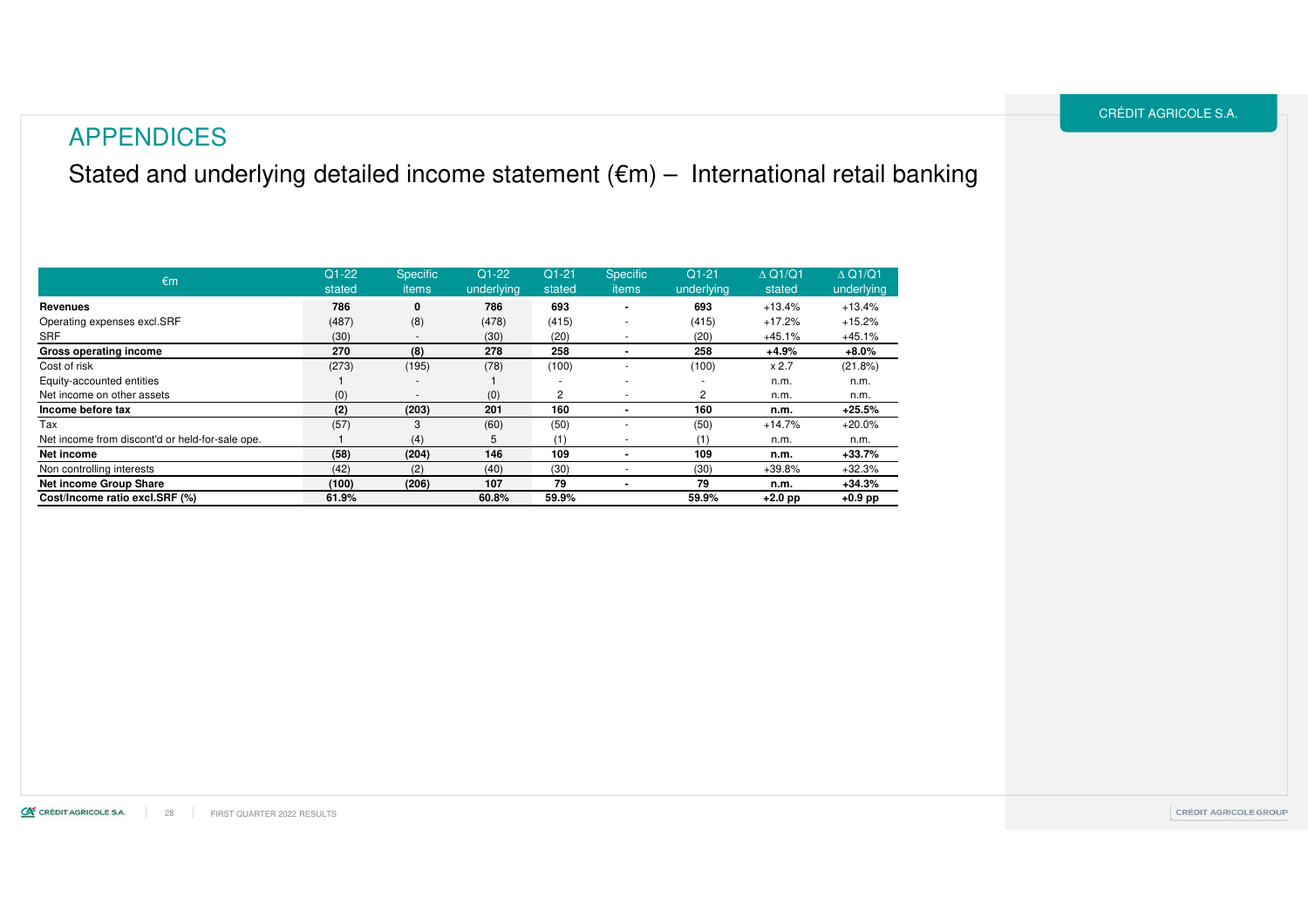### APPENDICES

### Stated and underlying detailed income statement (€m) – CA Italia

| $\epsilon$ m                   | $Q1-22$<br>stated | <b>Specific</b><br>items | $Q1-22$<br>underlying | $Q1 - 21$<br>stated      | <b>Specific</b><br>items | $Q1 - 21$<br>underlying | $\triangle$ Q1/Q1<br>stated | $\triangle$ Q1/Q1<br>underlying |
|--------------------------------|-------------------|--------------------------|-----------------------|--------------------------|--------------------------|-------------------------|-----------------------------|---------------------------------|
| Revenues                       | 619               | $\overline{\phantom{a}}$ | 619                   | 488                      |                          | 488                     | $+26.9%$                    | $+26.9%$                        |
| Operating expenses excl.SRF    | (376)             | (8)                      | (368)                 | (280)                    | ۰                        | (280)                   | $+34.4%$                    | $+31.5%$                        |
| <b>SRF</b>                     | (30)              | $\overline{\phantom{a}}$ | (30)                  | (20)                     |                          | (20)                    | $+45.1%$                    | $+45.1%$                        |
| Gross operating income         | 213               | (8)                      | 221                   | 188                      |                          | 188                     | $+13.7%$                    | $+17.9%$                        |
| Cost of risk                   | (45)              | $\overline{\phantom{a}}$ | (45)                  | (71)                     |                          | (71)                    | $(36.4\%)$                  | $(36.4\%)$                      |
| Equity-accounted entities      |                   | $\overline{\phantom{a}}$ |                       |                          |                          |                         | n.m.                        | n.m.                            |
| Net income on other assets     | (0)               | $\overline{\phantom{a}}$ | (0)                   | $\overline{\phantom{a}}$ | ۰                        |                         | n.m.                        | n.m.                            |
| Income before tax              | 169               | (8)                      | 177                   | 116                      |                          | 116                     | $+45.1%$                    | $+51.9%$                        |
| Tax                            | (48)              | 3                        | (51)                  | (34)                     |                          | (34)                    | $+41.9%$                    | +49.6%                          |
| Net income                     | 121               | (5)                      | 126                   | 83                       |                          | 83                      | $+46.5%$                    | $+52.9%$                        |
| Non controlling interests      | (30)              |                          | (31)                  | (22)                     |                          | (22)                    | $+35.9%$                    | $+41.8%$                        |
| Net income Group Share         | 91                | (4)                      | 95                    | 61                       |                          | 61                      | $+50.3%$                    | +56.9%                          |
| Cost/Income ratio excl.SRF (%) | 60.7%             |                          | 59.4%                 | 57.3%                    |                          | 57.3%                   | $+3.4$ pp                   | +2.1 pp                         |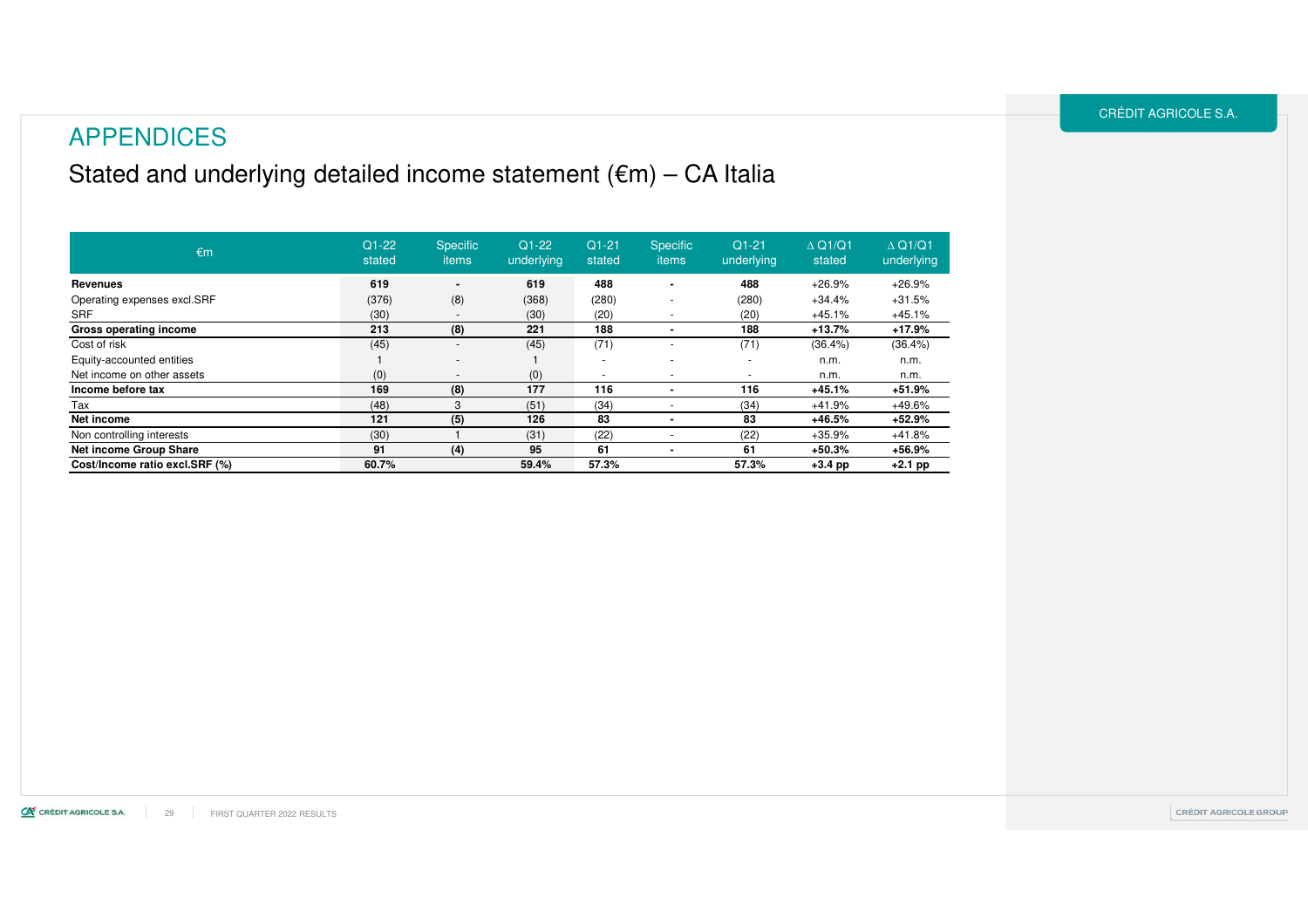### Stated and underlying detailed income statement (€m) – International retail banking - others

| €m                                              | $Q1-22$<br>stated        | <b>Specific</b><br>items | $Q1-22$<br>underlying | $Q1 - 21$<br>stated      | <b>Specific</b><br>items | $Q1-21$<br>underlying    | $\triangle$ Q1/Q1<br>stated | $\triangle$ Q1/Q1<br>underlying |
|-------------------------------------------------|--------------------------|--------------------------|-----------------------|--------------------------|--------------------------|--------------------------|-----------------------------|---------------------------------|
| Revenues                                        | 168                      | 0                        | 167                   | 206                      | ۰                        | 206                      | (18.5%)                     | $(18.6\%)$                      |
| Operating expenses                              | (111)                    | (0)                      | (110)                 | (136)                    | $\overline{\phantom{a}}$ | (136)                    | (18.3%)                     | $(18.6\%)$                      |
| SRF                                             | $\overline{\phantom{a}}$ | $\overline{\phantom{a}}$ |                       | $\overline{\phantom{a}}$ | $\overline{a}$           | $\overline{\phantom{a}}$ | n.m.                        | n.m.                            |
| Gross operating income                          | 57                       | (0)                      | 57                    | 70                       |                          | 70                       | (18.9%)                     | (18.7%)                         |
| Cost of risk                                    | (228)                    | (195)                    | (33)                  | (29)                     |                          | (29)                     | x 8                         | $+14.6%$                        |
| Income before tax                               | (171)                    | (195)                    | 24                    | 44                       |                          | 44                       | n.m.                        | (44.8%)                         |
| Tax                                             | (9)                      | $\overline{\phantom{a}}$ | (9)                   | (16)                     | ۰                        | (16)                     | $(43.0\%)$                  | $(43.0\%)$                      |
| Net income from discont'd or held-for-sale ope. |                          | (4)                      | 5                     | (1)                      |                          | (1)                      | n.m.                        | n.m.                            |
| Net income                                      | (179)                    | (199)                    | 20                    | 27                       |                          | 27                       | n.m.                        | (25.3%)                         |
| Non controlling interests                       | (12)                     | (4)                      | (9)                   | (8)                      |                          | (8)                      | $+50.4%$                    | $+7.1%$                         |
| <b>Net income Group Share</b>                   | (191)                    | (202)                    | 11                    | 19                       | -                        | 19                       | n.m.                        | (39.6%)                         |
| Cost/Income ratio excl.SRF (%)                  | 66.1%                    |                          | 66.0%                 | 66.0%                    |                          | 66.0%                    | $+0.2$ pp                   | $+0.0$ pp                       |

CRÉDIT AGRICOLE S.A.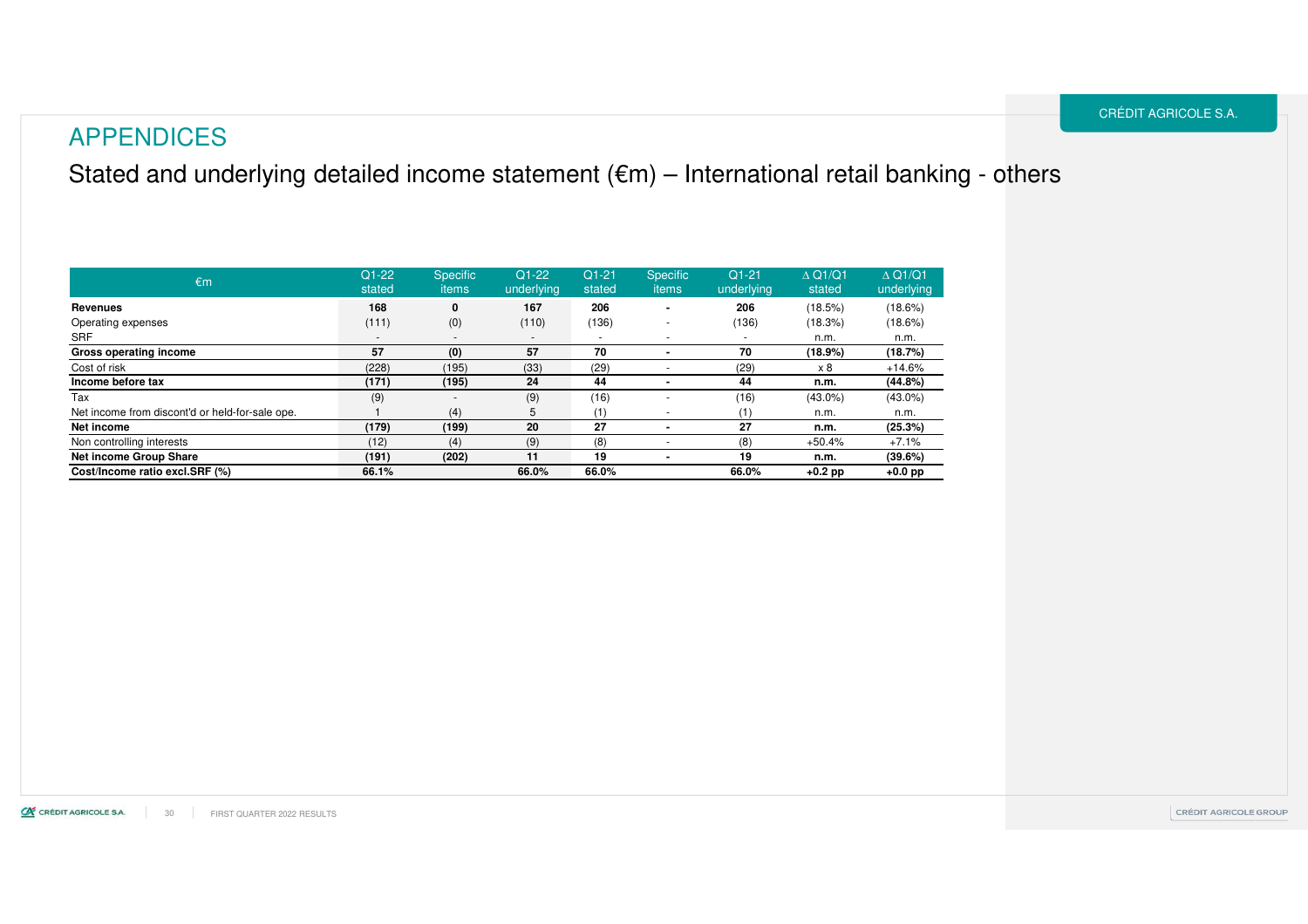### APPENDICES

### Stated and underlying detailed income statement (€m) – Corporate centre

| €m                             | $Q1-22$<br>stated | Specific items           | $Q1-22$<br>underlying | $Q1-21$<br>stated | Specific items | $Q1-21$<br>underlying | $\triangle$ Q1/Q1<br>stated | $\triangle$ Q1/Q1<br>underlying |
|--------------------------------|-------------------|--------------------------|-----------------------|-------------------|----------------|-----------------------|-----------------------------|---------------------------------|
| Revenues                       | 26                | 18                       | 8                     | 14                | (4)            | 18                    | $+84.9%$                    | (54.3%)                         |
| Operating expenses excl.SRF    | (224)             | $\overline{\phantom{0}}$ | (224)                 | (176)             |                | (176)                 | $+27.3%$                    | $+27.3%$                        |
| SRF                            | (56)              | $\overline{\phantom{a}}$ | (56)                  | 58                | 130            | (72)                  | n.m.                        | (21.7%)                         |
| Gross operating income         | (255)             | 18                       | (273)                 | (104)             | 126            | (230)                 | x 2.4                       | $+18.3%$                        |
| Cost of risk                   | (2)               | $\overline{\phantom{a}}$ | (2)                   |                   |                |                       | n.m.                        | n.m.                            |
| Equity-accounted entities      | (8)               | $\overline{\phantom{0}}$ | (8)                   | (7)               |                | (7)                   | $+29.1%$                    | $+29.1%$                        |
| Net income on other assets     | (0)               | $\overline{\phantom{a}}$ | (0)                   | (0)               |                | (0)                   | (98.9%)                     | $(98.9\%)$                      |
| Income before tax              | (265)             | 18                       | (283)                 | (110)             | 126            | (236)                 | x 2.4                       | $+19.8%$                        |
| Tax                            | 54                | (5)                      | 58                    | 31                |                | 30                    | $+72.2%$                    | $+93.9%$                        |
| Net income                     | (212)             | 13                       | (225)                 | (79)              | 127            | (206)                 | x2.7                        | $+9.0%$                         |
| Non controlling interests      | (6)               |                          | (6)                   | (4)               |                | (4)                   | $+57.2%$                    | $+57.2%$                        |
| <b>Net income Group Share</b>  | (218)             | 13                       | (231)                 | (83)              | 127            | (210)                 | x 2.6                       | $+9.9%$                         |
| Cost/Income ratio excl.SRF (%) | 868.5%            |                          | 2734.9%               | 1261.9%           |                | 982.3%                | $-393.4$ pp                 | $+1752.6$ pp                    |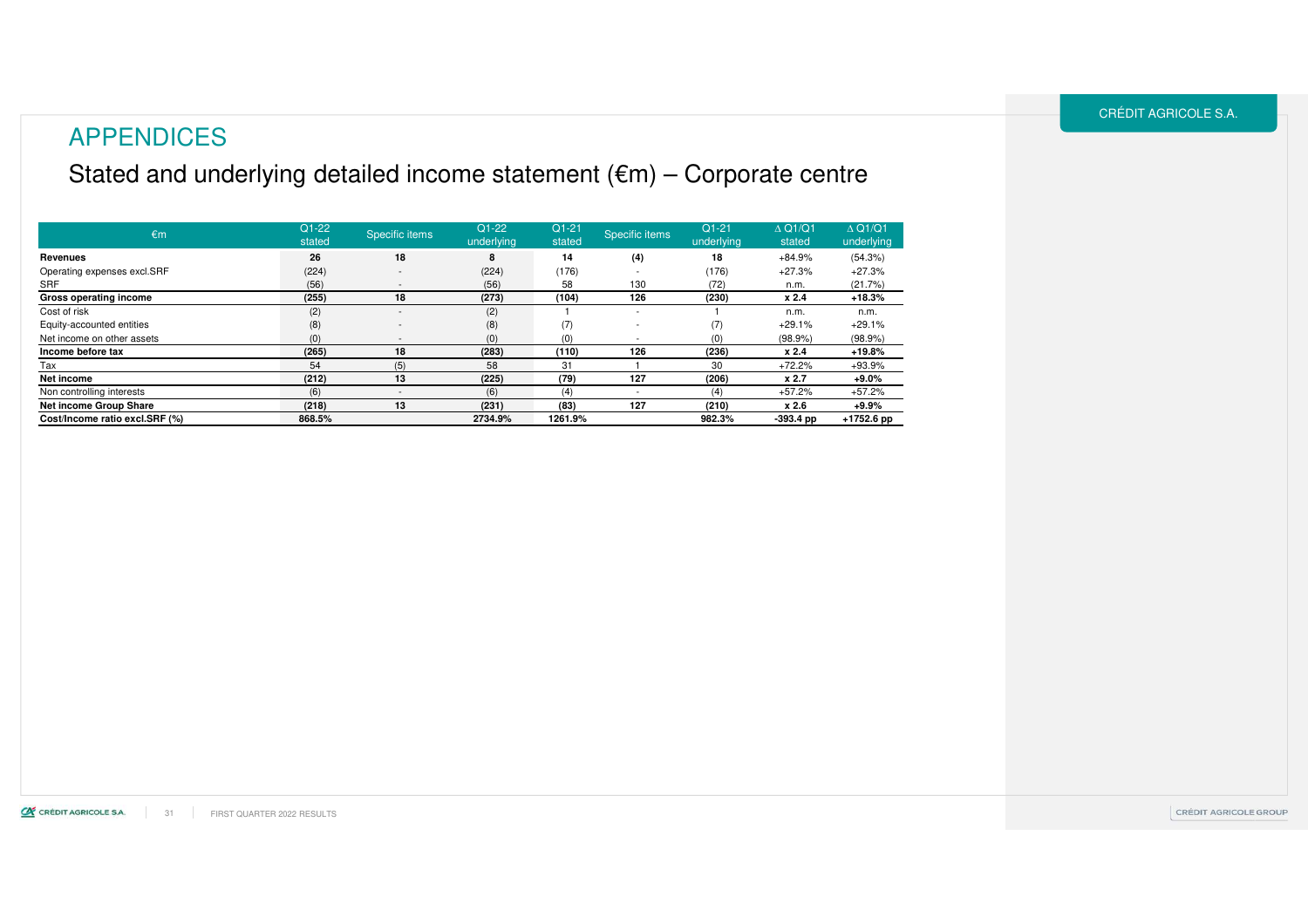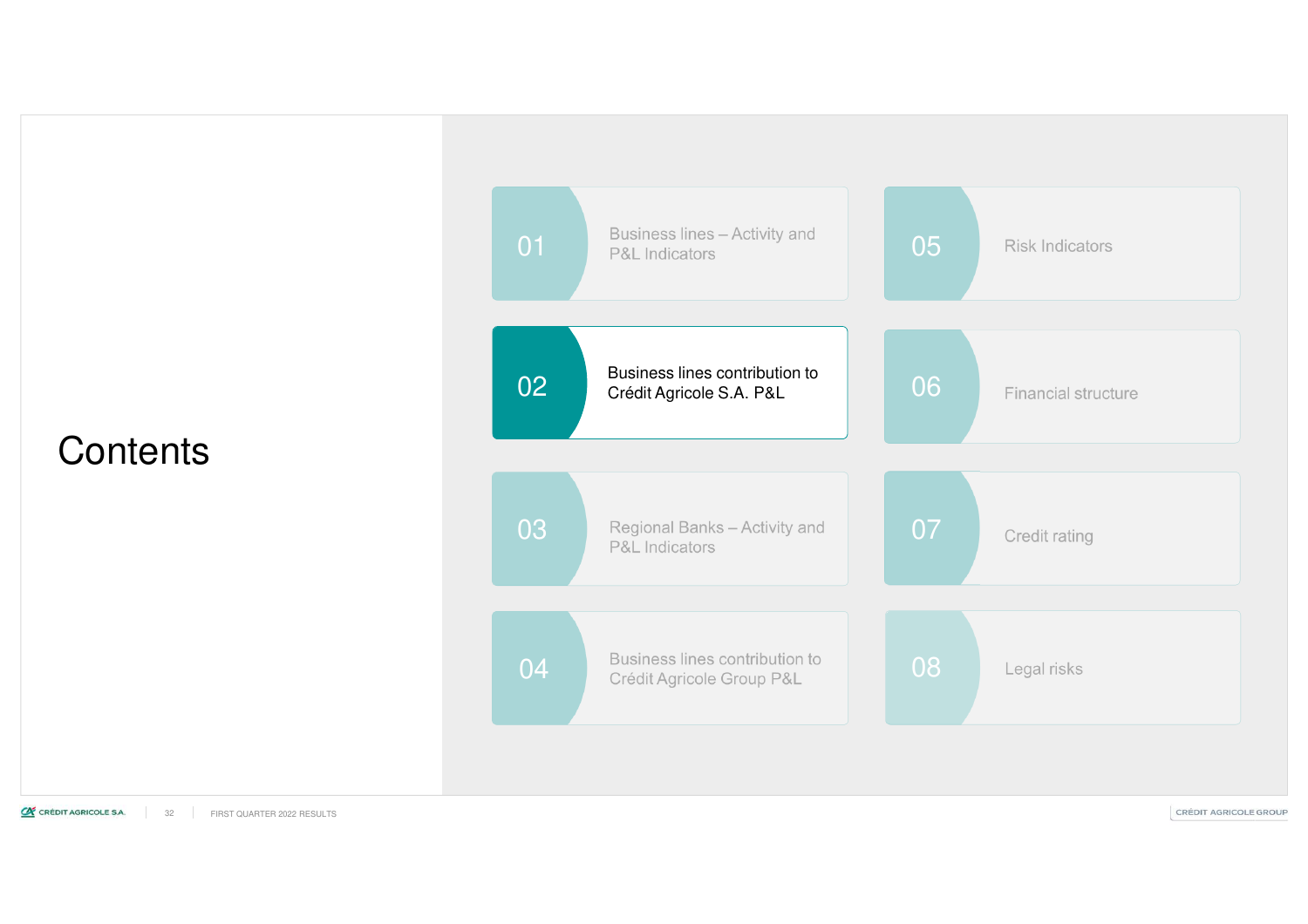### Income statement by business line Q1-22 and Q1-21

|                                                          | Q1-22 (stated) |                          |              |                  |                |       |                |  |  |  |  |
|----------------------------------------------------------|----------------|--------------------------|--------------|------------------|----------------|-------|----------------|--|--|--|--|
| €m                                                       | AG             | LC                       | <b>SFS</b>   | <b>FRB (LCL)</b> | <b>IRB</b>     | cc    | <b>Total</b>   |  |  |  |  |
| Revenues                                                 | 1,729          | 1,723                    | 688          | 986              | 786            | 26    | 5,938          |  |  |  |  |
| Operating expenses excl. SRF                             | (877)          | (968)                    | (366)        | (596)            | (487)          | (224) | (3,518)        |  |  |  |  |
| <b>SRF</b>                                               | (8)            | (441)                    | (35)         | (66)             | (30)           | (56)  | (636)          |  |  |  |  |
| Gross operating income                                   | 845            | 314                      | 286          | 324              | 270            | (255) | 1,784          |  |  |  |  |
| Cost of risk                                             | (2)            | (278)                    | (125)        | (61)             | (273)          | (2)   | (741)          |  |  |  |  |
| Equity-accounted entities                                | 20             | 3                        | 80           |                  |                | (8)   | 95             |  |  |  |  |
| Net income on other assets                               |                | $\mathbf{0}$             | $\pmb{0}$    | 9                | (0)            | (0)   | 10             |  |  |  |  |
| Income before tax                                        | 864            | 38                       | 242          | 272              | (2)            | (265) | 1,148          |  |  |  |  |
| Tax                                                      | (178)          | (75)                     | (54)         | (81)             | (57)           | 54    | (391)          |  |  |  |  |
| Net income from discontinued or held-for-sale operations | (1)            | $\overline{\phantom{a}}$ | $\mathbf{1}$ |                  | $\blacksquare$ | ٠     | $\overline{2}$ |  |  |  |  |
| Net income                                               | 686            | (37)                     | 189          | 190              | (58)           | (212) | 759            |  |  |  |  |
| Non controlling interests                                | (120)          | (6)                      | (26)         | (8)              | (42)           | (6)   | (207)          |  |  |  |  |
| <b>Net income Group Share</b>                            | 566            | (43)                     | 164          | 183              | (100)          | (218) | 552            |  |  |  |  |

|                                                          |           | Q1-21 (stated) |            |                          |                |                          |              |  |  |  |  |  |
|----------------------------------------------------------|-----------|----------------|------------|--------------------------|----------------|--------------------------|--------------|--|--|--|--|--|
| €m                                                       | <b>AG</b> | LC.            | <b>SFS</b> | <b>FRB</b><br>(CL)       | <b>IRB</b>     | cc                       | <b>Total</b> |  |  |  |  |  |
| Revenues                                                 | 1,584     | 1,665          | 644        | 893                      | 693            | 14                       | 5,493        |  |  |  |  |  |
| Operating expenses excl. SRF                             | (783)     | (913)          | (334)      | (574)                    | (415)          | (176)                    | (3, 197)     |  |  |  |  |  |
| <b>SRF</b>                                               | (7)       | (328)          | (24)       | (59)                     | (20)           | 58                       | (380)        |  |  |  |  |  |
| Gross operating income                                   | 793       | 423            | 285        | 260                      | 258            | (104)                    | 1,916        |  |  |  |  |  |
| Cost of risk                                             | (7)       | (67)           | (127)      | (83)                     | (100)          | 1                        | (384)        |  |  |  |  |  |
| Equity-accounted entities                                | 18        | 2              | 74         | $\overline{\phantom{0}}$ | -              | (7)                      | 87           |  |  |  |  |  |
| Net income on other assets                               |           | 0              | (0)        | 0                        | $\overline{2}$ | (0)                      | 3            |  |  |  |  |  |
| Income before tax                                        | 805       | 358            | 232        | 178                      | 160            | (110)                    | 1,622        |  |  |  |  |  |
| Tax                                                      | (179)     | (66)           | (50)       | (65)                     | (50)           | 31                       | (378)        |  |  |  |  |  |
| Net income from discontinued or held-for-sale operations | (5)       |                | ۰.         | ٠                        | (1)            | $\overline{\phantom{a}}$ | (6)          |  |  |  |  |  |
| Net income                                               | 621       | 292            | 182        | 113                      | 109            | (79)                     | 1,238        |  |  |  |  |  |
| Non controlling interests                                | (114)     | (16)           | (24)       | (5)                      | (30)           | (4)                      | (193)        |  |  |  |  |  |
| <b>Net income Group Share</b>                            | 507       | 276            | 158        | 108                      | 79             | (83)                     | 1,045        |  |  |  |  |  |

AG : Asset Gathering ; FRB : French Retail Banking ; SFS : Specialised Financial Services ; LC : Large Customers ; CC : Corporate Center

CA CRÉDIT AGRICOLE S.A. 33 FIRST QUARTER 2022 RESULTS CRÉDIT AGRICOLE S.A.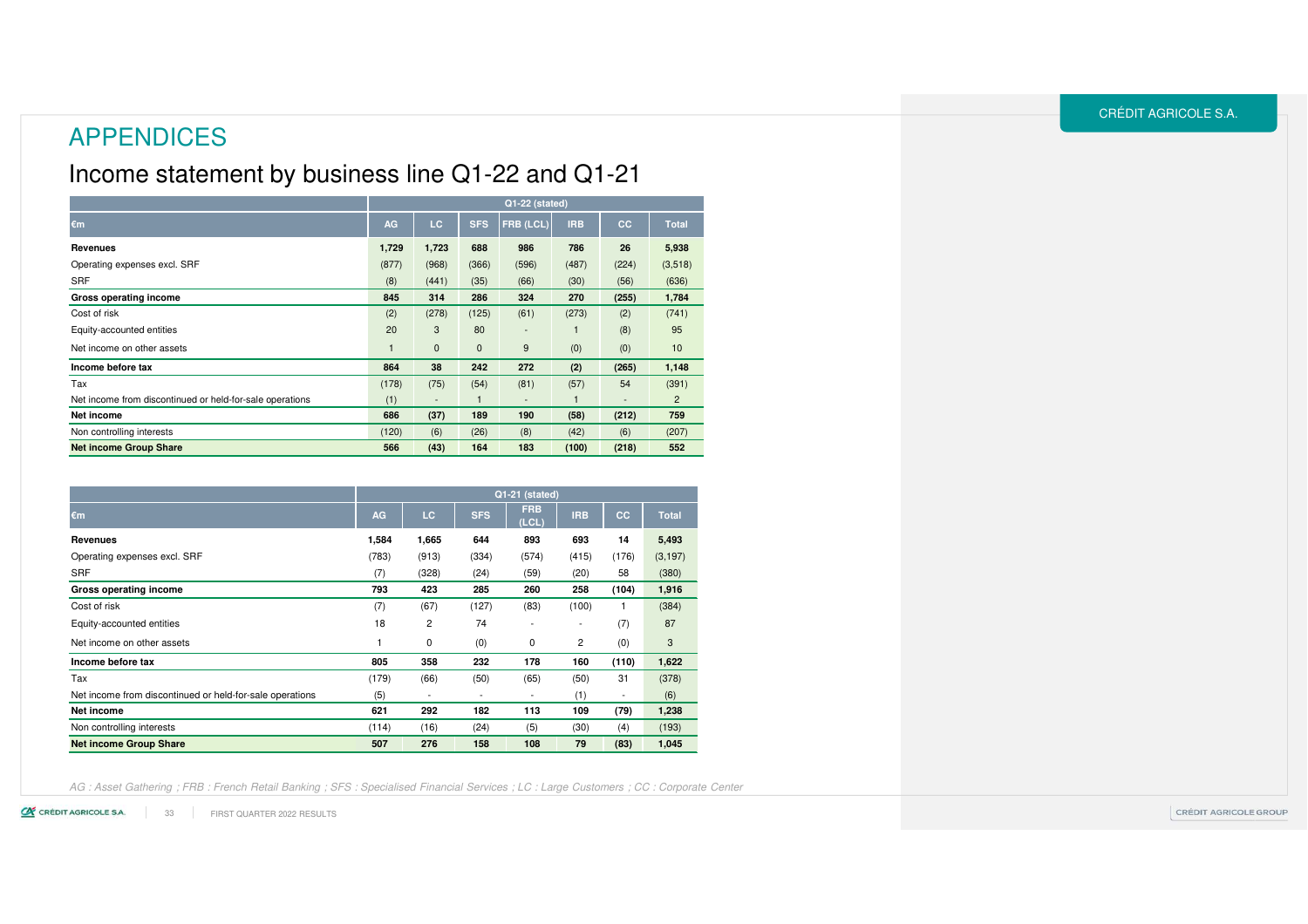### APPENDICES

### Underlying income statement by business line Q1-22 and Q1-21

|                                                          | Q1-22 (underlying) |                          |              |                          |            |                          |              |  |  |  |
|----------------------------------------------------------|--------------------|--------------------------|--------------|--------------------------|------------|--------------------------|--------------|--|--|--|
| €m                                                       | AG                 | LC                       | <b>SFS</b>   | FRB (LCL)                | <b>IRB</b> | cc                       | <b>Total</b> |  |  |  |
| Revenues                                                 | 1,729              | 1,737                    | 688          | 980                      | 786        | 8                        | 5,929        |  |  |  |
| Operating expenses excl. SRF                             | (867)              | (968)                    | (366)        | (596)                    | (478)      | (224)                    | (3, 499)     |  |  |  |
| <b>SRF</b>                                               | (8)                | (441)                    | (35)         | (66)                     | (30)       | (56)                     | (636)        |  |  |  |
| Gross operating income                                   | 855                | 328                      | 286          | 318                      | 278        | (273)                    | 1,793        |  |  |  |
| Cost of risk                                             | (2)                | (278)                    | (125)        | (61)                     | (78)       | (2)                      | (546)        |  |  |  |
| Equity-accounted entities                                | 20                 | 3                        | 80           | $\overline{\phantom{a}}$ |            | (8)                      | 95           |  |  |  |
| Net income on other assets                               |                    | $\mathbf 0$              | $\mathbf{0}$ | 9                        | (0)        | (0)                      | 10           |  |  |  |
| Income before tax                                        | 874                | 52                       | 242          | 266                      | 201        | (283)                    | 1,352        |  |  |  |
| Tax                                                      | (180)              | (79)                     | (54)         | (80)                     | (60)       | 58                       | (394)        |  |  |  |
| Net income from discontinued or held-for-sale operations | (1)                | $\overline{\phantom{a}}$ |              | $\overline{\phantom{a}}$ | 5          | $\overline{\phantom{a}}$ | 5            |  |  |  |
| Net income                                               | 693                | (27)                     | 189          | 186                      | 146        | (225)                    | 963          |  |  |  |
| Non controlling interests                                | (122)              | (6)                      | (26)         | (7)                      | (40)       | (6)                      | (207)        |  |  |  |
| <b>Net income Group Share</b>                            | 571                | (33)                     | 164          | 179                      | 107        | (231)                    | 756          |  |  |  |

|                                                          | Q1-21 (underlying)       |                          |                          |                          |            |                          |              |  |  |  |
|----------------------------------------------------------|--------------------------|--------------------------|--------------------------|--------------------------|------------|--------------------------|--------------|--|--|--|
| €m                                                       | AG                       | LC                       | <b>SFS</b>               | FRB (LCL)                | <b>IRB</b> | cc                       | <b>Total</b> |  |  |  |
| Revenues                                                 | 1,584                    | 1,664                    | 644                      | 905                      | 693        | 18                       | 5,508        |  |  |  |
| Operating expenses excl. SRF                             | (783)                    | (910)                    | (334)                    | (574)                    | (415)      | (176)                    | (3, 193)     |  |  |  |
| <b>SRF</b>                                               | (7)                      | (328)                    | (24)                     | (59)                     | (20)       | (72)                     | (510)        |  |  |  |
| Gross operating income                                   | 793                      | 426                      | 285                      | 272                      | 258        | (230)                    | 1,805        |  |  |  |
| Cost of risk                                             | (7)                      | (67)                     | (127)                    | (83)                     | (100)      |                          | (384)        |  |  |  |
| Equity-accounted entities                                | 18                       | $\overline{c}$           | 74                       | ٠                        | ٠          | (7)                      | 87           |  |  |  |
| Net income on other assets                               |                          | 0                        | (0)                      | 0                        | 2          | (0)                      | 3            |  |  |  |
| Income before tax                                        | 805                      | 361                      | 232                      | 190                      | 160        | (236)                    | 1,511        |  |  |  |
| Tax                                                      | (179)                    | (67)                     | (50)                     | (68)                     | (50)       | 30                       | (384)        |  |  |  |
| Net income from discontinued or held-for-sale operations | $\overline{\phantom{a}}$ | $\overline{\phantom{a}}$ | $\overline{\phantom{a}}$ | $\overline{\phantom{a}}$ | (1)        | $\overline{\phantom{a}}$ | (1)          |  |  |  |
| Net income                                               | 626                      | 294                      | 182                      | 121                      | 109        | (206)                    | 1,126        |  |  |  |
| Non controlling interests                                | (114)                    | (16)                     | (24)                     | (5)                      | (30)       | (4)                      | (194)        |  |  |  |
| <b>Net income Group Share</b>                            | 512                      | 277                      | 158                      | 116                      | 79         | (210)                    | 932          |  |  |  |

AG : Asset Gathering ; FRB : French Retail Banking ; SFS : Specialised Financial Services ; LC : Large Customers ; CC : Corporate Center

CO CRÉDIT AGRICOLE S.A. FIRST QUARTER 2022 RESULTS34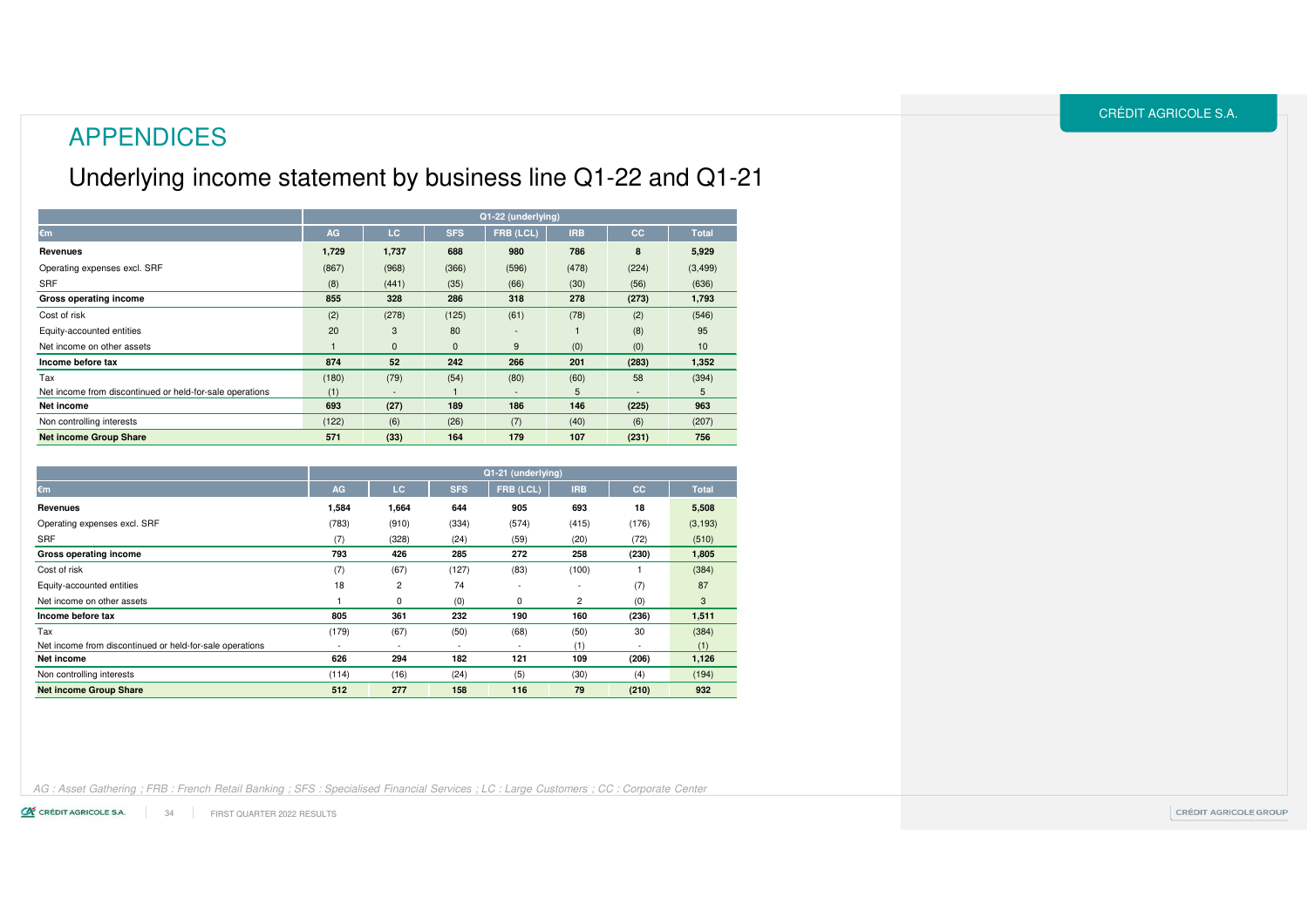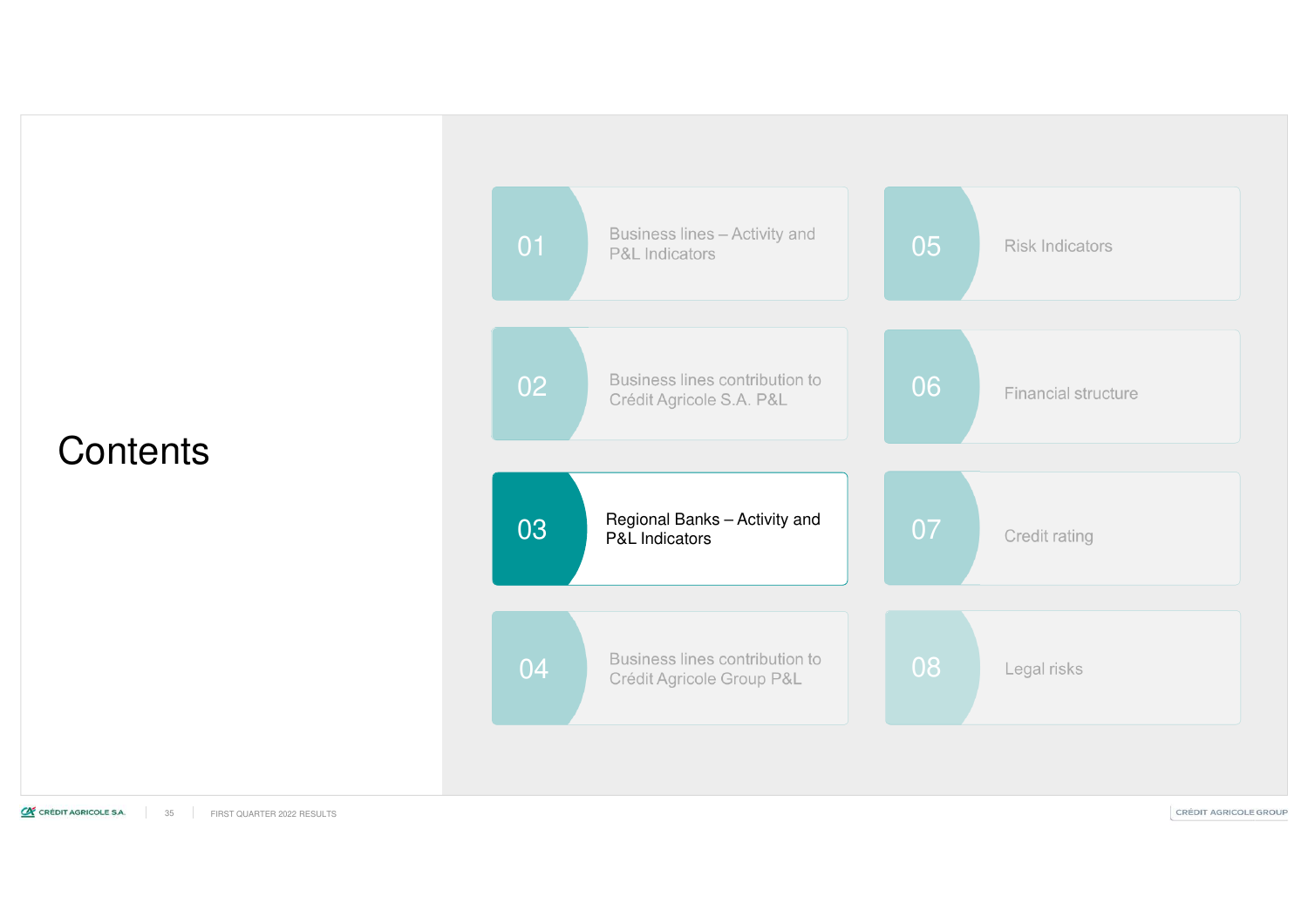### APPENDICESActivity indicators – Regional Banks

#### Customer assets & Loans outstandings (€bn)

| Dec. 19 | <b>Mar. 20</b> | <b>Jun. 20</b> | <b>Sept. 20</b> | Dec. 20 | <b>Mar. 21</b> | <b>Jun. 21</b> | <b>Sept. 21</b> | Dec. 21 | <b>Mar. 22</b> | $\Delta$ Mar./Mar. |
|---------|----------------|----------------|-----------------|---------|----------------|----------------|-----------------|---------|----------------|--------------------|
| 45.2    | 40.1           | 42.4           | 41.9            | 45.7    | 48.2           | 48.8           | 48.2            | 49.2    | 45.6           | $(5.3\%)$          |
| 25.9    | 22.8           | 24.0           | 24.2            | 25.6    | 26.1           | 26.8           | 27.2            | 27.8    | 26.1           | (0.2%              |
| 200.2   | 197.2          | 198.3          | 198.5           | 201.2   | 203.3          | 205.2          | 205.7           | 208.6   | 208.4          | $+2.5%$            |
| 271.3   | 260.1          | 264.7          | 264.6           | 272.4   | 277.6          | 280.8          | 281.1           | 285.6   | 280.1          | $+0.9%$            |
| 165.6   | 172.4          | 194.8          | 201.1           | 207.4   | 212.4          | 218.5          | 224.9           | 230.2   | 231.6          | $+9.0%$            |
| 106.6   | 107.2          | 107.8          | 108.1           | 110.5   | 110.7          | 110.7          | 110.7           | 112.5   | 112.1          | $+1.3%$            |
| 139.8   | 142.8          | 147.4          | 152.0           | 156.3   | 162.4          | 165.8          | 169.6           | 171.7   | 177.0          | $+9.0%$            |
| 49.3    | 48.0           | 45.8           | 45.1            | 43.8    | 41.6           | 40.3           | 39.8            | 39.5    | 38.5           | $(7.5\%)$          |
| 461.3   | 470.4          | 495.9          | 506.3           | 517.9   | 527.2          | 535.2          | 545.1           | 554.0   | 559.3          | $+6.1%$            |
| 732.6   | 730.5          | 760.5          | 770.9           | 790.3   | 804.7          | 815.9          | 826.1           | 839.5   | 839.3          | $+4.3%$            |
|         |                |                |                 |         |                |                |                 |         |                |                    |

NB: Change in method in March: recognition of life insurance policies purchased from non-Group providers

| Passbooks, o/w (€bn)                 | Dec. 19 | <b>Mar. 20</b> | <b>Jun. 20</b> | <b>Sept. 20</b> | Dec. 20 | Mar. 21 | Jun. 21 | <b>Sept. 21</b> | Dec. 21 | <b>Mar. 22</b> | ∆ Mar./Mar. |
|--------------------------------------|---------|----------------|----------------|-----------------|---------|---------|---------|-----------------|---------|----------------|-------------|
| Livret A                             | 49.0    | 50.6           | 53.0           | 54.4            | 55.9    | 58.4    | 59.9    | 60.8            | 61.2    | 63.8           | $+9.3%$     |
| <b>LEP</b>                           | 11.3    | 11.5           | ∣1.6           | 11.2            | 11.5    | 11.7    | 11.7    | 11.7            | 11.4    | 12.3           | $+5.0%$     |
| <b>LDD</b>                           | 32.6    | 33.2           | 34.            | 34.4            | 35.0    | 35.7    | 36.0    | 36.             | 36.1    | 36.6           | $+2.4%$     |
| Mutual shareholders passbook account | 9.9     | 10.1           | 10.4           | 10.8            | .<br>.  | 11.5    | 11.8    | 12.0            | 12.2    | 12.2           | $+9.0%$     |

\* including customer financial instruments

| Loans outstanding $(\epsilon$ bn) | Dec. 19 | <b>Mar. 20</b> | <b>Jun. 20</b> | <b>Sept. 20</b> | Dec. 20 | <b>Mar. 21</b> | <b>Jun. 21</b> | <b>Sept. 21</b> | Dec. 21 | Mar. 22 | $\Delta$ Mar./Mar. |
|-----------------------------------|---------|----------------|----------------|-----------------|---------|----------------|----------------|-----------------|---------|---------|--------------------|
| Home loans                        | 319.6   | 323.5          | 327.8          | 333.1           | 340.8   | 345.2          | 352.1          | 358.2           | 363.1   | 367.2   | $+6.4%$            |
| Consumer credit                   | 21.6    | 21.0           | 20.9           | 21.2            | 21.5    | 21.4           | 21.8           | 21.8            | 22.3    | 22.3    | $+4.3%$            |
| <b>SMEs</b>                       | 83.3    | 86.6           | 92.1           | 94.9            | 97.1    | 99.2           | 99.1           | 101.5           | 104.7   | 107.2   | $+8.1%$            |
| Small businesses                  | 23.1    | 23.2           | 28.2           | 29.0            | 29.7    | 30.1           | 29.7           | 29.7            | 30.0    | 30.3    | $+0.9%$            |
| Farming loans                     | 39.8    | 40.3           | 41.3           | 42.0            | 41.2    | 42.1           | 43.0           | 43.3            | 42.6    | 43.5    | $+3.2%$            |
| Local authorities                 | 32.8    | 32.8           | 32.9           | 32.6            | 33.4    | 32.9           | 33.4           | 33.3            | 33.6    | 33.2    | $+1.1%$            |
| <b>TOTAL</b>                      | 520.1   | 527.4          | 543.3          | 552.8           | 563.7   | 570.8          | 579.1          | 587.7           | 596.3   | 603.7   | $+5.8%$            |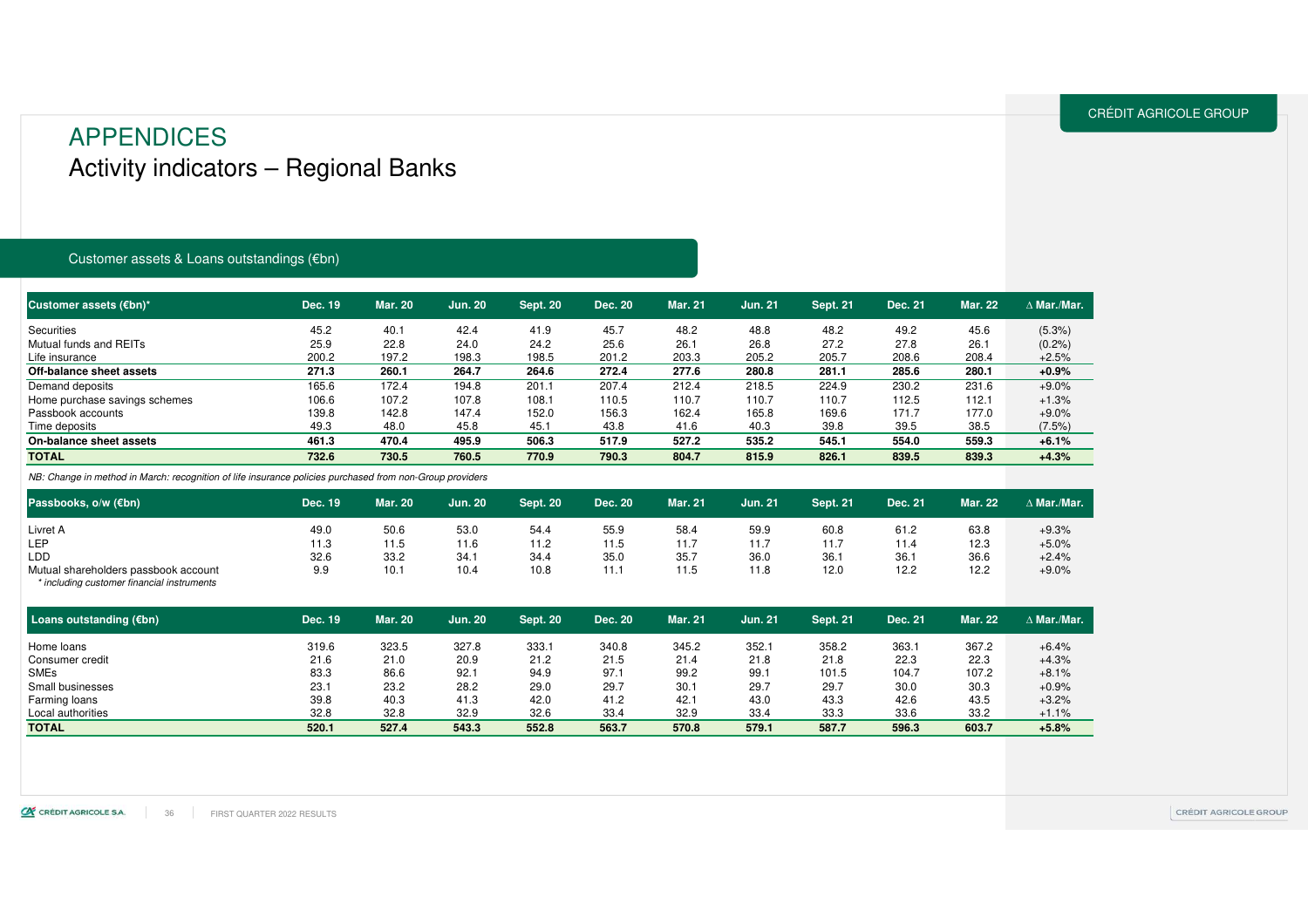### APPENDICESActivity indicators – Regional Banks

#### Detail of fees and commissions / Evolution of credit risk outstandings (m€)

#### **Regional Banks – detail of fees and commissions, from Q4-19 to Q1-22**

| €m                                                   | Q4-19 | Q1-20 | Q2-20 | Q3-20 | Q4-20 | $Q1 - 21$ | Q2-21 | Q3-21 | Q4-21 | Q1-22 | $\triangle$ Q1/Q1 |
|------------------------------------------------------|-------|-------|-------|-------|-------|-----------|-------|-------|-------|-------|-------------------|
| Services and other banking transactions              | 205   | 213   | 199   | 201   | 210   | 217       | 212   | 216   | 221   | 231   | $+6.5%$           |
| Securities                                           | 67    | 76    | 64    | 58    | 67    | 73        | 67    | 63    | 75    | 78    | $+6.5%$           |
| Insurance                                            | 736   | 914   | 710   | 699   | 671   | 924       | 739   | 741   | 826   | 983   | $+6.3%$           |
| Account management and payment instruments           | 530   | 523   | 423   | 490   | 475   | 453       | 467   | 496   | 502   | 490   | $+8.0%$           |
| Net fees & commissions from other customer activitie | 110   | 93    | 98    | 91    | 114   | 95        | 112   | 94    | 121   | 96    | $+0.6%$           |
| $\mathsf{TOTAL}^{(1)}$                               | 1,648 | 1,820 | 1,494 | 1,539 | 1,538 | 1.764     | 1,597 | 1,610 | 1,745 | 1,878 | $+6.5%$           |

(1) Revenues generated by the subsidiaries of the Regional Banks, namely fees and commisions from leasing and operating leasing transactions

#### **Regional Banks - Evolution of credit risk outstandings**

| €m                                                                                                              | March 21                   | June 21                    | Sept. 21                   | Dec. 21                    | March 22                   |
|-----------------------------------------------------------------------------------------------------------------|----------------------------|----------------------------|----------------------------|----------------------------|----------------------------|
| Gross customer loans outstanding<br>of which: impaired loans<br>Loans loss reserves (incl. collective reserves) | 576.311<br>9,885<br>10.005 | 584.565<br>9,804<br>10,032 | 592.937<br>9.741<br>10,077 | 601,577<br>9.730<br>10,048 | 608,066<br>9,716<br>10,091 |
| Impaired loans ratio                                                                                            | 1.7%                       | 1.7%                       | $1.6\%$                    | $1.6\%$                    | 1.6%                       |
| Coverage ratio (excl. collective reserves)                                                                      | 59.7%                      | 58.5%                      | 58.3%                      | 57.4%                      | 56.7%                      |
| Coverage ratio (incl. collective reserves)                                                                      | 101.2%                     | 102.3%                     | 103.5%                     | 103.3%                     | 103.9%                     |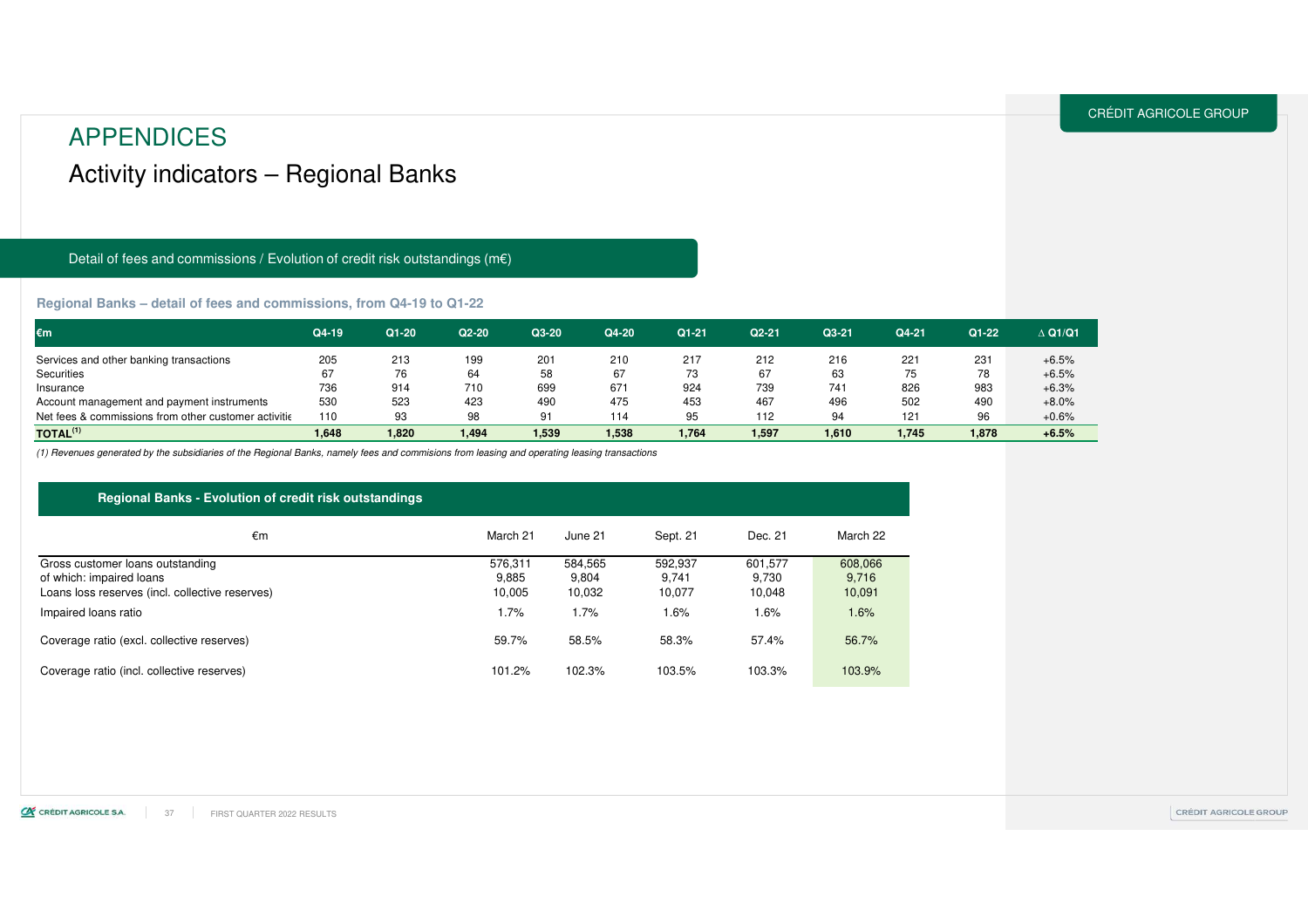### APPENDICES

### Stated and underlying detailed income statement (€m) – Regional banks

| $\epsilon$ m                   | $Q1-22$<br>stated | <b>Specific</b><br><b>items</b> | $Q1 - 22$<br>underlying | $Q1 - 21$<br>stated | <b>Specific</b><br><b>items</b> | $Q1-21$<br>underlying    | $\triangle$ Q1/Q1<br>stated | $\triangle$ Q1/Q1<br>underlying |
|--------------------------------|-------------------|---------------------------------|-------------------------|---------------------|---------------------------------|--------------------------|-----------------------------|---------------------------------|
| Revenues                       | 3.686             | 70                              | 3.617                   | 3,536               | (18)                            | 3,554                    | $+4.2%$                     | $+1.8%$                         |
| Operating expenses excl.SRF    | (2,326)           | ٠                               | (2,326)                 | (2, 267)            |                                 | (2, 267)                 | $+2.6%$                     | $+2.6%$                         |
| <b>SRF</b>                     | (158)             |                                 | (158)                   | (87)                | 55                              | (141)                    | $+82.7%$                    | $+11.9%$                        |
| Gross operating income         | 202, ا            | 70                              | 1,133                   | 1,183               | 37                              | 1,146                    | $+1.6%$                     | (1.2%)                          |
| Cost of risk                   | (145)             |                                 | (145)                   | (153)               |                                 | (153)                    | (5.2%)                      | (5.2%)                          |
| Equity-accounted entities      | 4                 | ۰                               | 4                       | 0                   |                                 | 0                        | x 8.6                       | x 8.6                           |
| Net income on other assets     | 13                | ۰                               | 13                      | 10                  |                                 | 10                       | $+38.7%$                    | $+38.7%$                        |
| Change in value of goodwill    |                   | $\overline{\phantom{a}}$        |                         | ۰.                  |                                 | $\overline{\phantom{a}}$ | n.m.                        | n.m.                            |
| Income before tax              | 1.074             | 70                              | 1.004                   | 040. ا              | 37                              | 1,003                    | $+3.3%$                     | $+0.1%$                         |
| Tax                            | (302)             | (18)                            | (284)                   | (342)               | 5                               | (347)                    | (11.7%)                     | (18.2%)                         |
| <b>Net income Group Share</b>  | 772               | 52                              | 720                     | 697                 | 42                              | 655                      | +10.7%                      | $+9.9%$                         |
| Cost/Income ratio excl.SRF (%) | 63.1%             |                                 | 64.3%                   | 64.1%               |                                 | 63.8%                    | $-1.0$ pp                   | +0.5 pp                         |

| €m                             | Q1-22<br>stated | <b>Specific</b><br>items | $Q1 - 22$<br>underlying | $Q1 - 21$<br>stated | <b>Specific</b><br><b>items</b> | $Q1 - 21$<br>underlying | $\triangle$ Q1/Q1<br>stated | $\triangle$ Q1/Q1<br>underlying |
|--------------------------------|-----------------|--------------------------|-------------------------|---------------------|---------------------------------|-------------------------|-----------------------------|---------------------------------|
| <b>Revenues</b>                | 3,686           | 70                       | 3.617                   | 3,536               | (18)                            | 3,554                   | $+4.2%$                     | $+1.8%$                         |
| Operating expenses excl.SRF    | (2,326)         | ٠                        | (2,326)                 | (2, 267)            |                                 | (2, 267)                | $+2.6%$                     | $+2.6%$                         |
| <b>SRF</b>                     | (158)           |                          | (158)                   | (87)                | 55                              | (141)                   | $+82.7%$                    | $+11.9%$                        |
| <b>Gross operating income</b>  | 1.202           | 70                       | 1.133                   | 1.183               | 37                              | 1.146                   | $+1.6%$                     | $(1.2\%)$                       |
| Cost of risk                   | (145)           |                          | (145)                   | (153)               |                                 | (153)                   | (5.2%)                      | (5.2%)                          |
| Equity-accounted entities      | 4               |                          | 4                       | 0                   | ۰                               | 0                       | x 8.6                       | x 8.6                           |
| Net income on other assets     | 13              | ٠                        | 13                      | 10                  | ۰                               | 10                      | $+38.7%$                    | $+38.7%$                        |
| Change in value of goodwill    | ۰.              | ۰                        | ۰.                      |                     | ۰                               | ۰                       | n.m.                        | n.m.                            |
| Income before tax              | 1,074           | 70                       | 1,004                   | 040, ا              | 37                              | 1,003                   | $+3.3%$                     | $+0.1%$                         |
| Tax                            | (302)           | (18)                     | (284)                   | (342)               |                                 | (347)                   | (11.7%)                     | (18.2%)                         |
| <b>Net income Group Share</b>  | 772             | 52                       | 720                     | 697                 | 42                              | 655                     | $+10.7%$                    | $+9.9%$                         |
| Cost/Income ratio excl.SRF (%) | 63.1%           |                          | 64.3%                   | 64.1%               |                                 | 63.8%                   | $-1.0$ pp                   | $+0.5$ pp                       |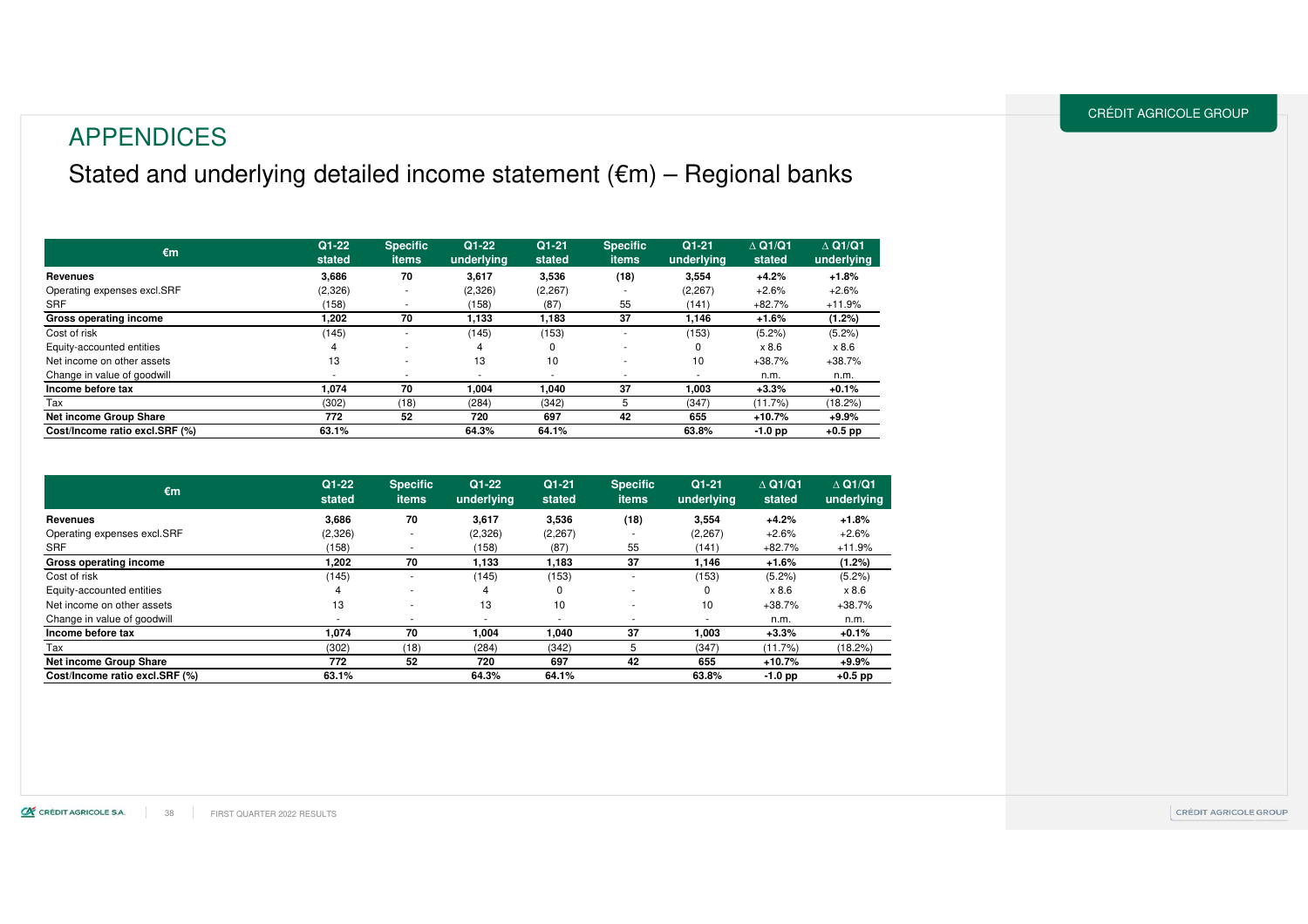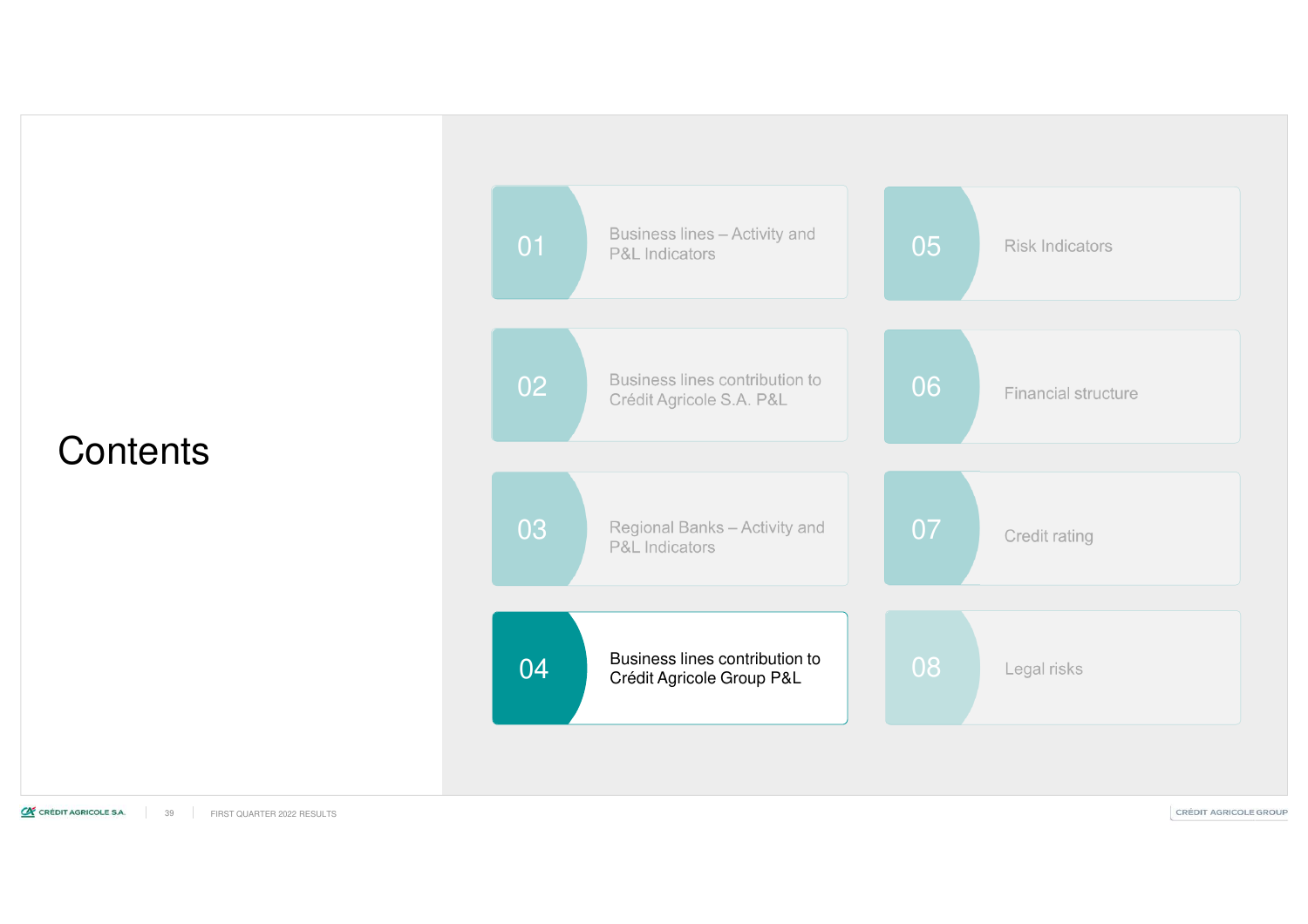### APPENDICES

### Income statement by business line Q1-22 and Q1-21

|                                                 | Q1-22 (stated)           |                          |            |       |              |              |           |                |
|-------------------------------------------------|--------------------------|--------------------------|------------|-------|--------------|--------------|-----------|----------------|
| €m                                              | <b>RB</b>                | <b>LCL</b>               | <b>IRB</b> | AG.   | <b>SFS</b>   | LC.          | <b>CC</b> | <b>Total</b>   |
| <b>Revenues</b>                                 | 3,686                    | 986                      | 804        | 1,728 | 688          | 1,723        | 65        | 9,680          |
| Operating expenses excl. SRF                    | (2,326)                  | (596)                    | (502)      | (877) | (366)        | (968)        | (276)     | (5, 911)       |
| <b>SRF</b>                                      | (158)                    | (66)                     | (30)       | (8)   | (35)         | (441)        | (56)      | (794)          |
| Gross operating income                          | 1,202                    | 324                      | 273        | 844   | 286          | 314          | (267)     | 2,975          |
| Cost of risk                                    | (145)                    | (61)                     | (275)      | (2)   | (125)        | (278)        | (3)       | (888)          |
| Equity-accounted entities                       | $\overline{4}$           | $\overline{\phantom{0}}$ |            | 20    | 80           | 3            | (0)       | 108            |
| Net income on other assets                      | 13                       | (0)                      | (0)        |       | $\mathbf 0$  | $\mathbf{0}$ | (1)       | 13             |
| Income before tax                               | 1.074                    | 262                      | (1)        | 863   | 242          | 38           | (271)     | 2,208          |
| Tax                                             | (302)                    | (81)                     | (57)       | (178) | (54)         | (75)         | 54        | (694)          |
| Net income from discont'd or held-for-sale ope. | $\overline{\phantom{a}}$ | ٠                        |            | (1)   | $\mathbf{1}$ | -            | ٠         | $\overline{2}$ |
| Net income                                      | 772                      | 181                      | (57)       | 685   | 189          | (37)         | (217)     | 1,516          |
| Non controlling interests                       | (0)                      | (0)                      | (31)       | (115) | (26)         | (10)         | (4)       | (185)          |
| <b>Net income Group Share</b>                   | 772                      | 181                      | (88)       | 570   | 164          | (47)         | (221)     | 1,331          |

|                                                 |             |                          |           |                | $Q1-21$ (stated) |           |       |              |
|-------------------------------------------------|-------------|--------------------------|-----------|----------------|------------------|-----------|-------|--------------|
| $\epsilon$ m                                    | <b>RB</b>   | <b>LCL</b>               | <b>AG</b> | <b>IRB</b>     | <b>SFS</b>       | <b>LC</b> | cc    | <b>Total</b> |
| Revenues                                        | 3,536       | 893                      | 1,582     | 711            | 644              | 1,664     | 20    | 9,049        |
| Operating expenses excl. SRF                    | (2, 267)    | (574)                    | (783)     | (428)          | (334)            | (913)     | (204) | (5,505)      |
| <b>SRF</b>                                      | (87)        | (59)                     | (7)       | (20)           | (24)             | (328)     | 58    | (467)        |
| Gross operating income                          | 1,183       | 260                      | 792       | 262            | 285              | 422       | (127) | 3,078        |
| Cost of risk                                    | (153)       | (83)                     | (7)       | (99)           | (127)            | (67)      | 1     | (537)        |
| Equity-accounted entities                       | $\mathbf 0$ | ٠                        | 18        | ٠              | 74               | 2         | ۰     | 94           |
| Net income on other assets                      | 10          | 0                        |           | $\overline{c}$ | (0)              | 0         | (0)   | 13           |
| Income before tax                               | 1,040       | 178                      | 804       | 165            | 232              | 357       | (126) | 2,648        |
| Tax                                             | (342)       | (65)                     | (179)     | (51)           | (50)             | (66)      | 32    | (720)        |
| Net income from discont'd or held-for-sale ope. |             | $\overline{\phantom{a}}$ | (5)       | (1)            | ۰                | ۰         | ٠     | (6)          |
| Net income                                      | 697         | 113                      | 620       | 113            | 182              | 291       | (94)  | 1,921        |
| Non controlling interests                       | (0)         | (0)                      | (109)     | (23)           | (24)             | (10)      | (2)   | (168)        |
| <b>Net income Group Share</b>                   | 697         | 113                      | 510       | 91             | 158              | 281       | (96)  | 1,754        |

AG : Asset Gathering ; FRB : French Retail Banking ; SFS : Specialised Financial Services ; LC : Large Customers ; CC : Corporate Center

CE CRÉDIT AGRICOLE S.A. **FIRST QUARTER 2022 RESULTS** 40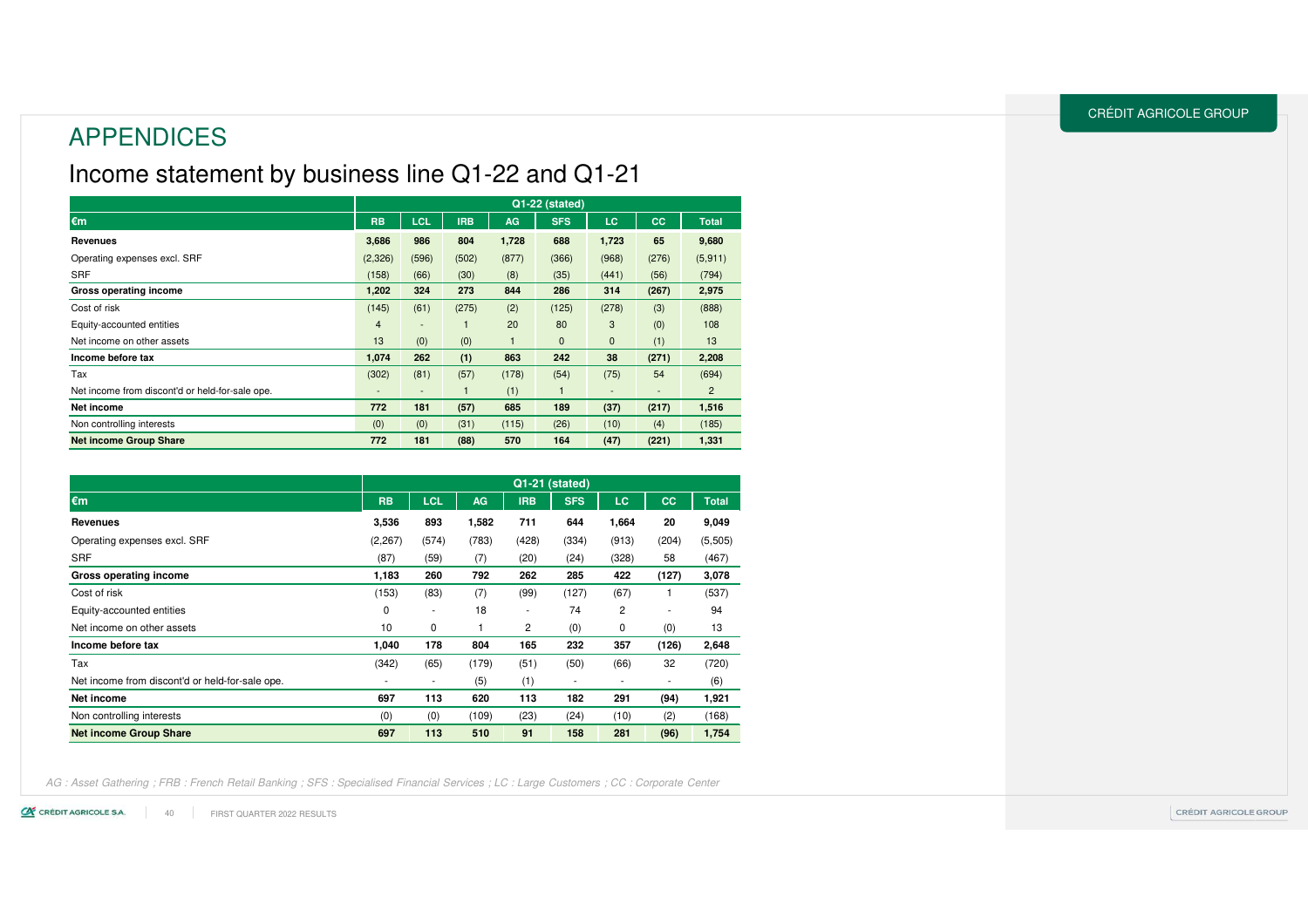### APPENDICES

### Income statement underlying by business line Q1-22 and Q1-21

|                                                          |                          |                          |           |            | Q1-22 (underlying) |                          |           |              |
|----------------------------------------------------------|--------------------------|--------------------------|-----------|------------|--------------------|--------------------------|-----------|--------------|
| €m                                                       | <b>RB</b>                | <b>LCL</b>               | <b>AG</b> | <b>IRB</b> | <b>SFS</b>         | <b>LC</b>                | <b>CC</b> | <b>Total</b> |
| Revenues                                                 | 3,617                    | 980                      | 1,728     | 804        | 688                | 1,737                    | 47        | 9,601        |
| Operating expenses excl. SRF                             | (2,326)                  | (596)                    | (867)     | (493)      | (366)              | (968)                    | (276)     | (5,892)      |
| SRF                                                      | (158)                    | (66)                     | (8)       | (30)       | (35)               | (441)                    | (56)      | (794)        |
| Gross operating income                                   | 1,133                    | 318                      | 854       | 281        | 286                | 328                      | (285)     | 2,914        |
| Cost of risk                                             | (145)                    | (61)                     | (2)       | (80)       | (125)              | (278)                    | (3)       | (693)        |
| Equity-accounted entities                                | $\overline{4}$           | $\overline{\phantom{a}}$ | 20        |            | 80                 | 3                        | (0)       | 108          |
| Net income on other assets                               | 13                       | (0)                      |           | (0)        | $\mathbf{0}$       | $\mathbf{0}$             | (1)       | 13           |
| Income before tax                                        | 1,004                    | 257                      | 873       | 202        | 242                | 52                       | (288)     | 2,342        |
| Tax                                                      | (284)                    | (80)                     | (180)     | (60)       | (54)               | (79)                     | 58        | (679)        |
| Net income from discontinued or held-for-sale operations | $\overline{\phantom{a}}$ | $\overline{\phantom{a}}$ | (1)       | 5          |                    | $\overline{\phantom{a}}$ | ٠         | 6            |
| Net income                                               | 720                      | 177                      | 692       | 147        | 189                | (27)                     | (230)     | 1,669        |
| Non controlling interests                                | (0)                      | (0)                      | (117)     | (28)       | (26)               | (10)                     | (4)       | (184)        |
| <b>Net income Group Share</b>                            | 720                      | 177                      | 575       | 119        | 164                | (36)                     | (234)     | 1,484        |

|                                                          |           |                          |                          |                          | Q1-21 (underlying)       |                |                          |              |
|----------------------------------------------------------|-----------|--------------------------|--------------------------|--------------------------|--------------------------|----------------|--------------------------|--------------|
| €m                                                       | <b>RB</b> | <b>LCL</b>               | <b>AG</b>                | <b>IRB</b>               | <b>SFS</b>               | LC.            | <b>CC</b>                | <b>Total</b> |
| Revenues                                                 | 3,554     | 905                      | 1,582                    | 711                      | 644                      | 1,663          | 24                       | 9,082        |
| Operating expenses excl. SRF                             | (2, 267)  | (574)                    | (783)                    | (428)                    | (334)                    | (910)          | (204)                    | (5,501)      |
| <b>SRF</b>                                               | (141)     | (59)                     | (7)                      | (20)                     | (24)                     | (328)          | (72)                     | (652)        |
| Gross operating income                                   | 1,146     | 272                      | 792                      | 262                      | 285                      | 425            | (253)                    | 2,930        |
| Cost of risk                                             | (153)     | (83)                     | (7)                      | (99)                     | (127)                    | (67)           |                          | (537)        |
| Equity-accounted entities                                | $\Omega$  | $\overline{\phantom{a}}$ | 18                       | $\overline{\phantom{a}}$ | 74                       | $\overline{2}$ |                          | 94           |
| Net income on other assets                               | 10        | 0                        |                          | $\overline{2}$           | (0)                      | 0              | (0)                      | 13           |
| Income before tax                                        | 1,003     | 190                      | 804                      | 165                      | 232                      | 359            | (252)                    | 2,500        |
| Tax                                                      | (347)     | (68)                     | (179)                    | (51)                     | (50)                     | (67)           | 31                       | (731)        |
| Net income from discontinued or held-for-sale operations |           | $\overline{\phantom{a}}$ | $\overline{\phantom{a}}$ | (1)                      | $\overline{\phantom{a}}$ | ٠              | $\overline{\phantom{a}}$ | (1)          |
| Net income                                               | 656       | 121                      | 625                      | 113                      | 182                      | 293            | (222)                    | 1,768        |
| Non controlling interests                                | (0)       | (0)                      | (109)                    | (23)                     | (24)                     | (11)           | (2)                      | (169)        |
| <b>Net income Group Share</b>                            | 655       | 121                      | 515                      | 91                       | 158                      | 282            | (223)                    | 1,599        |

AG : Asset Gathering ; FRB : French Retail Banking ; SFS : Specialised Financial Services ; LC : Large Customers ; CC : Corporate Center

CE CRÉDIT AGRICOLE S.A. 41**FIRST QUARTER 2022 RESULTS**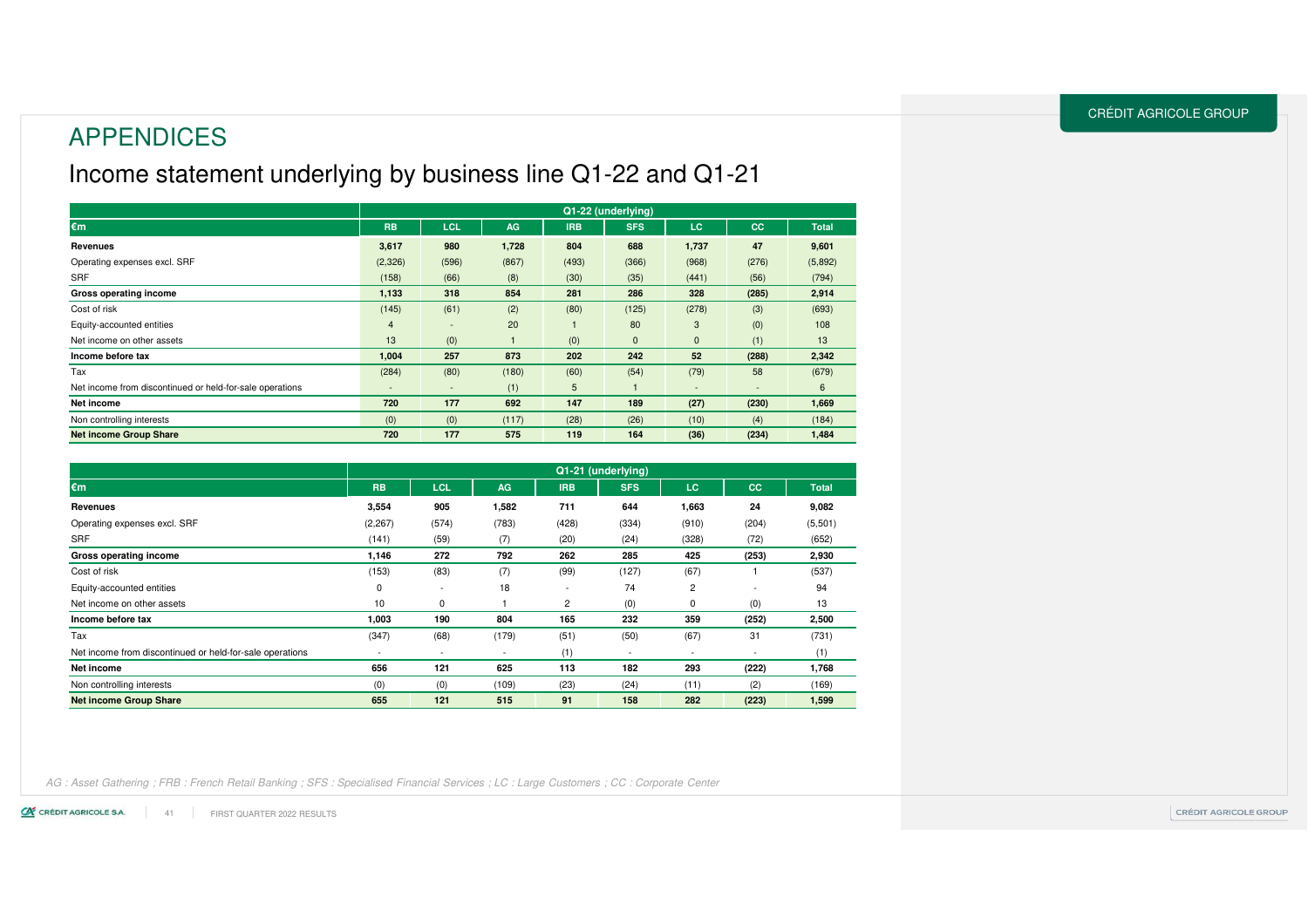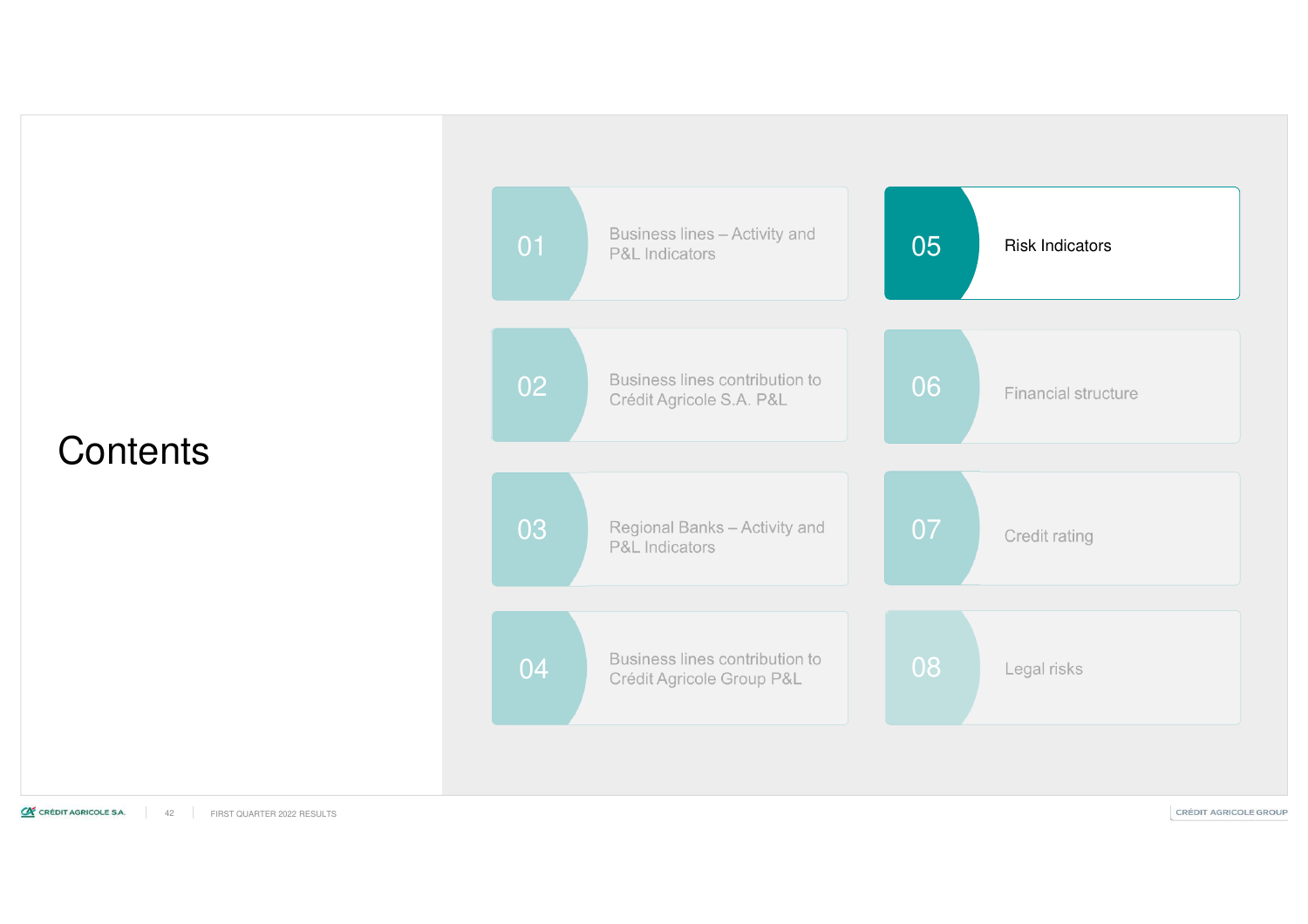### Risk indicators APPENDICES

Evolution of credit risk outstandings

#### Crédit Agricole Group - Evolution of credit risk outstandings

| €m                                                                                                              | March 21                     | June 21                       | Sept. 21                      | Dec. 21                       | March 22                      |
|-----------------------------------------------------------------------------------------------------------------|------------------------------|-------------------------------|-------------------------------|-------------------------------|-------------------------------|
| Gross customer loans outstanding<br>of which: impaired loans<br>Loans loss reserves (incl. collective reserves) | .002.264<br>23.339<br>19.700 | 1.026.601<br>23,737<br>20.291 | 1.042.487<br>23.496<br>20,454 | 1.070.539<br>21,642<br>18,947 | 1.080.012<br>21.072<br>18,888 |
| Impaired loans ratio                                                                                            | 2.3%                         | 2.3%                          | 2.3%                          | 2.0%                          | 2.0%                          |
| Coverage ratio (excl. collective reserves)                                                                      | 55.2%                        | 56.1%                         | 56.7%                         | 53.0%                         | 52.1%                         |
| Coverage ratio (incl. collective reserves)                                                                      | 84.4%                        | 85.5%                         | 87.1%                         | 87.5%                         | 89.6%                         |

#### Crédit Agricole S.A. - Evolution of credit risk outstandings

| €m                                              | March 21 | June 21 | Sept. 21 | Dec. 21 | March 22 |
|-------------------------------------------------|----------|---------|----------|---------|----------|
| Gross customer loans outstanding                | 425.987  | 441.886 | 449.382  | 468.800 | 471.728  |
| of which: impaired loans                        | 13.452   | 13.929  | 13.750   | 11.907  | 11,350   |
| Loans loss reserves (incl. collective reserves) | 9,693    | 10.255  | 10,372   | 8,895   | 8,792    |
| Impaired loans ratio                            | 3.2%     | 3.2%    | 3.1%     | 2.5%    | 2.4%     |
| Coverage ratio (excl. collective reserves)      | 52.0%    | 54.3%   | 55.6%    | 49.5%   | 48.2%    |
| Coverage ratio (incl. collective reserves)      | 72.1%    | 73.6%   | 75.4%    | 74.7%   | 77.5%    |

CRÉDIT AGRICOLE S.A.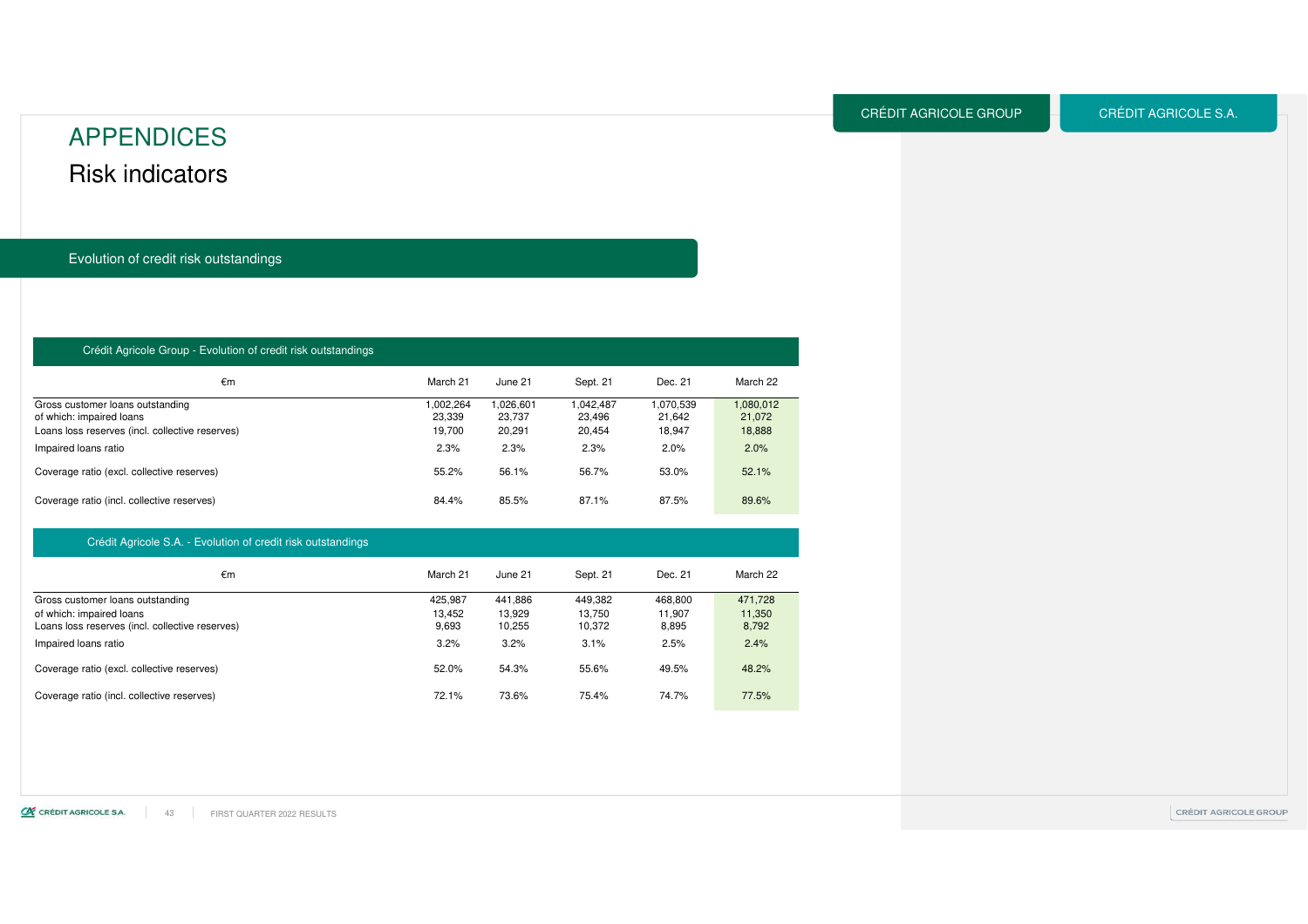### Risk indicators APPENDICES

#### Risk breakdown<sup>(1)</sup> by business sector and geographic region

| <b>By business sector</b>                                   | <b>Mar. 22</b> | <b>Dec. 21</b> |
|-------------------------------------------------------------|----------------|----------------|
| Non-merchant service / Public sector / Local<br>authorities | 30.3%          | 30.5%          |
| Retail banking                                              | 23.6%          | 23.8%          |
| Other non banking financial activities                      | 8.2%           | 8.0%           |
| Energy                                                      | 7.2%           | 6.6%           |
| Others                                                      | 3.2%           | 3.2%           |
| Real estate                                                 | 2.9%           | 2.9%           |
| <b>Banks</b>                                                | 3.1%           | 2.8%           |
| Automotive                                                  | 2.4%           | 2.4%           |
| Heavy industry                                              | 2.1%           | 2.0%           |
| Food                                                        | 1.8%           | 1.9%           |
| Retail and consumer goods                                   | 1.7%           | 1.7%           |
| Other industries                                            | 1.7%           | 1.7%           |
| Aerospace                                                   | 1.6%           | 1.6%           |
| Construction                                                | 1.5%           | 1.5%           |
| IT / computing                                              | 1.4%           | 1.5%           |
| Shipping                                                    | 1.5%           | 1.4%           |
| Telecom                                                     | 1.5%           | 1.3%           |
| Other transport                                             | 1.2%           | 1.2%           |
| Insurance                                                   | 1.1%           | 1.1%           |
| Healthcare / pharmaceuticals                                | 0.9%           | 1.0%           |
| Not allocated                                               | 0.2%           | 1.0%           |
| Tourism / hotels / restaurants                              | 0.8%           | 0.8%           |

| 40.9%   | 41.9% |
|---------|-------|
| 14.9%   | 15.0% |
| 12.4%   | 12.0% |
| 10.8%   | 10.9% |
| 5.4%    | 5.4%  |
| 5.0%    | 4.9%  |
| 3.3%    | 3.4%  |
| 3.5%    | 2.3%  |
| 1.8%    | 1.9%  |
| $1.1\%$ | 1.1%  |
| 0.8%    | 1.3%  |
| 100%    | 100%  |
|         |       |

(1) The commercial lending portfolio figures are calculated in accordance with IFRS7 requirements, they encompass both on balance-sheet and off-balance-sheet exposures.

CA CRÉDIT AGRICOLE S.A. FIRST QUARTER 2022 RESULTS 44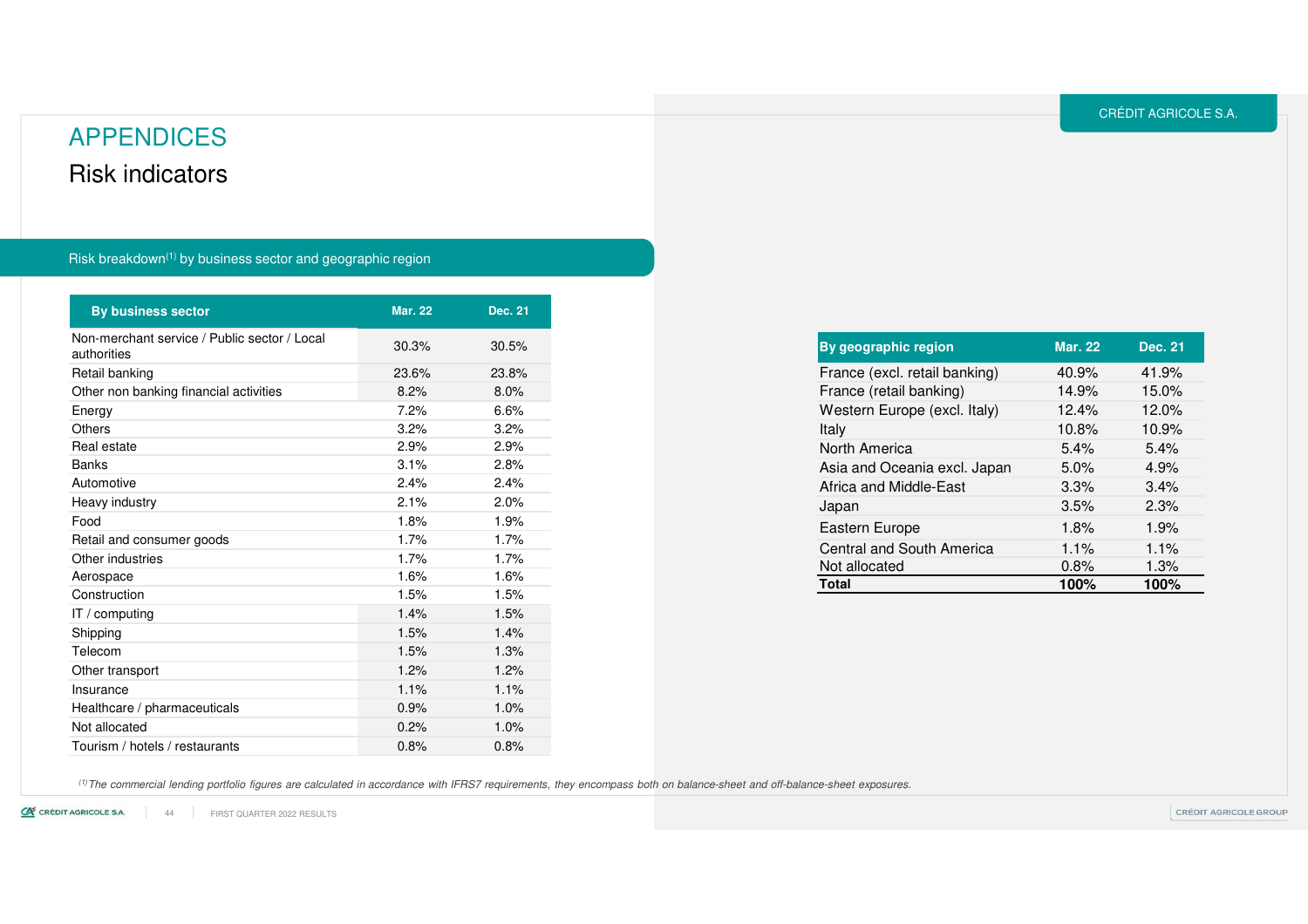### Risk indicators APPENDICES

VaR – Market risk exposures

**Crédit Agricole SA - Market risk exposures - VAR (99% - 1day)**

| $\epsilon$ m                            | $Q1-22$<br>31/03/2022 |         |         |  | 31/12/2021 |
|-----------------------------------------|-----------------------|---------|---------|--|------------|
|                                         | Minimum               | Maximum | Average |  |            |
| Fixed income                            |                       |         |         |  |            |
| Credit                                  |                       |         |         |  |            |
| Foreign Exchange                        |                       |         |         |  |            |
| Equities                                |                       |         |         |  |            |
| Commodities                             |                       |         |         |  |            |
| Mutualised VaR for Crédit Agricole S.A. |                       |         |         |  |            |
| <b>Compensation effects*</b>            |                       |         |         |  |            |

Crédit Agricole S.A.'s VaR (99% - 1 day) is computed by taking into account the impact of diversification between the Group's various entitiesVaR (99% - 1 day) at 31/03/22 : €9m for Crédit Agricole S.A.

\*Diversification gains between risk factors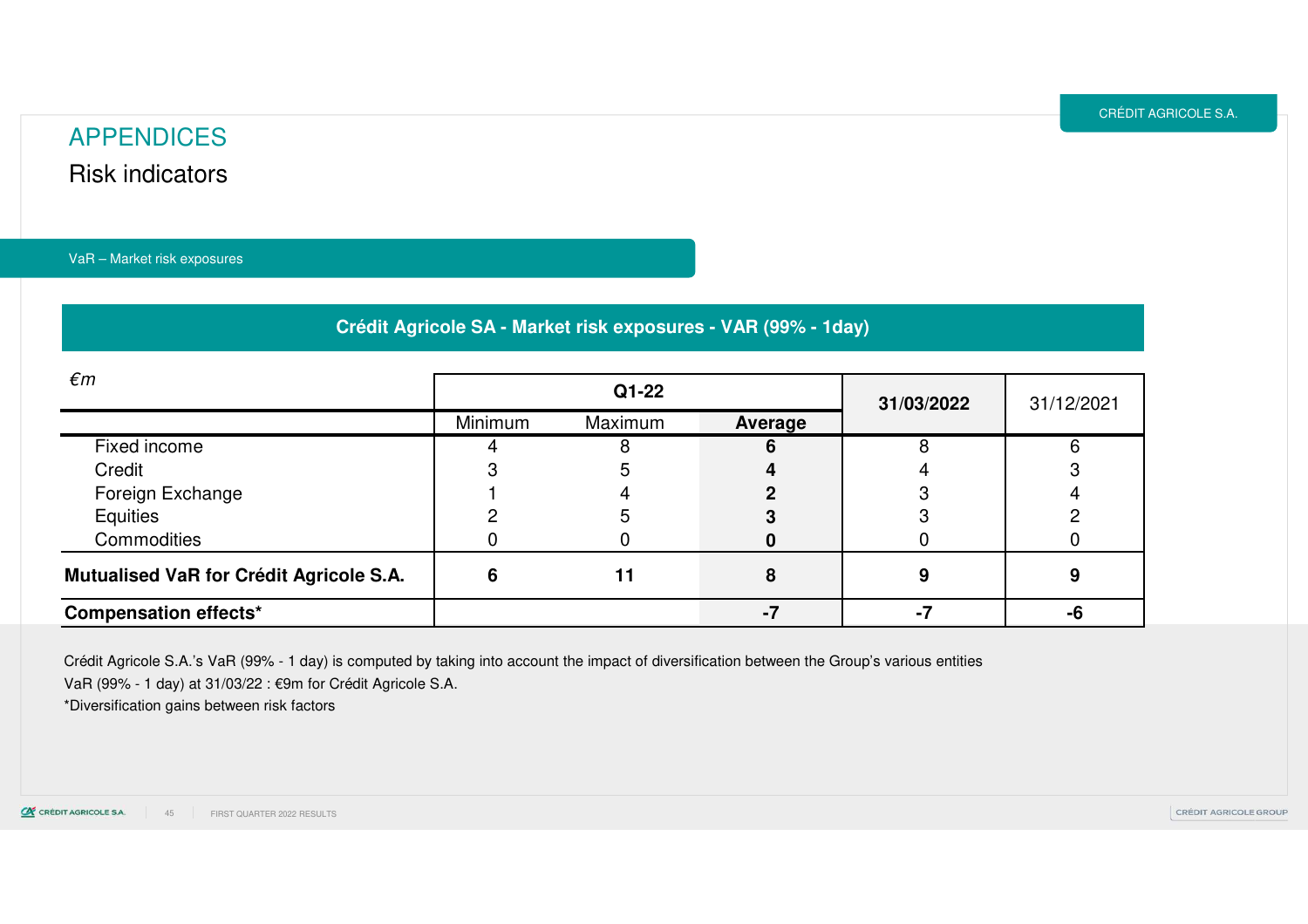### Risk indicators APPENDICES

VaR – Market risk exposures

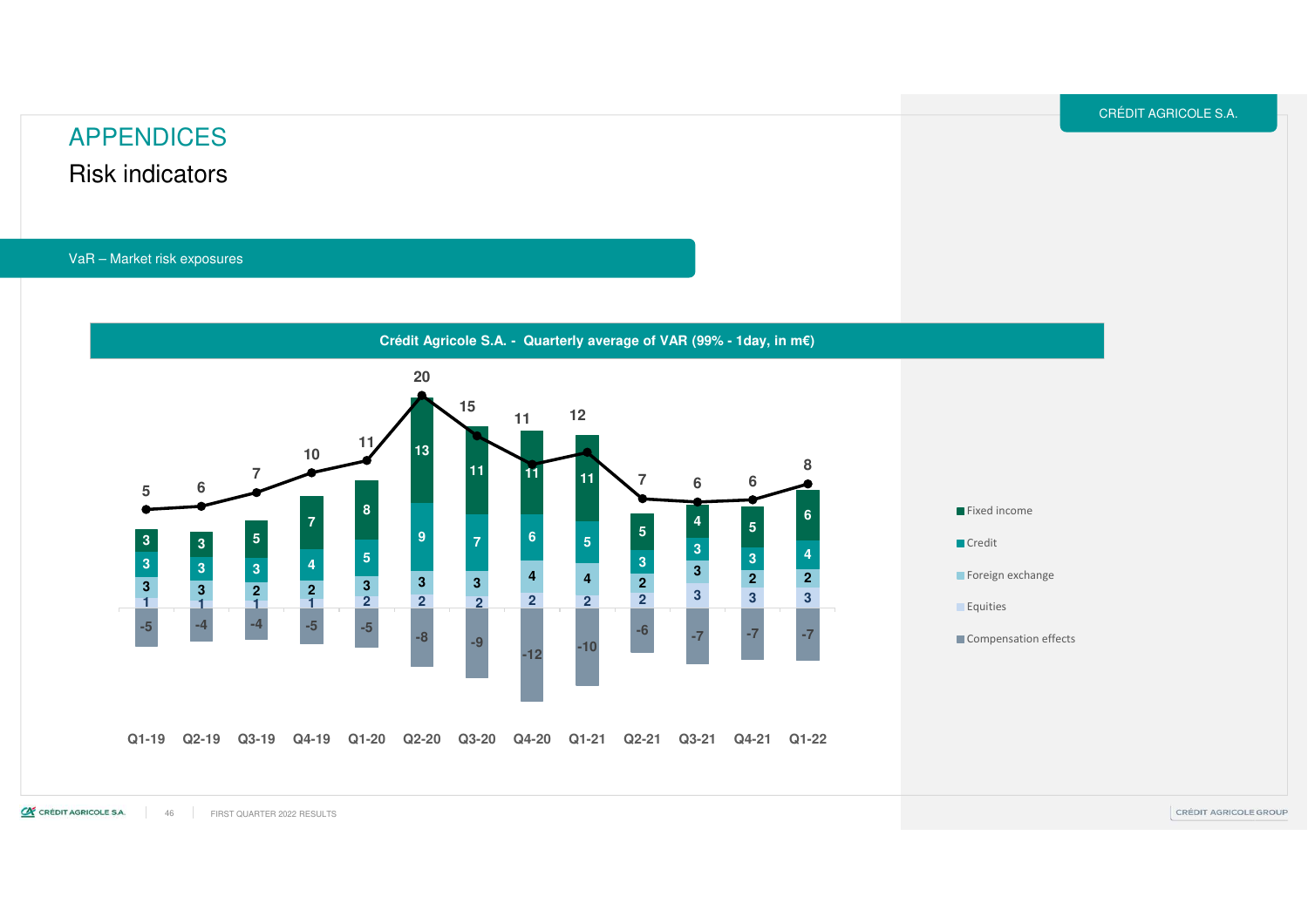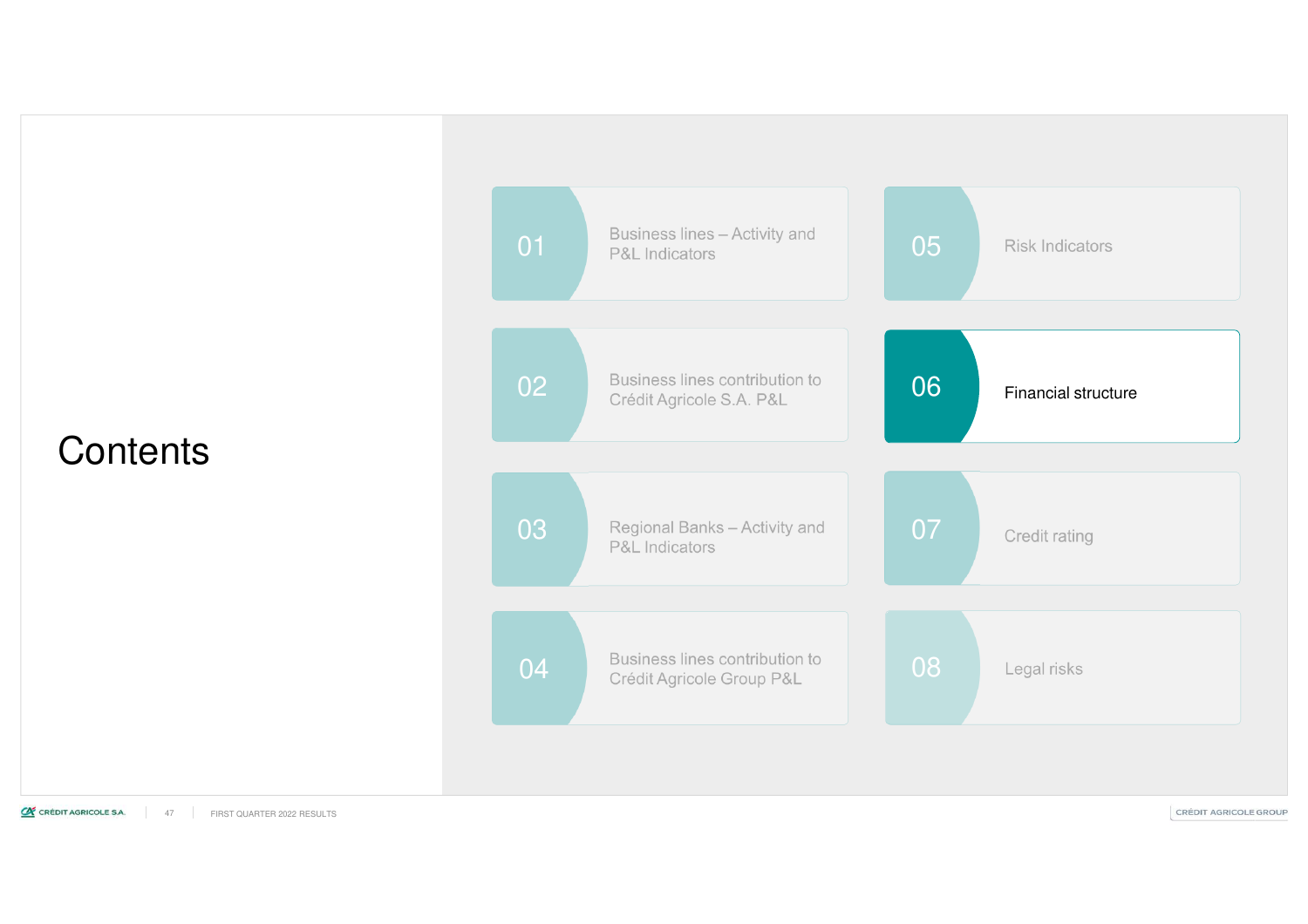### Financial structure APPENDICES

#### Crédit Agricole S.A. solvency (in euro bn)

| Credit Agricole SA: solvency (in euros Bn)                                                                     |          |           |  |  |  |
|----------------------------------------------------------------------------------------------------------------|----------|-----------|--|--|--|
|                                                                                                                |          | Phased-in |  |  |  |
|                                                                                                                | 31/03/22 | 31/12/21  |  |  |  |
| <b>EQUITY - GROUP SHARE</b>                                                                                    | 67.7     | 68.2      |  |  |  |
| (-) Expected dividend                                                                                          | (0.2)    | (3.2)     |  |  |  |
| (-) AT1 instruments accounted as equity                                                                        | (6.0)    | (4.9)     |  |  |  |
| Eligible minority interests                                                                                    | 4.4      | 4.5       |  |  |  |
| (-) Prudential filters                                                                                         | (0.8)    | (1.2)     |  |  |  |
| o/w: Prudent valuation                                                                                         | (1.0)    | (1.0)     |  |  |  |
| (-) Deduction of goodwills and intangible assets                                                               | (18.5)   | (18.5)    |  |  |  |
| Deferred tax assets that rely on future profitability excluding those arising from temporary differences       | (0.5)    | (0.5)     |  |  |  |
| Shortfall in adjustments for credit risk relative to expected losses under the internal ratings-based approach | (0.3)    | (0.4)     |  |  |  |
| Amount exceeding thresholds                                                                                    | 0.0      | 0.0       |  |  |  |
| Insufficient coverage for non-performing exposures (Pillar 2)                                                  | (0.0)    | (0.0)     |  |  |  |
| Other CET1 components                                                                                          | (3.5)    | 0.8       |  |  |  |
| <b>COMMON EQUITY TIER 1 (CET1)</b>                                                                             | 42.2     | 44.9      |  |  |  |
| Additionnal Tier 1 (AT1) instruments                                                                           | 6.3      | 5.1       |  |  |  |
| Other AT1 components                                                                                           | (0.2)    | (0.2)     |  |  |  |
| <b>TOTAL TIER 1</b>                                                                                            | 48.3     | 49.8      |  |  |  |
| Tier 2 instruments                                                                                             | 17.6     | 18.2      |  |  |  |
| Other Tier 2 components                                                                                        | (0.9)    | (1.0)     |  |  |  |
| <b>TOTAL CAPITAL</b>                                                                                           | 65.1     | 67.0      |  |  |  |
| <b>RWAs</b>                                                                                                    | 385.4    | 377.4     |  |  |  |
| CET1 ratio                                                                                                     | 11.0%    | 11.9%     |  |  |  |
| <b>Tier 1 ratio</b>                                                                                            | 12.5%    | 13.2%     |  |  |  |
| <b>Total capital ratio</b>                                                                                     | 16.9%    | 17.7%     |  |  |  |

CA CRÉDIT AGRICOLE S.A. 48 FIRST QUARTER 2022 RESULTS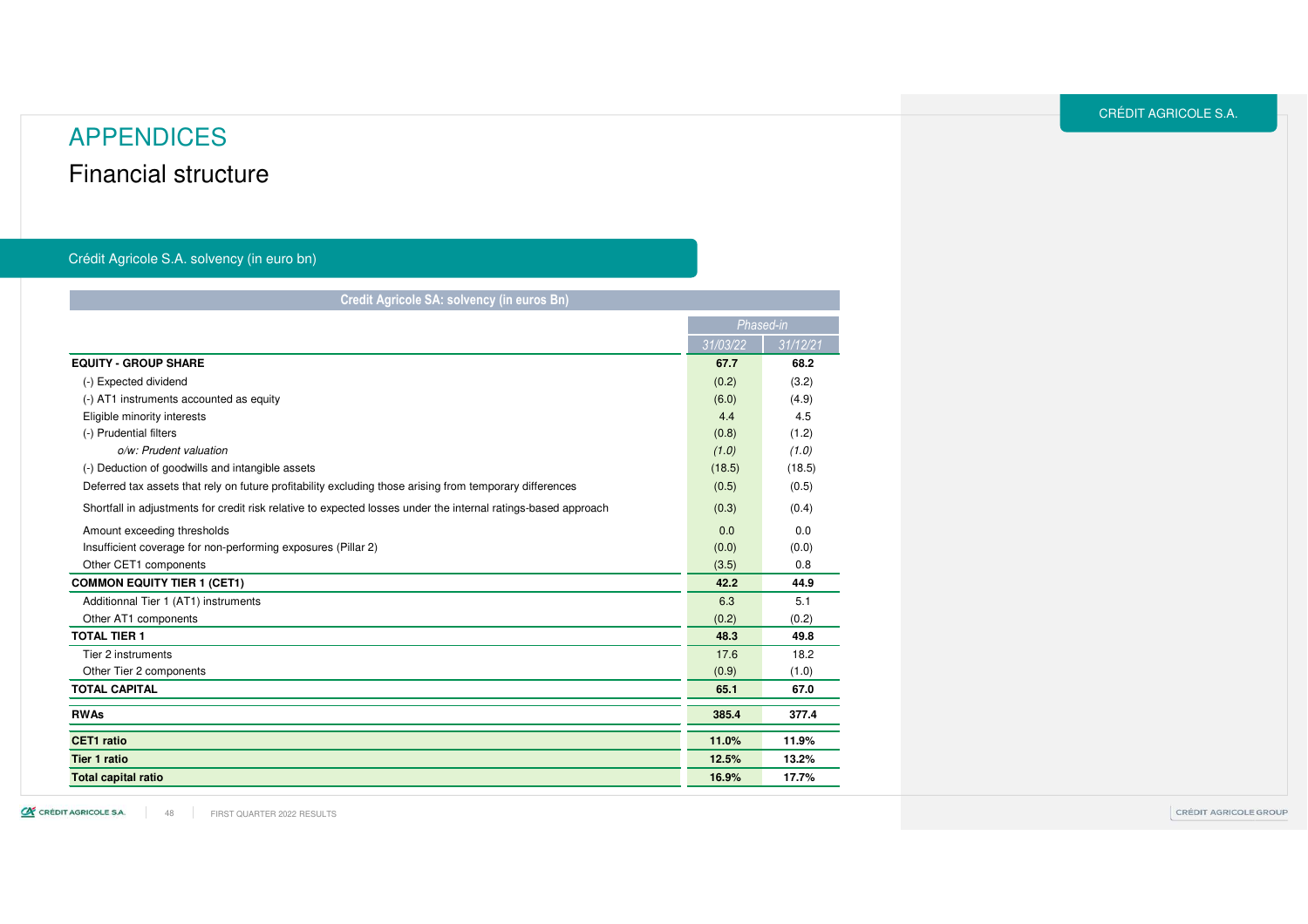### Financial structure APPENDICES

#### Crédit Agricole Group solvency (in euro bn)

| Credit Agricole Group: solvency (in euros Bn)                                                                  |          |           |  |  |  |
|----------------------------------------------------------------------------------------------------------------|----------|-----------|--|--|--|
|                                                                                                                |          | Phased-in |  |  |  |
|                                                                                                                | 31/03/22 | 31/12/21  |  |  |  |
| <b>EQUITY - GROUP SHARE</b>                                                                                    | 126.7    | 126.5     |  |  |  |
| (-) Expected dividend                                                                                          | (0.1)    | (1.6)     |  |  |  |
| (-) AT1 instruments accounted as equity                                                                        | (6.0)    | (4.9)     |  |  |  |
| Eligible minority interests                                                                                    | 3.5      | 3.6       |  |  |  |
| (-) Prudential filters                                                                                         | (1.5)    | (1.9)     |  |  |  |
| o/w: Prudent valuation                                                                                         | (1.8)    | (1.7)     |  |  |  |
| (-) Deduction of goodwills and intangible assets                                                               | (19.1)   | (19.0)    |  |  |  |
| Deferred tax assets that rely on future profitability excluding those arising from temporary differences       | (0.5)    | (0.5)     |  |  |  |
| Shortfall in adjustments for credit risk relative to expected losses under the internal ratings-based approach | (0.4)    | (0.5)     |  |  |  |
| Amount exceeding thresholds                                                                                    | 0.0      | 0.0       |  |  |  |
| Insufficient coverage for non-performing exposures (Pillar 2)                                                  | (0.7)    | (0.7)     |  |  |  |
| Other CET1 components                                                                                          | (1.4)    | 1.7       |  |  |  |
| <b>COMMON EQUITY TIER 1 (CET1)</b>                                                                             | 100.4    | 102.7     |  |  |  |
| Additionnal Tier 1 (AT1) instruments                                                                           | 6.3      | 5.1       |  |  |  |
| Other AT1 components                                                                                           | (0.3)    | (0.3)     |  |  |  |
| <b>TOTAL TIER 1</b>                                                                                            | 106.4    | 107.5     |  |  |  |
| Tier 2 instruments                                                                                             | 17.6     | 18.1      |  |  |  |
| Other Tier 2 components                                                                                        | (0.1)    | (0.3)     |  |  |  |
| <b>TOTAL CAPITAL</b>                                                                                           | 123.9    | 125.3     |  |  |  |
| <b>RWAs</b>                                                                                                    | 592.0    | 585.4     |  |  |  |
| CET1 ratio                                                                                                     | 17.0%    | 17.5%     |  |  |  |
| <b>Tier 1 ratio</b>                                                                                            | 18.0%    | 18.4%     |  |  |  |
| <b>Total capital ratio</b>                                                                                     | 20.9%    | 21.4%     |  |  |  |

CE CRÉDIT AGRICOLE S.A. a ka 49FIRST QUARTER 2022 RESULTS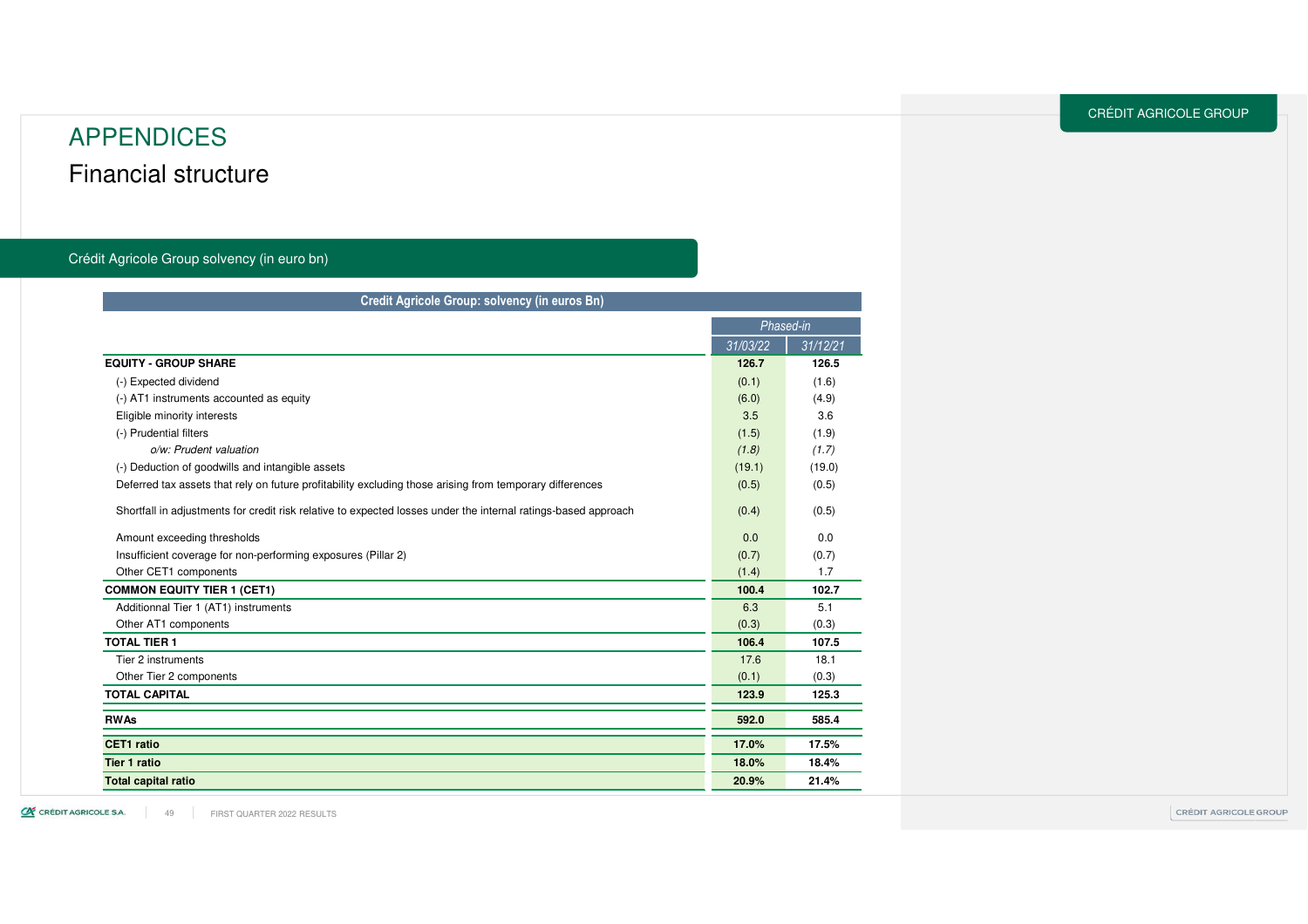### APPENDICES

Financial structure and balance sheet

#### Balance sheet (€bn)

| <b>Assets</b>                                                        | 31/03/2022 | 31/12/2021 | <b>Liabilities</b>                                           | 31/03/2022 | 31/12/2021 |
|----------------------------------------------------------------------|------------|------------|--------------------------------------------------------------|------------|------------|
| Cash and Central banks                                               | 251.4      | 237.8      | Central banks                                                | 0.1        | 1.3        |
| Financial assets at fair value through profit or loss                | 454.2      | 429.4      | Financial liabilities at fair value through profit or loss   | 275.5      | 246.4      |
| Hedging derivative instruments                                       | 12.6       | 14.1       | Hedging derivative instruments                               | 16.6       | 12.4       |
| Financial assets at fair value through other comprehensive<br>income | 241.8      | 256.3      |                                                              |            |            |
| Loans and receivables due from credit institutions                   | 510.8      | 501.3      | Due to banks                                                 | 320.0      | 314.8      |
| Loans and receivables due from customers                             | 463.1      | 459.9      | Customer accounts                                            | 796.4      | 781.2      |
| Debt securities                                                      | 83.8       | 84.1       | Debt securities in issue                                     | 175.1      | 171.4      |
| Revaluation adjustment on interest rate hedged portfolios            | 1.4        | 3.2        | Revaluation adjustment on interest rate hedged portfolios    | 1.9        | 5.1        |
| Current and deferred tax assets                                      | 6.2        | 5.9        | Current and deferred tax liabilities                         | 2.6        | 2.9        |
| Accruals, prepayments and sundry assets                              | 51.5       | 38.4       | Accruals and sundry liabilities                              | 60.3       | 53.3       |
| Non-current assets held for sale and discontinued operations         | 8.7        | 3.0        | Liabilities associated with non-current assets held for sale | 7.6        | 2.6        |
| Deferred participation benefits                                      | 0.3        | 0.0        |                                                              |            |            |
| Investments in equity affiliates                                     | 8.5        | 8.3        | Insurance Company technical reserves                         | 364.3      | 375.1      |
| Investment property                                                  | 7.5        | 7.3        | Provisions                                                   | 4.8        | 4.5        |
| Property, plant and equipment                                        | 5.9        | 6.1        | Subordinated debt                                            | 24.7       | 26.1       |
| Intangible assets                                                    | 3.2        | 3.3        | Shareholder's equity                                         | 67.7       | 68.2       |
| Goodwill                                                             | 15.6       | 15.6       | Non-controlling interests                                    | 8.8        | 8.7        |
| <b>Total assets</b>                                                  | 2,126.4    | 2,074.0    | <b>Total liabilities</b>                                     | 2,126.4    | 2,074.0    |

50 FIRST QUARTER 2022 RESULTS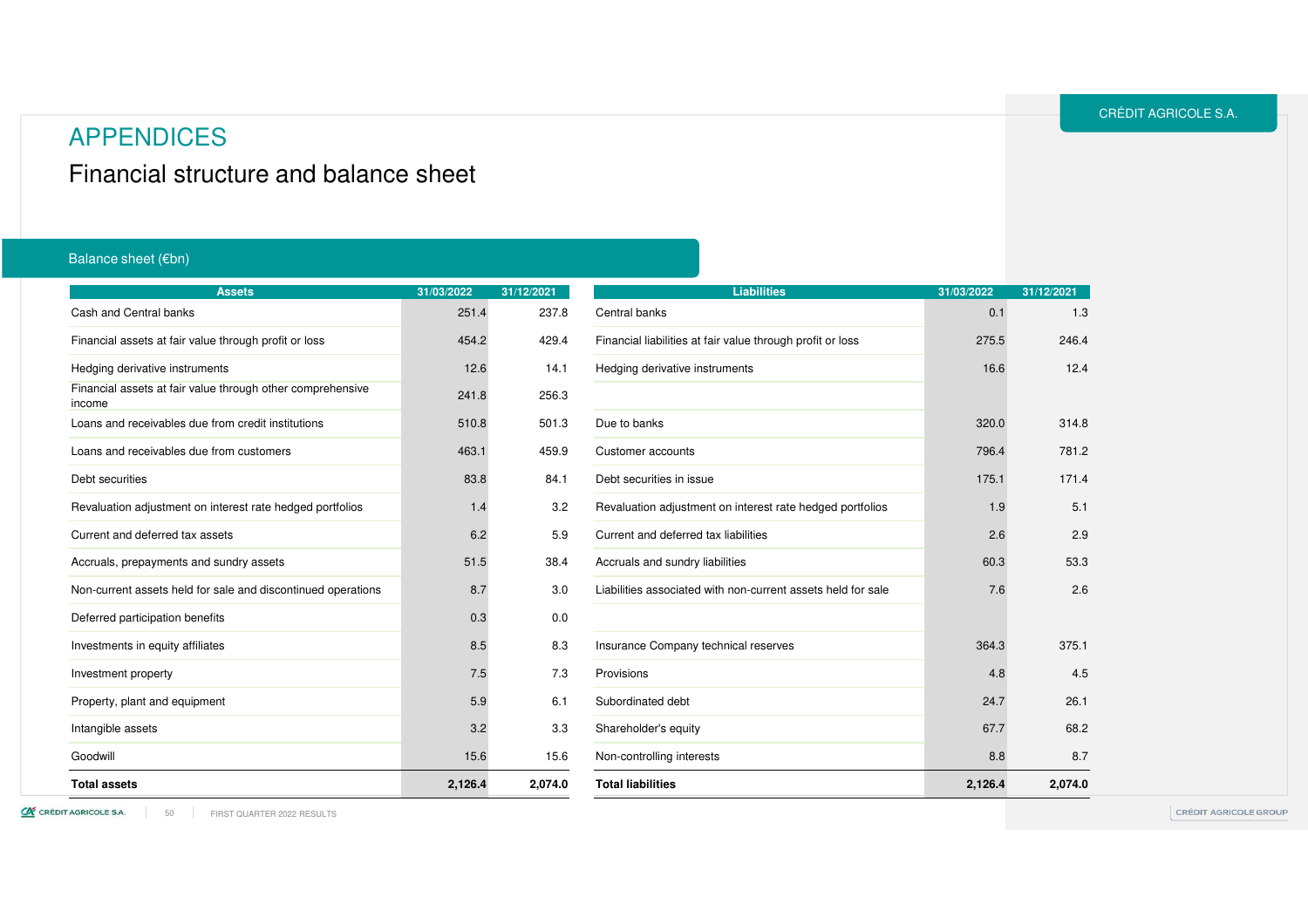Financial structure and balance sheet

#### Detail of net equity  $(\epsilon m)$

| $\epsilon$ m                                                      | <b>Group share</b>        | <b>Non-controlling</b><br><b>interests</b> | <b>Total</b> | <b>Subordinated debt</b> |
|-------------------------------------------------------------------|---------------------------|--------------------------------------------|--------------|--------------------------|
| At 31 December 2021                                               | 68,217                    | 8,699                                      | 76,916       | 26,101                   |
| Impacts of new standards                                          |                           |                                            |              |                          |
| Capital increase                                                  | (1,059)                   |                                            | (1,059)      |                          |
| Dividends paid out in 2022                                        |                           | (20)                                       | (20)         |                          |
| Change in treasury shares held                                    | 1,041                     | ÷,                                         | 1,041        |                          |
| Issuance / redemption of equity<br>instruments                    | 1,086                     |                                            | 1,086        |                          |
| Remuneration for equity instruments<br>issued                     | (114)                     | (51)                                       | (165)        |                          |
| Impact of acquisitions/disposals on non-<br>controlling interests |                           |                                            |              |                          |
| Change due to share-based payments                                | $\ensuremath{\mathsf{3}}$ | 1                                          | 4            |                          |
| Change in other comprehensive income                              | (2,098)                   | (21)                                       | (2, 119)     |                          |
| Change in share of reserves of equity<br>affiliates               | 51                        | 15                                         | 66           |                          |
| Result for the period                                             | 552                       | 207                                        | 759          |                          |
| Other                                                             | 16                        | (2)                                        | 14           |                          |
| At 31 March 2022                                                  | 67,695                    | 8,828                                      | 76,523       | 24,679                   |

51 FIRST QUARTER 2022 RESULTS

CRÉDIT AGRICOLE S.A.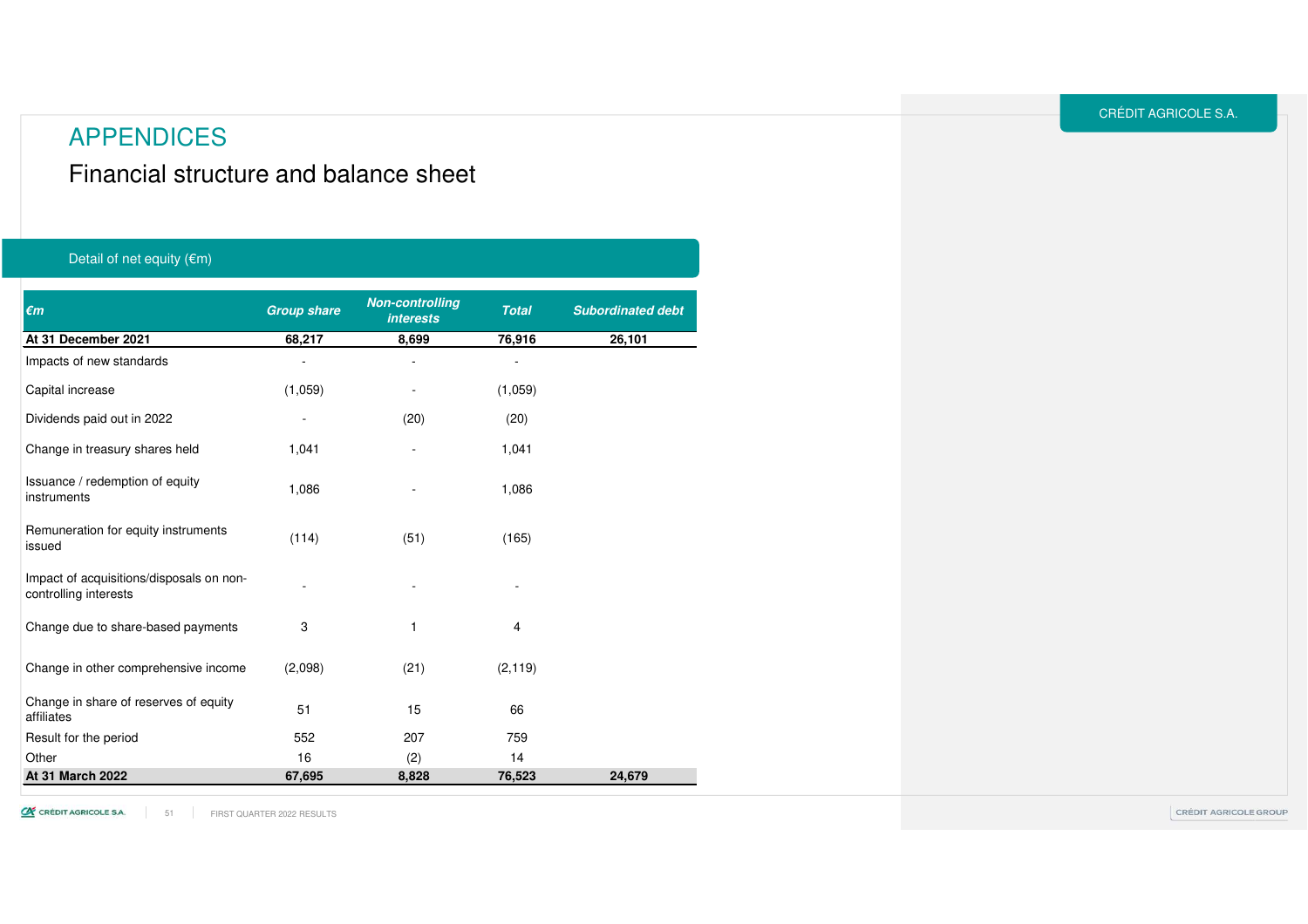### APPENDICES

Financial structure and balance sheet

#### Balance sheet (€bn)

| <b>Assets</b>                                                        | 31/03/2022 | 31/12/2021 | <b>Liabilities</b>                                           | 31/03/2022 | 31/12/2021 |
|----------------------------------------------------------------------|------------|------------|--------------------------------------------------------------|------------|------------|
| Cash and Central banks                                               | 254.7      | 241.2      | Central banks                                                | 0.1        | 1.3        |
| Financial assets at fair value through profit or loss                | 458.8      | 433.1      | Financial liabilities at fair value through profit or loss   | 272.6      | 243.6      |
| Hedging derivative instruments                                       | 18.8       | 16.0       | Hedging derivative instruments                               | 18.5       | 16.8       |
| Financial assets at fair value through other comprehensive<br>income | 253.9      | 268.7      |                                                              |            |            |
| Loans and receivables due from credit institutions                   | 104.4      | 96.7       | Due to banks                                                 | 224.4      | 221.2      |
| Loans and receivables due from customers                             | 1061.2     | 1051.6     | Customer accounts                                            | 1060.2     | 1044.6     |
| Debt securities                                                      | 109.9      | 110.0      | Debt securities in issue                                     | 184.2      | 181.7      |
| Revaluation adjustment on interest rate hedged portfolios            | $-2.8$     | 5.2        | Revaluation adjustment on interest rate hedged portfolios    | 2.2        | 5.8        |
| Current and deferred tax assets                                      | 8.1        | 8.1        | Current and deferred tax liabilities                         | 2.4        | 3.0        |
| Accruals, prepayments and sundry assets                              | 55.2       | 43.1       | Accruals and sundry liabilities                              | 73.3       | 58.6       |
| Non-current assets held for sale and discontinued operations         | 8.7        | 3.0        | Liabilities associated with non-current assets held for sale | 7.6        | 2.6        |
| Deferred participation benefits                                      | 0.3        | $-0.0$     |                                                              |            |            |
| Investments in equity affiliates                                     | 8.2        | 8.0        | Insurance Company technical reserves                         | 366.9      | 377.7      |
| Investment property                                                  | 8.5        | 8.3        | Provisions                                                   | 7.2        | 7.1        |
| Property, plant and equipment                                        | 10.6       | 10.9       | Subordinated debt                                            | 24.5       | 25.9       |
| Intangible assets                                                    | 3.4        | 3.5        | Shareholder's equity                                         | 126.7      | 126.5      |
| Goodwill                                                             | 16.1       | 16.1       | Non-controlling interests                                    | 7.3        | 7.2        |
| <b>Total assets</b>                                                  | 2,378.2    | 2,323.6    | <b>Total liabilities</b>                                     | 2,378.2    | 2,323.6    |

52 FIRST QUARTER 2022 RESULTS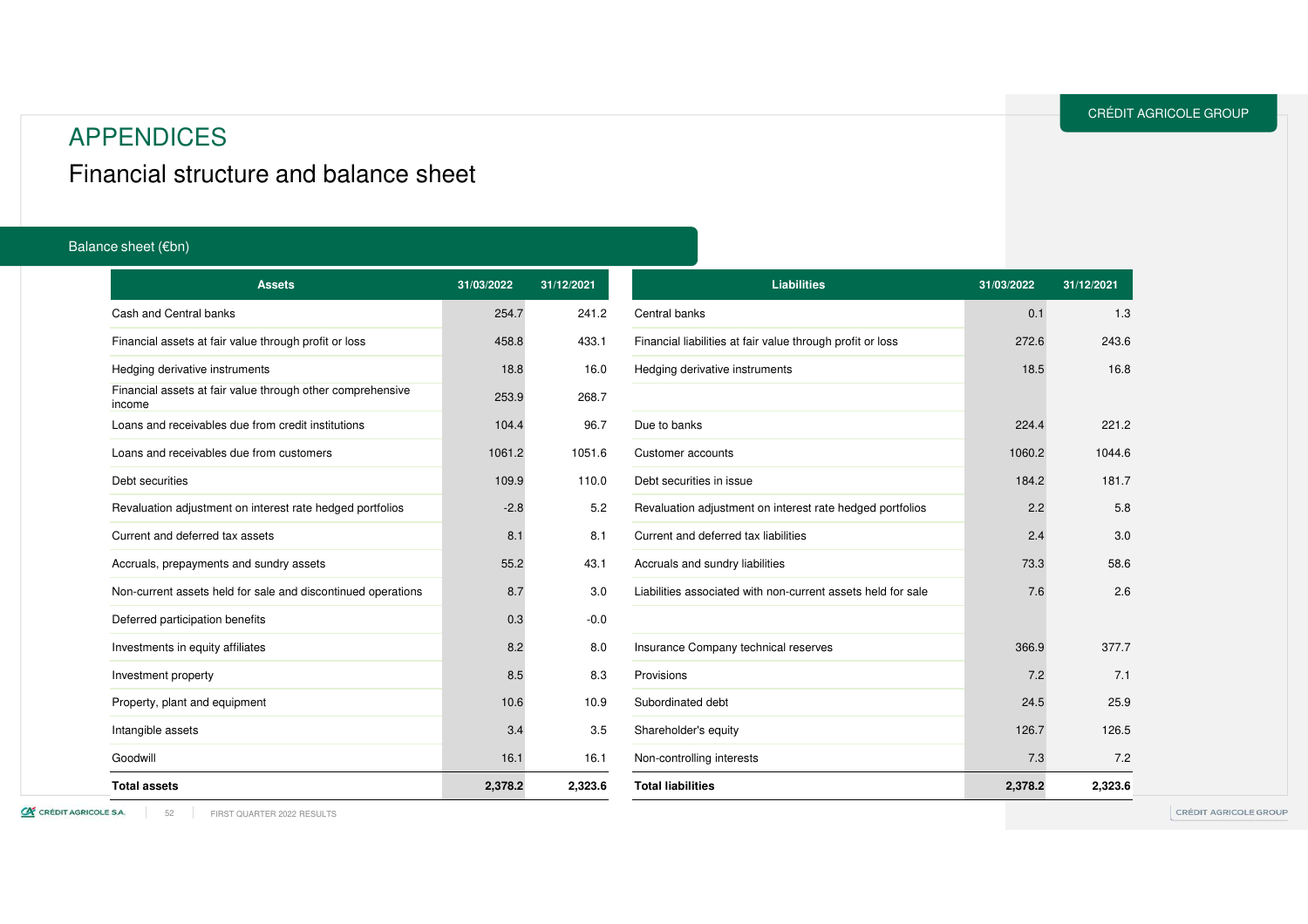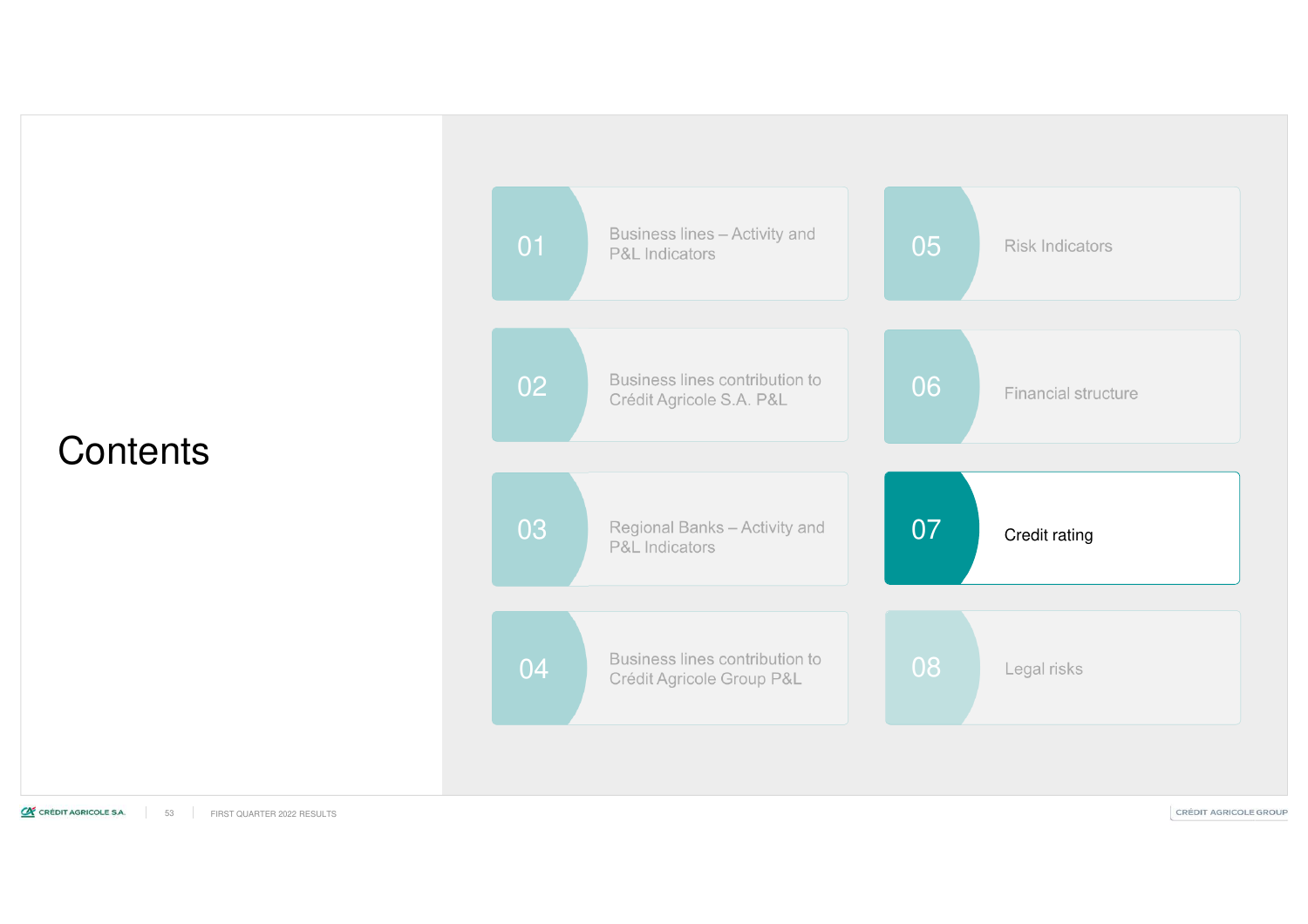## APPENDICESCredit rating

#### Rating

**Crédit Agricole S.A. - Ratings at 31/03/22** 

| Ratings               | LT / ST<br><b>Counterparty</b>  | ls <sub>sup</sub> /LT<br>senior preferred<br>debt | Outlook /<br><b>Review</b> | <b>ST senior</b><br>preferred<br>debt | Last review<br>date | Rating action                                                         |
|-----------------------|---------------------------------|---------------------------------------------------|----------------------------|---------------------------------------|---------------------|-----------------------------------------------------------------------|
| S&P Global<br>Ratings | $AA$ -/A-1+ (RCR)               | $A+$                                              | Stable outlook             | $A-1$                                 | 02/02/2022          | LT / ST ratings affirmed;<br>outlook unchanged                        |
| Moody's               | $Aa2/P-1$ (CRR)                 | Aa3                                               | Stable outlook             | $P-1$                                 | 15/12/2021          | LT / ST ratings affirmed;<br>outlook unchanged                        |
| <b>Fitch Ratings</b>  | $AA - (DCR)$                    | $A+}/AA-$                                         | Stable outlook             | $F1+$                                 | 27/10/2021          | LT / ST ratings affirmed;<br>outlook changed to stable from negative; |
| <b>DBRS</b>           | AA (high) / R-1<br>(high) (COR) | $AA$ (low)                                        | Stable outlook             | R-1 (middle)                          | 13/09/2021          | LT / ST ratings affirmed;<br>outlook unchanged                        |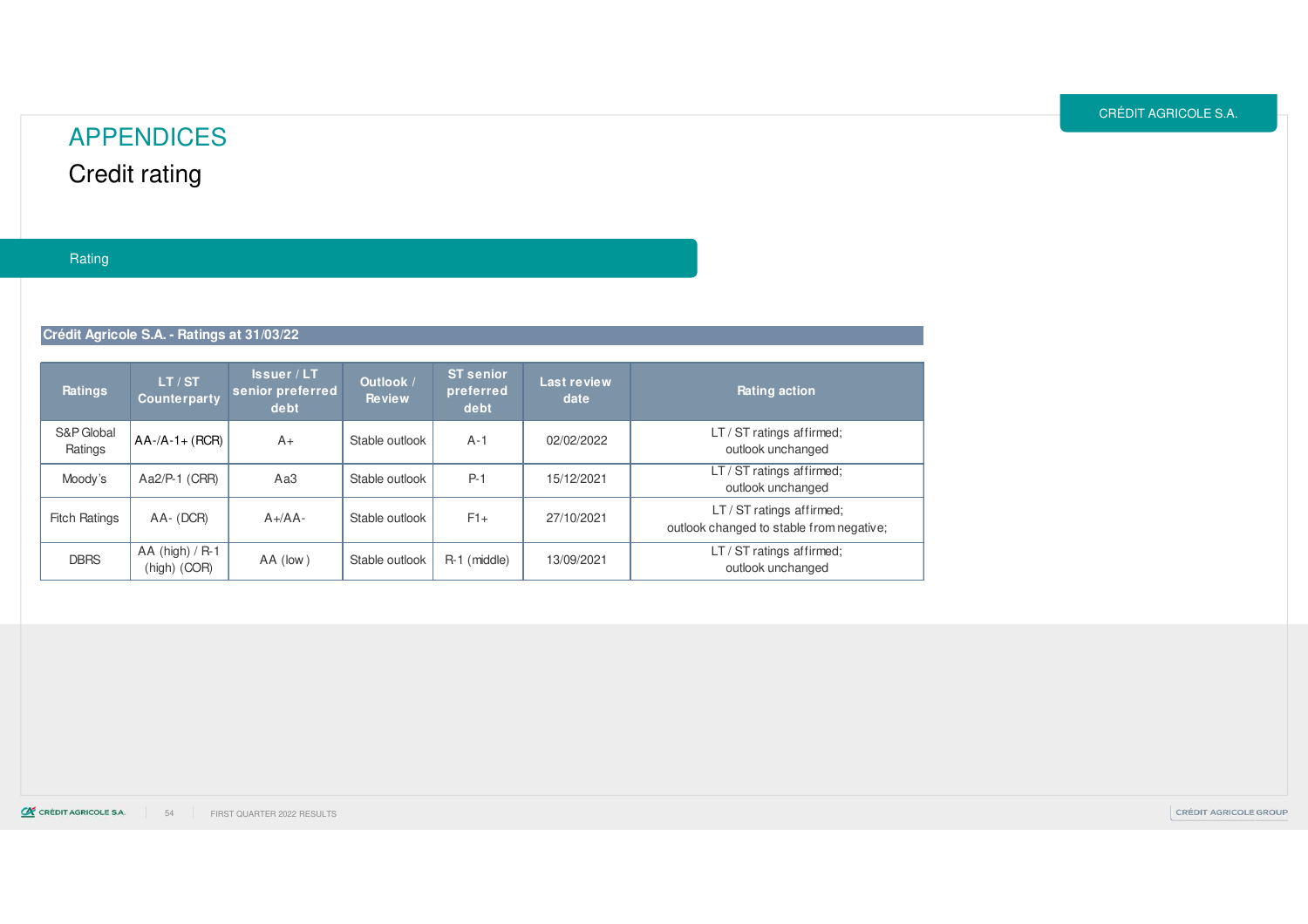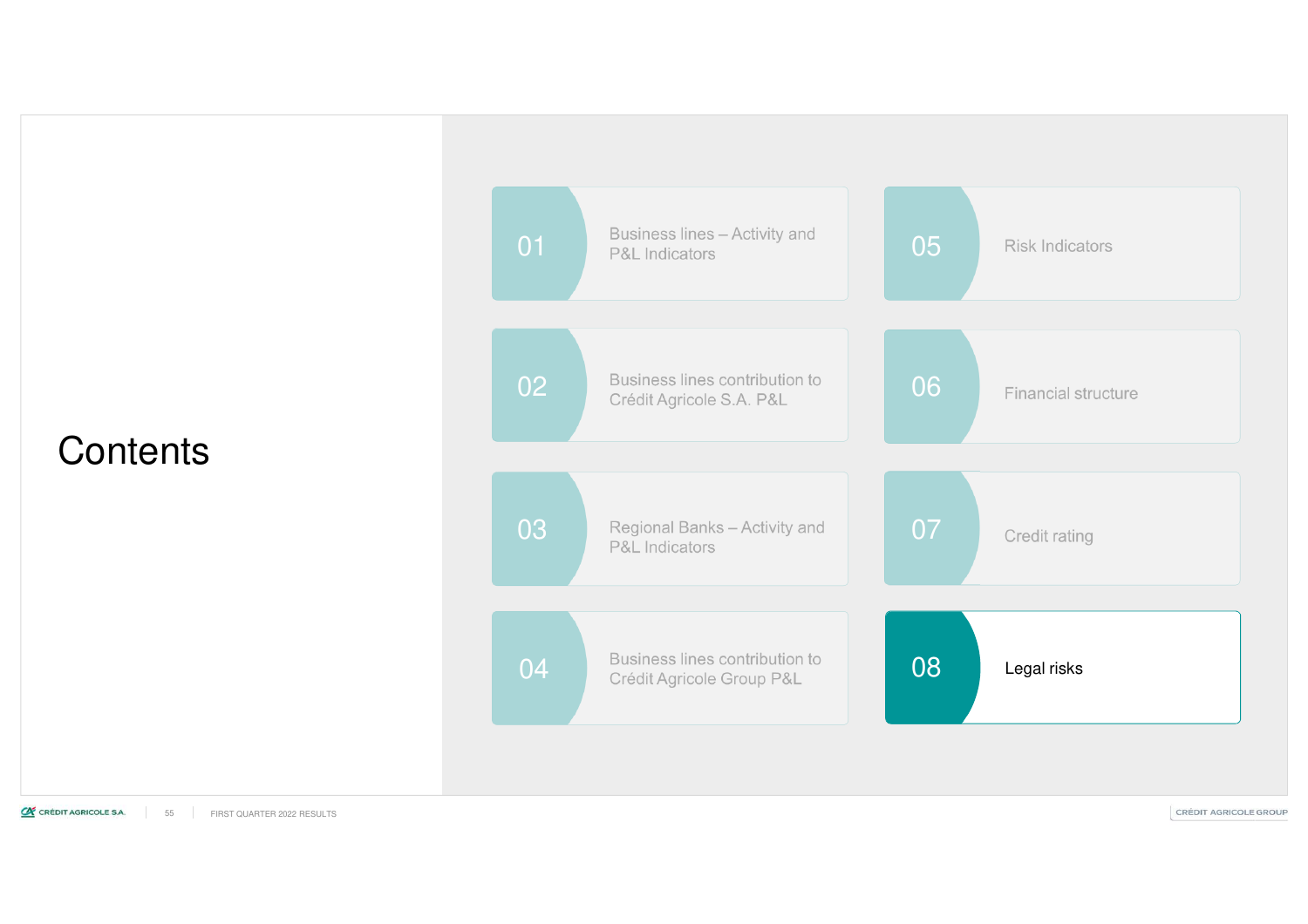### APPENDICESLegal risks

#### Legal risks

The main legal and tax proceedings outstanding at Crédit Agricole S.A. and its fully consolidated subsidiaries are described in the 2021 Management report, in the 2021 Universal **Registration Document.**

The update will be described in the Amendment A02 to the 2021 Universal Registration Document.